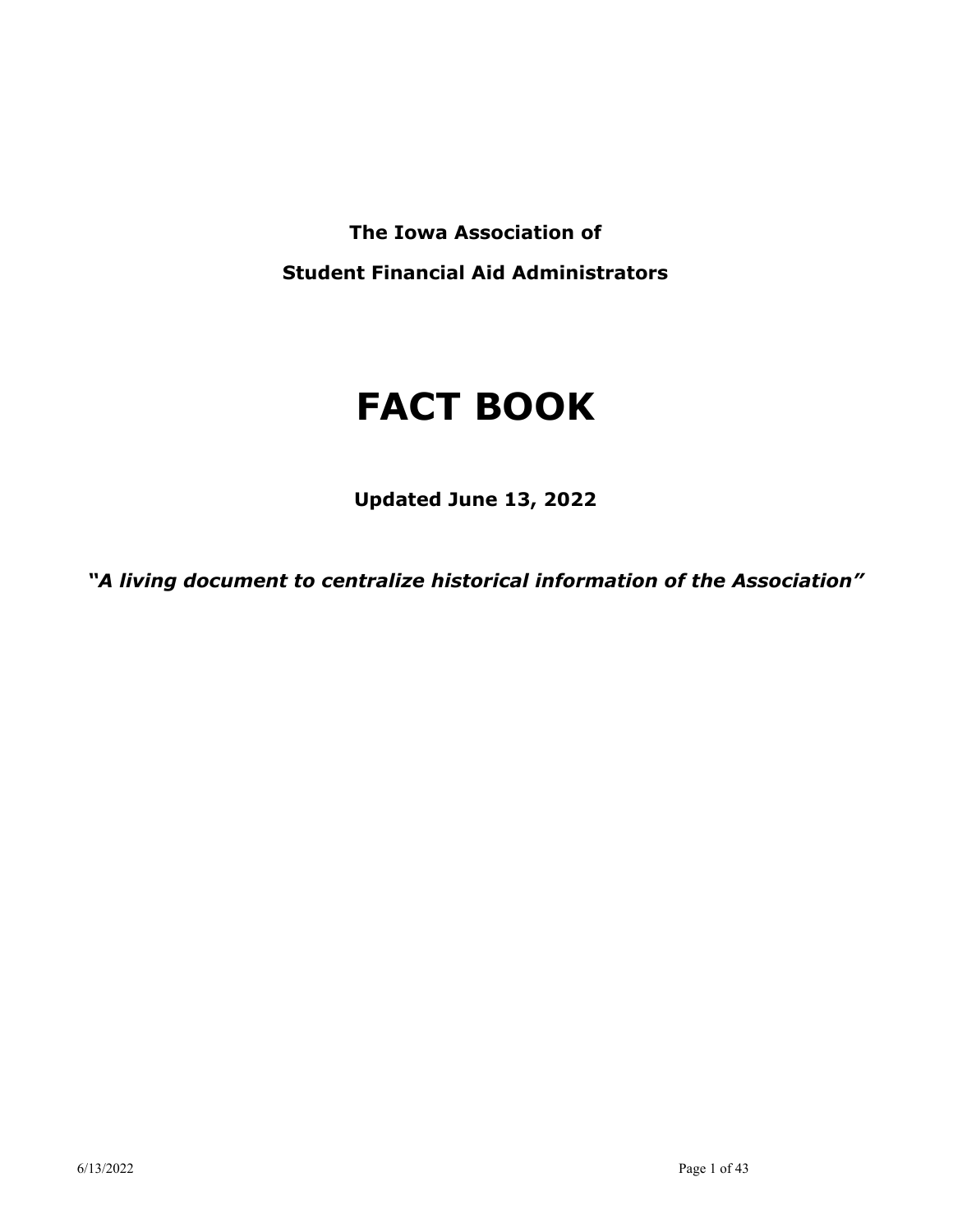# **IASFAA FACT BOOK Table of Contents**

- 1. Foreword
- 2. Annual Reports and Financial Statements
- 3. Honors & Recognition of IASFAA and Its Members
	- a. John Heisner Memorial Lifetime Achievement Award
	- b. John C. Parker Distinguished Service Award
	- c. Meritorious Service Award
	- d. Presidential Award
	- e. John E. Moore Award
	- f. Outstanding Committee Member
	- g. Outstanding New Professional of the Year Award
	- h. Lifetime Membership Award
	- i. Student Success Story of the Year Award
	- j. Miscellaneous Awards Won by IASFAA or Our Members
- 4. Governing Documents
	- a. Articles of Incorporation
	- b. By-laws
	- c. Policies and Procedures
- 5. Meetings
	- a. Conferences
	- b. Executive Council Retreats
	- c. NASFAA Training
	- d. Drive-In Director's Workshop
	- e. Visit the Hill
	- f. Make High School Count
	- g. College for a Day
	- h. Leadership Symposium
	- i. Support Staff Workshops
	- j. College Hotline
	- k. Fill out the Forms Night
	- l. High School Guidance Counselor Workshops
	- m. Financial Aid Night Via the ICN
	- n. Area Luncheons
	- o. Regional Newcomer Luncheons
- 6. Membership statistics
	- a. Dues
	- b. Membership Counts
	- c. Members who have served at regional and/or national association level
- 7. Executive-Council Officers
- 8. Publications
	- a. Newsletter
	- b. IASFAA Website
- 9. Miscellaneous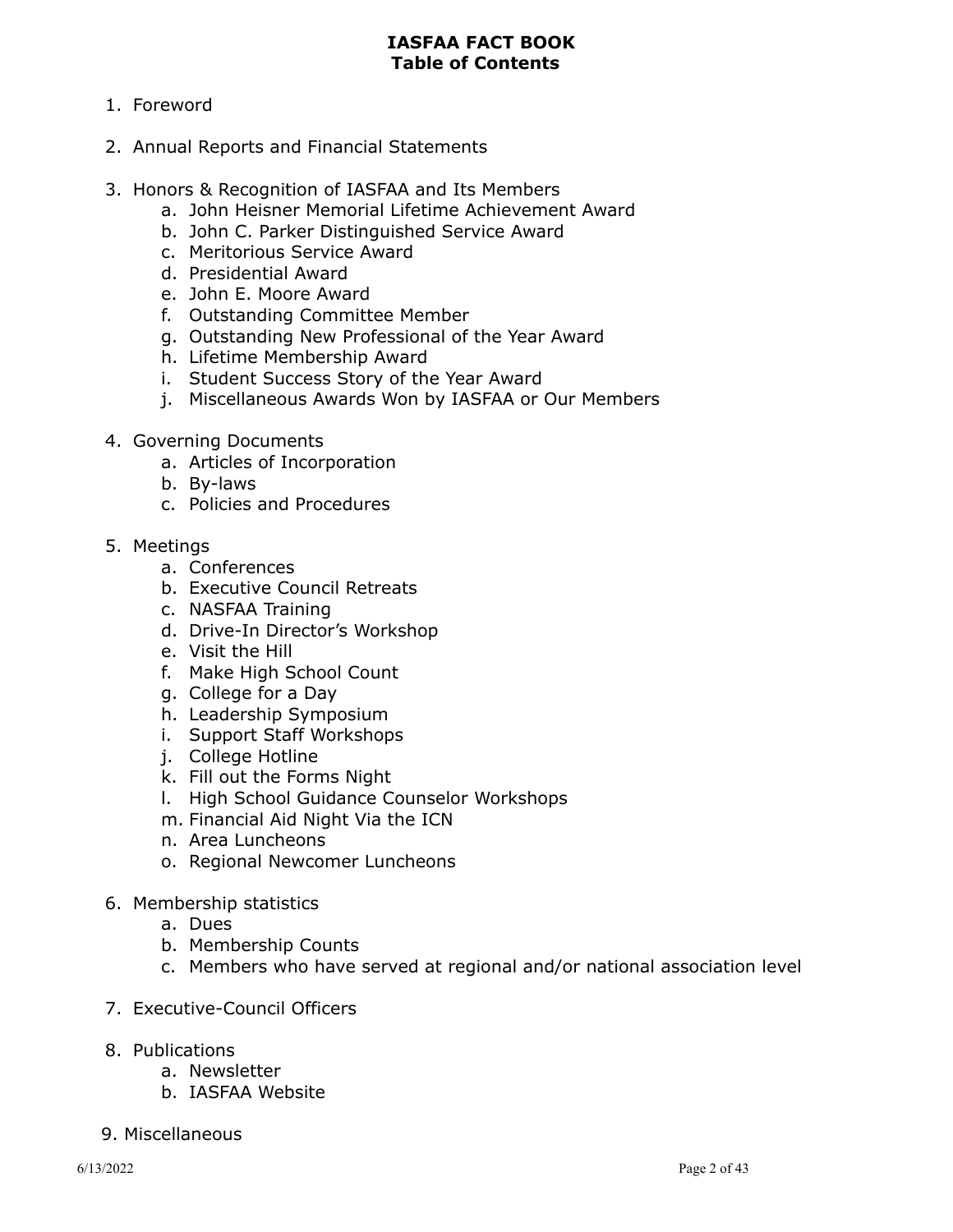# **Foreword**

In November 1967, a group of Iowa financial aid directors found a quiet corner at the MASFAA conference in Bloomington, Indiana, and talked about the need for a state organization. Everyone agreed that Iowa would benefit from a state level association.

Acting on this informal consensus, John Moore of the University of Iowa convened a meeting of some 30 financial aid people in Des Moines on May 14, 1968. A Steering Committee was appointed to draft a constitution and by-laws and to schedule an organizational meeting. Jim Lenguardoro of Wartburg College chaired the Steering Committee which included: Dennis Jensen of the University of Northern Iowa, Don Culbertson of Iowa Central Community College, Ed Jackson of Marshalltown Community College, Nick Ryan of Grinnell College, Willis Ann Wolff of the Iowa Higher Education Facilities Commission, and (by acclamation) John Moore.

The organization meeting was called for August 2, 1968, at the Savery Hotel in Des Moines. Forty Charter members attended. They adopted a constitution and by-laws and elected their first slate of officers.

# **FIRST OFFICERS OF IASFAA**

| John Moore, University of Iowa             | President       |
|--------------------------------------------|-----------------|
| Nick Ryan, Grinnell College                | President-Elect |
| Ed Jackson, Marshalltown Community College | Vice President  |
| Sr. Mary Innocentia, Mount Mercy College   | Secretary       |
| George Batchelder, Luther College          | Treasurer       |
| Jim Lenguadoro, Wartburg College           | Member at Large |
| Edgar Swanson, Iowa State University       | Member at Large |
| Bill Olson, Iowa Central Community College | Member at Large |

# **Annual Reports and Financial Statements**

- 1. 1973-74 Treasury Holdings increased to \$612.50
- 2. 1979-80 Treasury Holdings increased to \$3,113.29
- 3. 1980-81 Treasury Holdings increased to \$5,143.53
- 4. March 1982 \$4701.43 in checking, savings, and invested accounts
- 5. End of 1983-84 \$7,348.91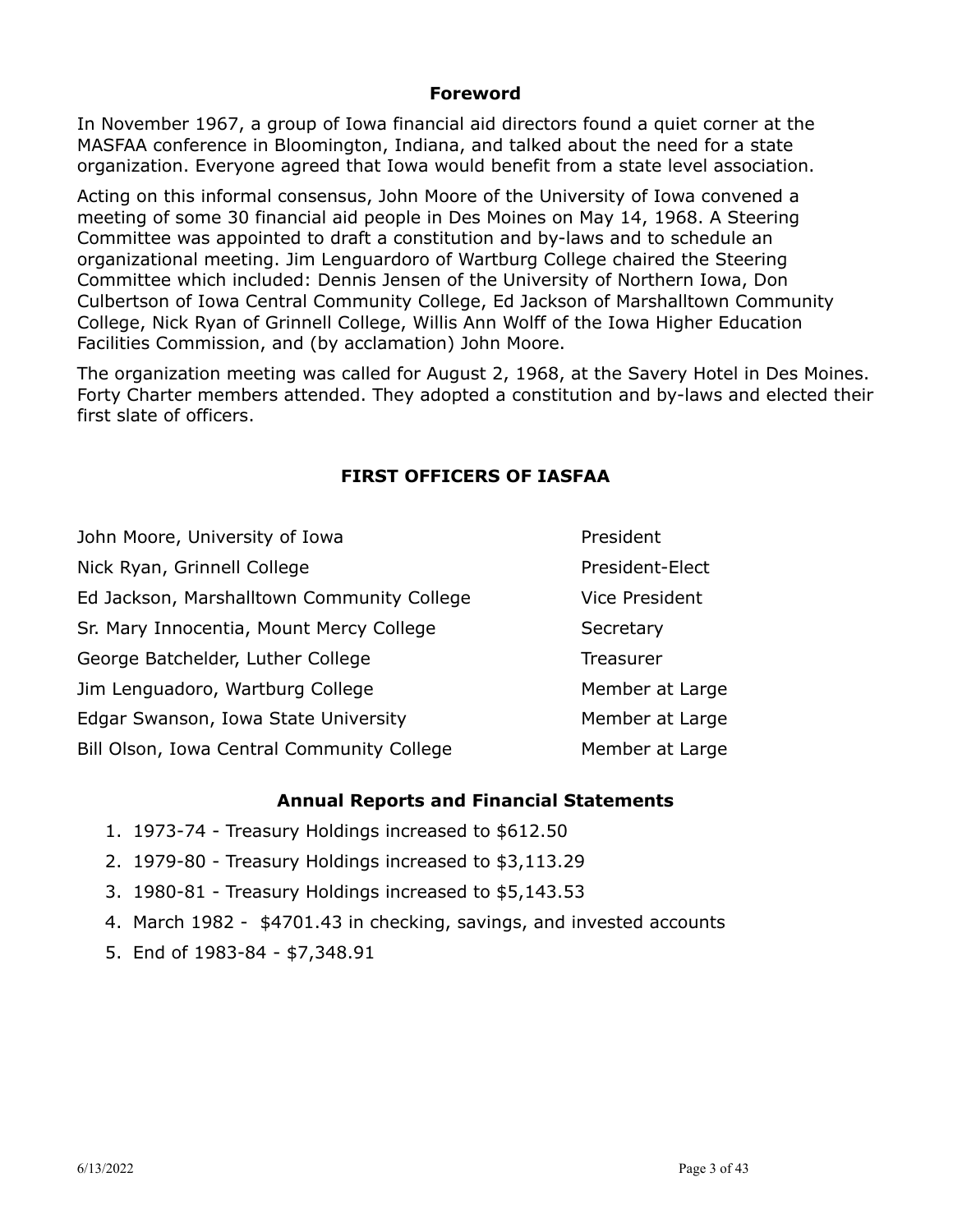# **Honors & Recognition of IASFAA and Its Members**

# **John Heisner Memorial Lifetime Achievement Award**

- 2021-22 Chad Olson
- 2020-21 No Award Given (COVID)
- 2019-20 Carolyn Small
- 2018-19 Christine Ditter
- 2017-18 Julie Leeper
- 2016-17 Mark Warner
- 2015-16 Laurie Wolf
- 2014-15 Joan Meyer
- 2013-14 Kristi Fuller
- 2012-13 Amy Gaffney
- 2011-12 Jennifer Sassman
- 2010-11 Paula Mitchell
- 2010 Linda Schwinn
- 2009 Roberta Johnson
- 2008 Susan Ladd
- 2007 Robin Fisher
- 2006 Timothy Kremer
- 2005 Gary Nichols
- 2004 Lois Mulbrook
- 2003 Steve Loven

# **John W. Heisner III Memorial Lifetime Achievement Award (renamed in 2002)**

2002 Don Duzik

# **Lifetime Achievement Award**

- 2001 John Carver
- 2000 Alice Villone
- 1999 Mary Jo Smith
- 1998 John Parker
- 1997 John Heisner
- 1996 Charlie McCormick
- 1995 Sally Harris
- 1994 Craig Croston
- 1993 Debbie Craig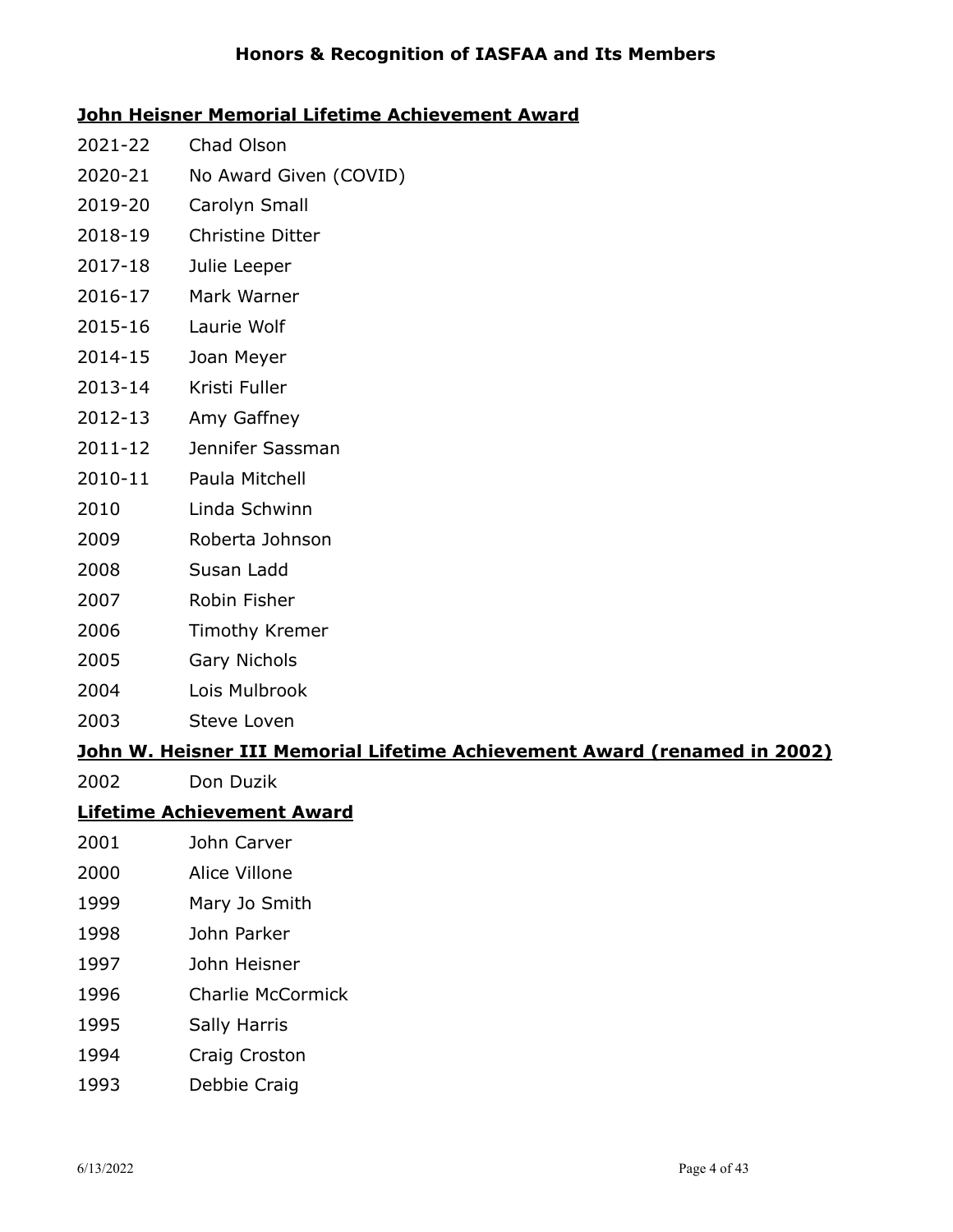# **John C. Parker Distinguished Service Award (renamed October 2012)**

- 2021-22 Tristan Lynn
- 2020-21 No Award Given (COVID)
- 2019-20 Cindi Reints
- 2018-19 Gary Adams
- 2017-18 Julie Haack
- 2016-17 Chad Olson
- 2015-16 Shelly Brimeyer
- 2014-15 Linda Schwinn
- 2013-14 Mary Jacobsen
- 2012-13 Kristi Fuller

# **Distinguished Service Award**

- 2011-12 Joan Meyer
- 2010-11 Michele Dunne
- 2010 Aaron Steffens
- 2009 Amy Gaffney
- 2008 Connie Loven
- 2007 Paula Mitchell
- 2006 Julie Dunn
- 2005 Mary Jo Smith
- 2004 Debbie Craig
- 2003 Tracy Havener
- 2002 Jim Bowles
- 2001 Anna Mae Remmen
- 2000 Susan Ladd
- 1999 Laurie Wolf and Brenda Buzynski
- 1998 Tim Kremer
- 1997 Roberta Johnson
- 1996 Steve Loven
- 1995 Barb Smith
- 1994 Janie Barnett
- 1993 John Heisner
- 1992 Gary Dirksen
- 1991 John Parker
- 1989 John Carver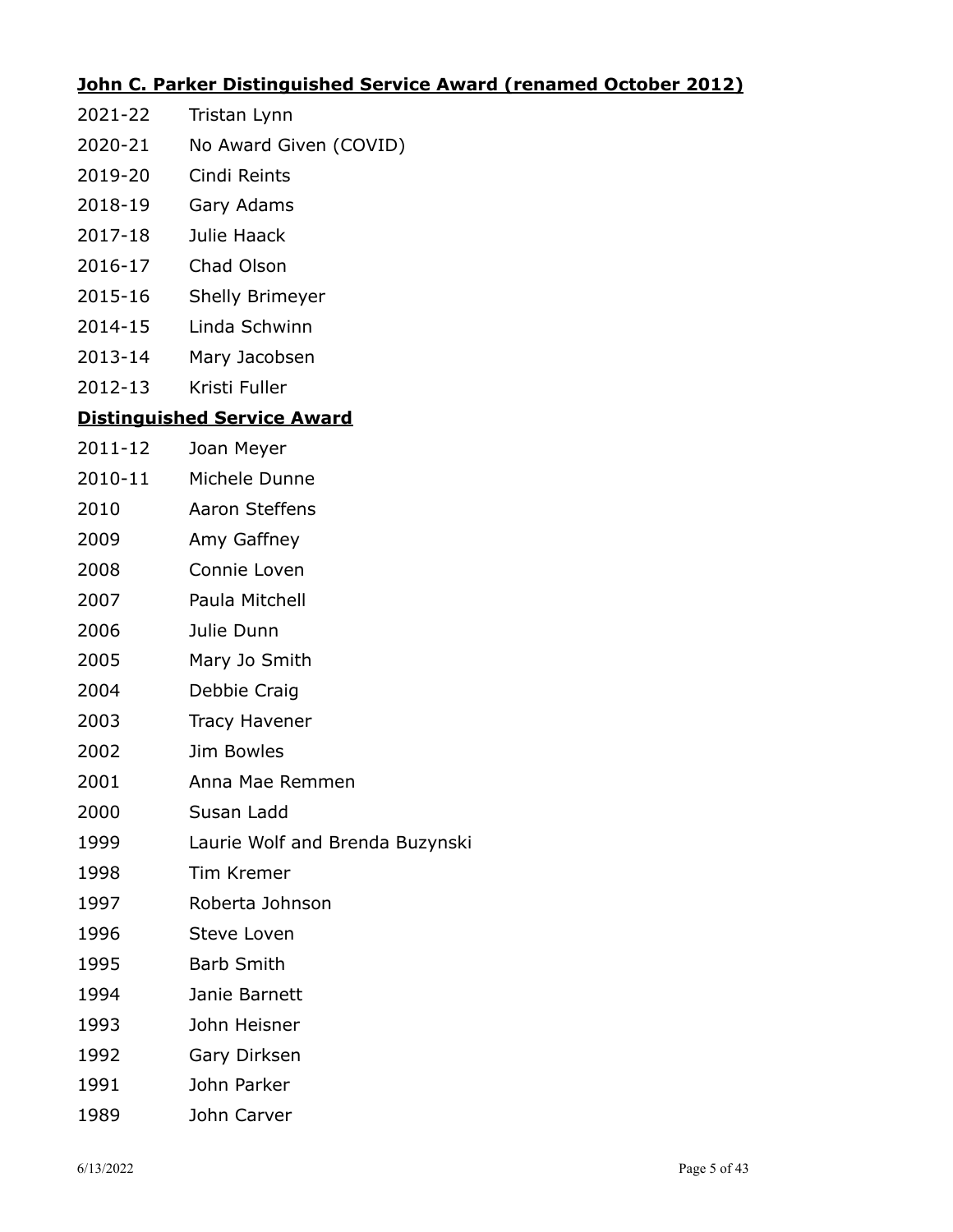| 1989 | Cindi Smithart      |
|------|---------------------|
| 1989 | Alice Villone       |
| 1989 | Debbie Craig        |
| 1988 | <b>Sally Harris</b> |
| 1988 | Bob Paton           |
| 1988 | Ed Pierson          |
| 1988 | John Moore          |

# **Meritorious Service Award**

- 2021-22 Electronic Services Committee (Mary Jacobsen & Chris Ditter)
- 2020-21 No Award Given (COVID)
- 2019-20 Brandi Miller
- 2018-19 Tristan Lynn
- 2017-18 Erick Danielson
- 2016-17 NO AWARD GIVEN
- 2015-16 Jennifer Schroeder
- 2014-15 Gary Adams
- 2013-14 Chad Olson
- 2012-13 Gisella Baker
- 2011-12 Mary Jacobsen
- 2010-11 Kristi Fuller
- 2010 Susan Ladd
- 2009 John Parker
- 2008 Cathy Remakel
- 2007 Cindy Seyfer & Beth Oakes
- 2006 Joan Meyer
- 2005 Lora Juhl
- 2004 Tracie Pavon
- 2003 Tara Kamin
- 2002 Long Range Planning Committee (Debbie Craig, Anna Mae Remmen, Laurie Wolf, Nancy Ankeny, Christina Hlas, Sharon Miles, Tim Kremer, Lois Mulbrook and Michele Dunne)
- 2001 Debbie Barger and Debbie Craig
- 2000 Pauline Harrison
- 1999 Bob Paton
- 1998 John Carver
- 1997 Laurie Wolf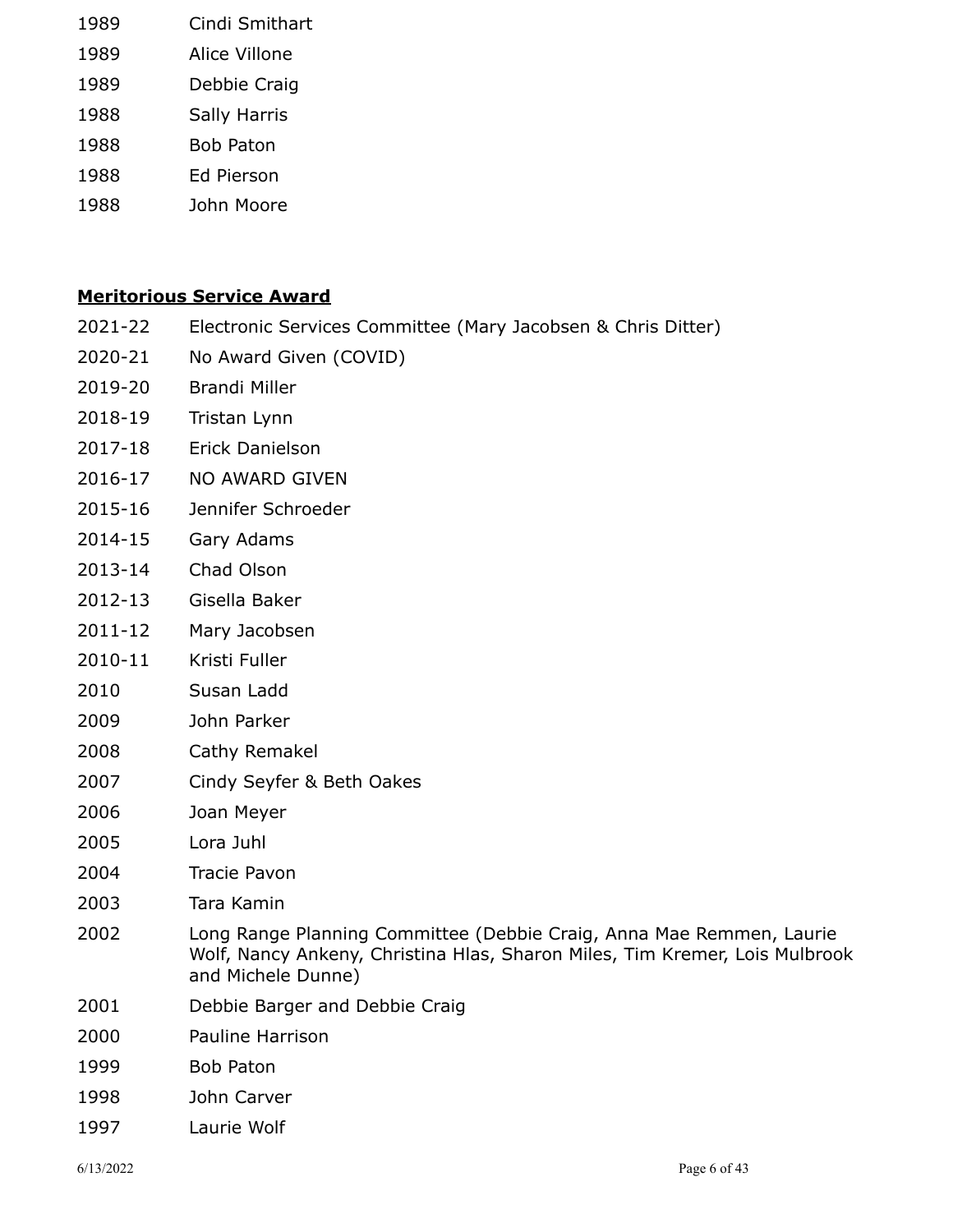- Sponsorship Committee (Anna Mae Remmen & Amy Gaffney)
- Community Outreach Committee (Anastasia Stingley, Sharon Grice, Debbie Barger, Laura Kelly Benck, Regina Heim, Paula Mitchell, Chris Moore, Karri Murphy, Mary Jo Smith, Laurie Wolf)
- Mary Jo Smith
- Becky Dunn
- Steve Loven
- Community Outreach Committee (Pat Chaplin, Bev Andersen, Lois Blumeyer, Linda Miller, Kathy Walters, Craig Croston)
- Steve Loven

# **Presidential Award**

- Matt Falduto
- No Award Given (COVID)
- Shelly Brimeyer
- IASFAA 50th Anniversary Celebration Committee Lois Mulbrook
	- and Susan Ladd

And Leadership Symposium Committee - Ean Freels, Jen Sassman, Aaron **Steffens** 

- Long Range Planning Committee –Gisella Baker, Teresa Brahm, Ean Freels, Chad Peters, Jen Sassman
- Teresa Brahm
- Federal and State Issues Committee Ean Freels, chair; Tristan Lynn, co-chair; Sara Harrington – committee member
- Electronic Services Committee Mary Jacobsen, chair; Chris Ditter, co-chair
- Chad Olson
- Kristi Fuller
- Chad Olson
- Jen Sassman
- Jean VanderWert
- Joan Meyer
- Tracie Pavon
- Lois Mulbrook
- Linda Miller and Jean Vander Wert
- Tim Kremer
- Mary Jacobsen
- Susan Ladd and John Carver
- Roberta Johnson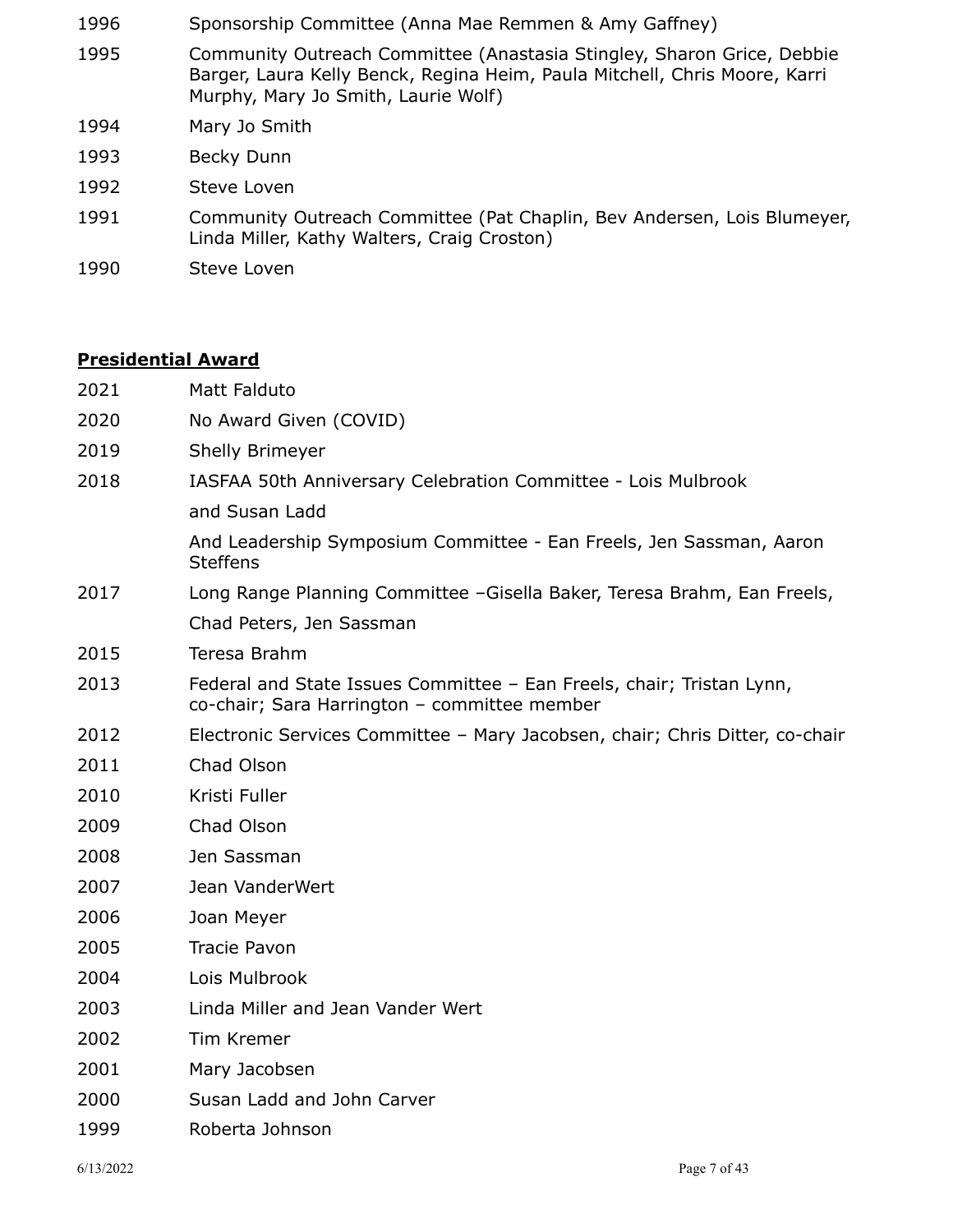Laurie Wolf Leadership Symposium Committee (Mary Jo Smith, Susan Ladd, Steve Loven, and Debbie Craig) Susan Ladd (Drake University) Federal and State Issues Committee (Walter Whithoff, Dan Reyelts, Laurie Wolf, Regina Heim, Marsha Boender, Janie Barnett) Iowa College Student Aid Commission Program Committee (Walter Witthoff, Mary Jo Smith, Denise Fasse-Beasley, Janie Barnett, Deb Burdick, Sue Larson, Kathi Majors, Cindi Smithart, Nancy Wolff) Community Outreach Committee (Cindi Smithart, Barb Ardos, Monica Burrows, Brenda Buzynski, Connie Jensen, Suzanne Lowman, Paula Mitchell, John Pixley, Mary Jo Smith, Marty Swanson) Site Committee (Janie Barnett, Deb Burdick, Susan Palmer) John Carver Research Committee (Laurie Wolf, Doug Severs, Lisa Ward)

# **John E. Moore Award**

- 2021-22 Drake University
- 2020-21 No Award Given (COVID)
- 2019-20 ISU-Student Loan Office
- 2018-19 Kirkwood Community College
- 2017-18 Mt. Mercy University
- 2016-17 NO AWARD GIVEN
- 2015-16 Iowa State University
- 2013-14 University of Iowa
- 2012-13 AIB College of Business
- 2011-12 University of Dubuque
- 2010-11 Northeast Iowa Community College
- 2010 Kirkwood Community College
- 2009 University of Iowa
- 2008 Hawkeye Community College
- 2007 Luther College
- 2006 Upper Iowa University
- 2005 Drake University
- 2004 Eastern Iowa Community College District
- 2003 University of Iowa
- 2002 Indian Hills Community College
- 2001 Iowa Wesleyan College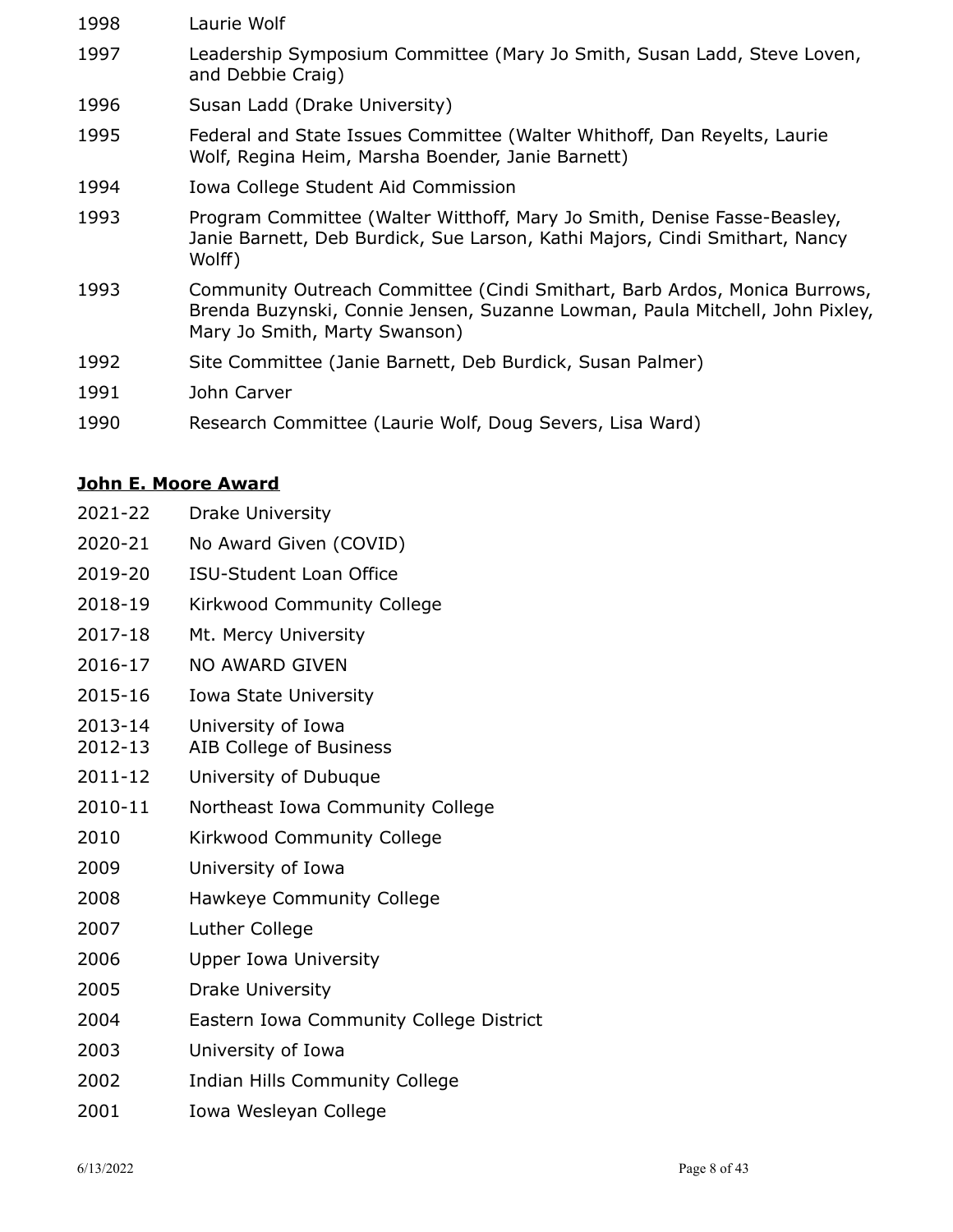- Iowa State University William Penn University University of Dubuque (Tim Kremer and Sara Skahill) Cornell College (Cindi Reints, Sharon Grice, Janel Sutkus, and Jen Yanda) University of Northern Iowa (Rolland Carillo, Sam Barr, Brenda Buzynski) Drake University (John Parker and Susan Ladd) University of Dubuque (Carol Sherrman and Shari Smith)
- Iowa Western Community College (John Pixley and Dianne Fick)
- Coe College (Brenda Buzynski, Cindi Reints, Paula Osborn, Mike White)
- Western Iowa Technical Community College (Craig Croston, Jean Hartmann, Pam Limoges)

# **Outstanding Committee Member**

| 2021 | Heather Gaumer (Program Committee)           |
|------|----------------------------------------------|
| 2020 | No Award Given (COVID)                       |
| 2019 | Matt Falduto                                 |
| 2018 | <b>Brittany Peterson</b>                     |
| 2017 | Ean Freels (Long Range Planning)             |
| 2015 | Bethany Rindernecht                          |
| 2014 | <b>Brandi Miller</b>                         |
| 2013 | Debbie Murphy (Program)                      |
| 2012 | Carol Bogaard (Community Outreach)           |
| 2011 | Gary Adams (Site Committee)                  |
| 2010 | Heather Gaumer (Site and Program Committee)  |
| 2009 | Carol Bogaard (Professional Development)     |
| 2008 | Cathy Remakel (Professional Development)     |
| 2007 | Wilene Larpenteur (Professional Development) |
| 2006 | Amy Gaffney (Program Committee)              |
| 2005 | Kristi Fuller (Community Outreach)           |
| 2004 | Nancy Ankeny (Electronic Services Committte) |
| 2003 | Linda Schwinn (Program Committee)            |
| 2002 | Cathy Remakel (Leadership Symposium)         |
| 2001 | Beth Oakes (Program Committee)               |
| 2000 | Mary Jacobsen (Community Outreach)           |
| 1999 | Julie Molenburg (Community Outreach)         |
| 1998 | Ron Schardt (Program)                        |
| 1997 | Susan Ladd (Newsletter)                      |
| 1996 | Debbie Barger                                |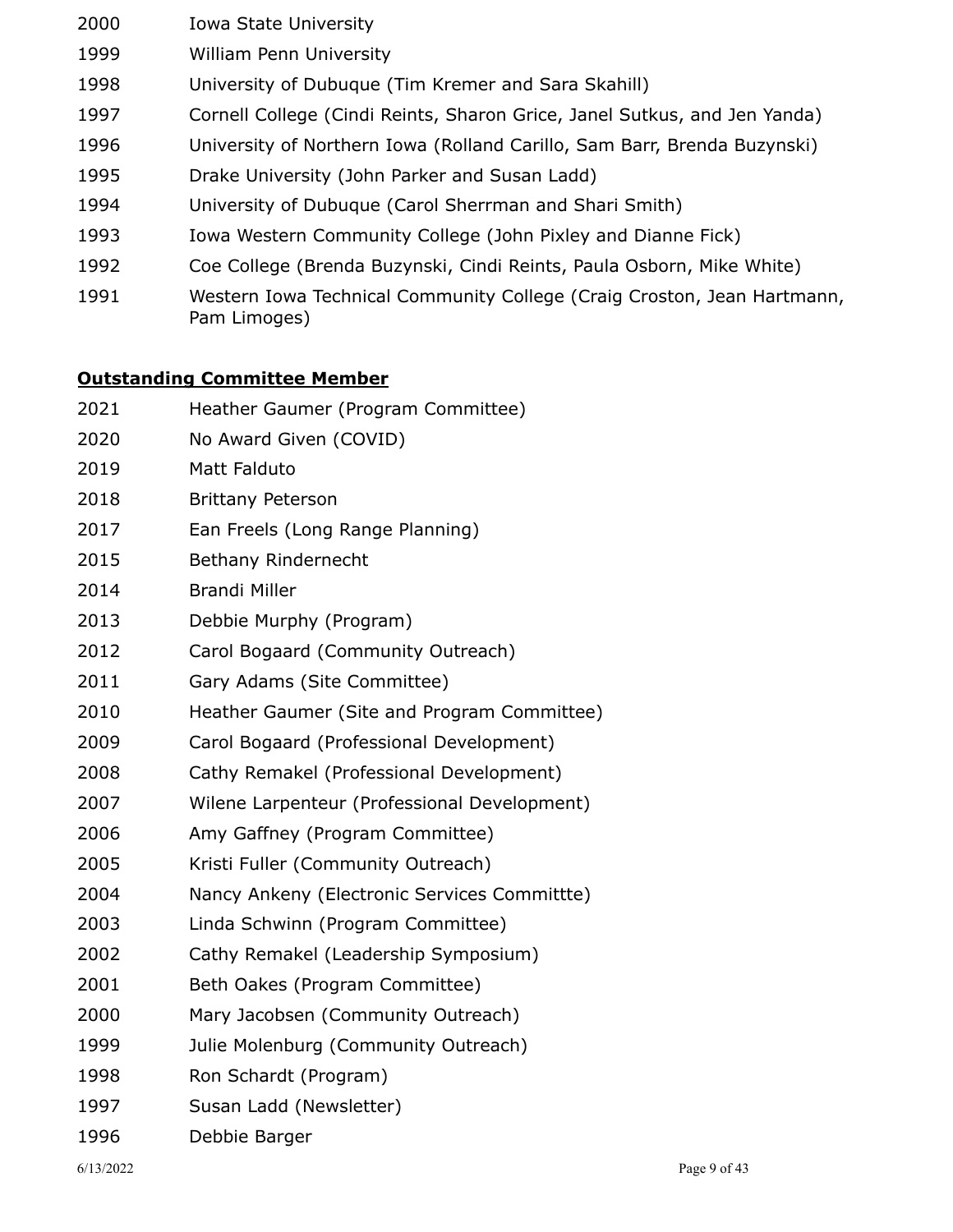| 1995 | Julie Dunn    |
|------|---------------|
| 1994 | John Carver   |
| 1993 | Nancy Knight  |
| 1992 | Kathi Majors  |
| 1991 | Mary Jo Smith |

# **Outstanding New Professional of the Year Award**

# **(Name changed from Outstanding New Contributor of the Year in 2012)**

| 2021 | Vanessa Wiest (The University of Iowa)                   |
|------|----------------------------------------------------------|
| 2020 | No Award Given                                           |
| 2019 | Sara Sroka (University of Dubuque)                       |
| 2018 | Rachel Moser (Luther College)                            |
| 2017 | Angie Carlson (Capri College)                            |
| 2016 | Kelsey Ryder (University of Iowa)                        |
| 2013 | Elizabeth Minard (University of Northern Iowa)           |
| 2012 | Greg Geistkemper (St. Ambrose University)                |
| 2011 | Carol Swenson (Great Lakes Higher Education Corporation) |
| 2010 | Gisella Baker (Hawkeye Community College)                |
| 2009 | Jennifer Schroeder (Iowa State University)               |
| 2008 | Todd Brown (Clarke College)                              |
| 2007 | Janet Rampulla (Coe College)                             |
| 2006 | Chad Olson (Iowa State University)                       |
| 2005 | Brandi Stone-Miller (Drake University)                   |
| 2004 | Leanne Valentine (Buena Vista University)                |

Robin Fisher (Luther College)

# **Retirements/Lifetime Membership Award**

- Erin Gjerde-Bailey (Wells Fargo)
- Kathie Aswegan (Allen College)
- Susan Ladd (Drake University)
- Jeannine Ingelson (Eastern Iowa Community College)
- Julie Leeper (Iowa College Aid)
- Carolyn Schwendeman (Luther College)
- Laurie Wolf (Des Moines Area Community College)
- Debbie Beatty (Muscatine Community College)
- Vickie Lehmann (Eastern Iowa Community College)
- Lynda Hendrickson (Grinnell College)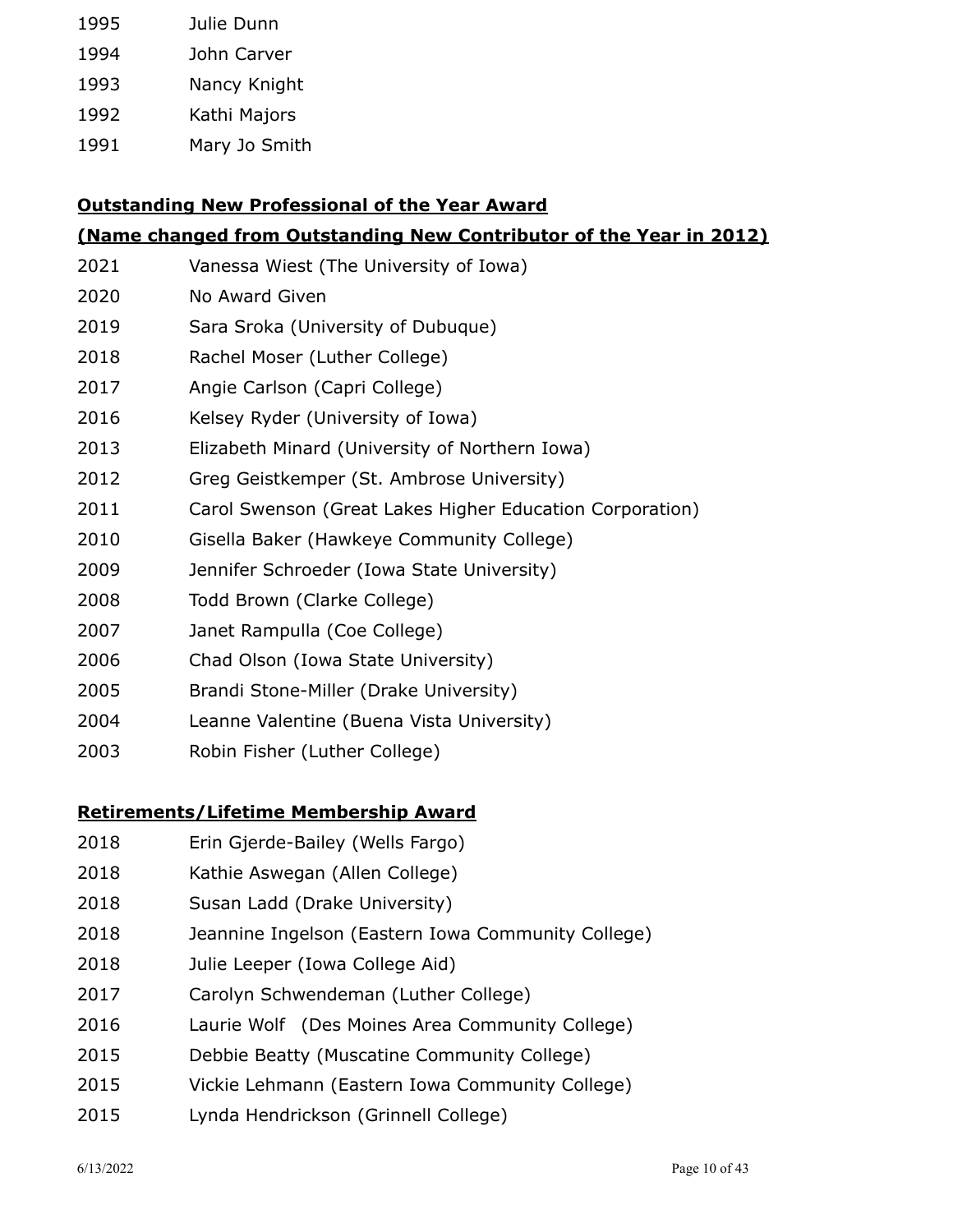| 2015 | Jeanne Holuba (Scott Community College)              |
|------|------------------------------------------------------|
| 2015 | Clay Gurganus (Iowa State University)                |
| 2015 | Linda DeGreeter (Grinnell College)                   |
| 2015 | Mike Epema (Dordt College)                           |
| 2015 | Linda Pierce (University of Iowa)                    |
| 2015 | Deb Bartels (University of Northern Iowa)            |
| 2015 | Delores Hawkins (DMACC)                              |
| 2014 | Carol Bogaard (ICAN)                                 |
| 2014 | Steve Loven (ICAN)                                   |
| 2014 | Peg Julius (Kirkwood)                                |
| 2014 | Linda Schwinn (Capri)                                |
| 2013 | Don Duzik (WITCC)                                    |
| 2013 | Paula Mitchell (Indian Hills Community College)      |
| 2013 | Debbie Scholz (ICAN)                                 |
| 2012 | Dr. John Parker (Iowa Student Loan)                  |
| 2012 | Mary Jo Smith (US Bank)                              |
| 2011 | Lois Mulbrook (Hawkeye Community College)            |
| 2010 | Gwen Scholer (Southeastern Community College)        |
| 2010 | Bob Redman (ICAN)                                    |
| 2010 | Pete Sidwell (University of Iowa)                    |
| 2010 | Jean Rasmussen (Wartburg College)                    |
| 2009 | Adelmo Jaramillo (University of Northern Iowa)       |
| 2009 | Nancy Boleyn (University of Northern Iowa)           |
| 2007 | Ken Lauer (Kirkwood Community College)               |
| 2005 | Ron Schardt (Wartburg Theological Seminary)          |
| 2005 | Michael Pope (Clarke College)                        |
| 2005 | Colleen Moudry (Northeast Iowa Community College)    |
| 2004 | Gary Nichols (Iowa College Student Aid Commission)   |
| 2004 | Jim Bowles (Southeastern Community College)          |
| 2004 | Linda Miller (Des Moines Area Community College)     |
| 2004 | Sharon Miles (Des Moines Area Community College)     |
| 2004 | Nancy Ferguson (Iowa College Student Aid Commission) |
| 2003 | Judith Carpenter (University of Iowa)                |
| 2001 | John Carver* (Northeast Iowa Community College)      |
| 2001 | Arne Ebner* (Iowa Central Community College)         |
| ???? | Craig Croston* (WITCC)                               |
| 2000 | Alice Villone* (WITCC)                               |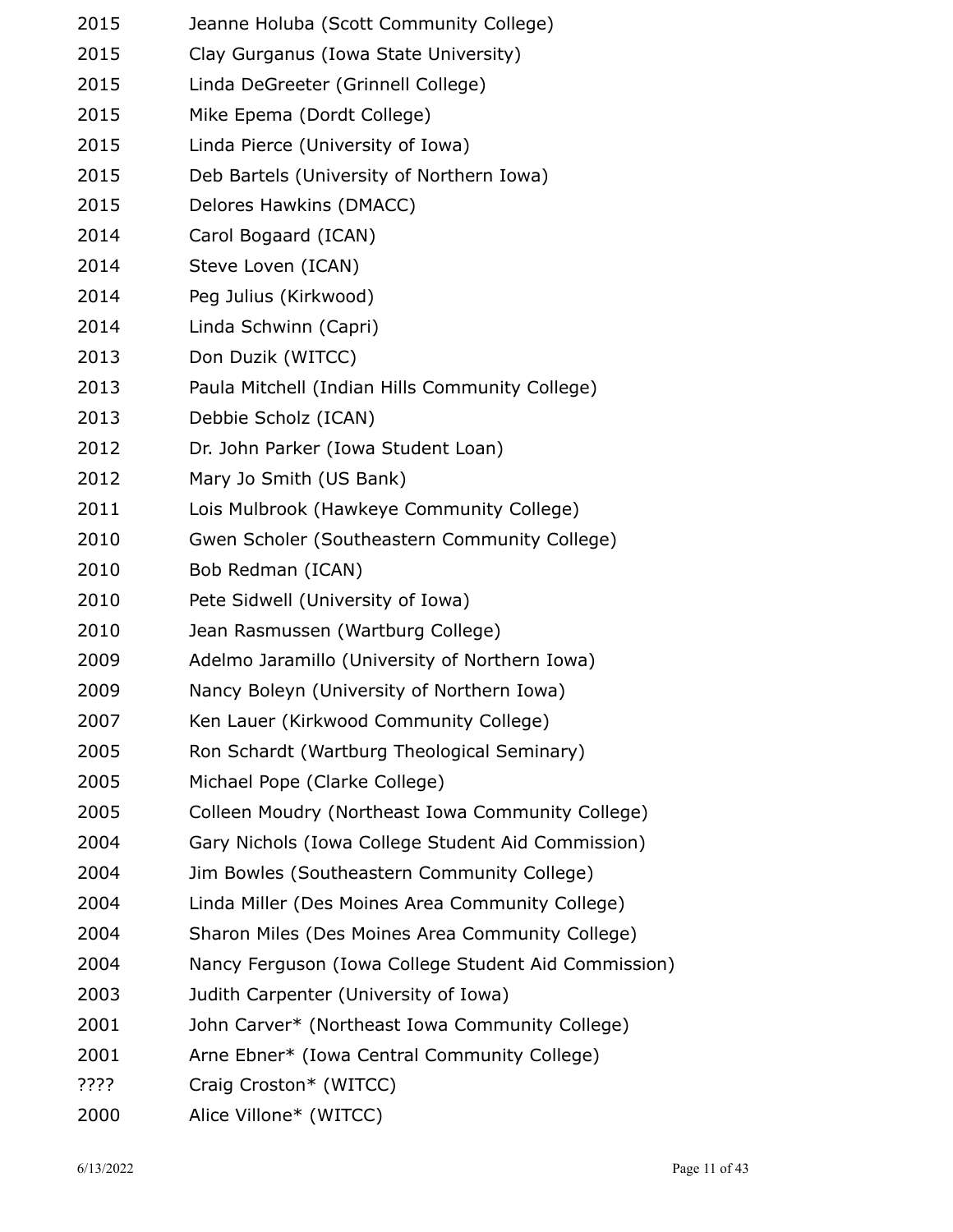| 2000 | Dr. Dennis Bates* (Univ. of Osteopathic Medicine) |
|------|---------------------------------------------------|
| 1999 | Ed Jackson* (Marshalltown Comm Coll)              |
| 1999 | Wilhelm Eck* (Divine Word College)                |
| 1998 | John Heisner* (ICSAC)                             |
| 1998 | Beverly Lamb (Drake)                              |
| 1998 | Betty Phillips (NEICC-Peosta)                     |
| 1998 | Gary Dirksen* (Central College)                   |
| 1996 | Charlie McCormick* (Loras College)                |
| 1996 | Shirley Perl (Hawkeye Community College)          |
| 1995 | Jo Barnes (ICSAC)                                 |
| 1995 | Chris Rose                                        |
| 1995 | Bev Andersen                                      |
| 1995 | John Pixely                                       |
| 1994 | <b>Bob Neighbors</b>                              |
| 1993 | Muriel Johnston                                   |
| 1993 | R. Jack Hinz                                      |
| 1991 | D. Nicholas Ryan                                  |
| 1990 | <b>Roland Simmelink</b>                           |
| 1984 | Roy Belsaas*                                      |
| 1984 | Betty Johnson* (deceased)                         |
| 1984 | Willis Ann Wolff*                                 |
| 1984 | Ellie Samuelson*                                  |
| ---- | George Bachelder* (deceased)                      |
|      | Edgar Swanson* (deceased)                         |
|      | Thomas Grady*                                     |
|      | Genevieve Heeren*                                 |
|      | John Moore*                                       |
|      |                                                   |

# **Student Success Story of the Year Award**

- No Award Given COVID
- Valerie Davidson, Mount Mercy University
- Victoria Vivtcharenko, Luther College
- Megan Herrington, Iowa State University
- Destinee Irish, Iowa State University
- Aundrea Watkins, University of Iowa
- Kelly Lansing LaJames International College
- Lindsay Frederiksen Iowa State University
- Danielle Wauters University of Iowa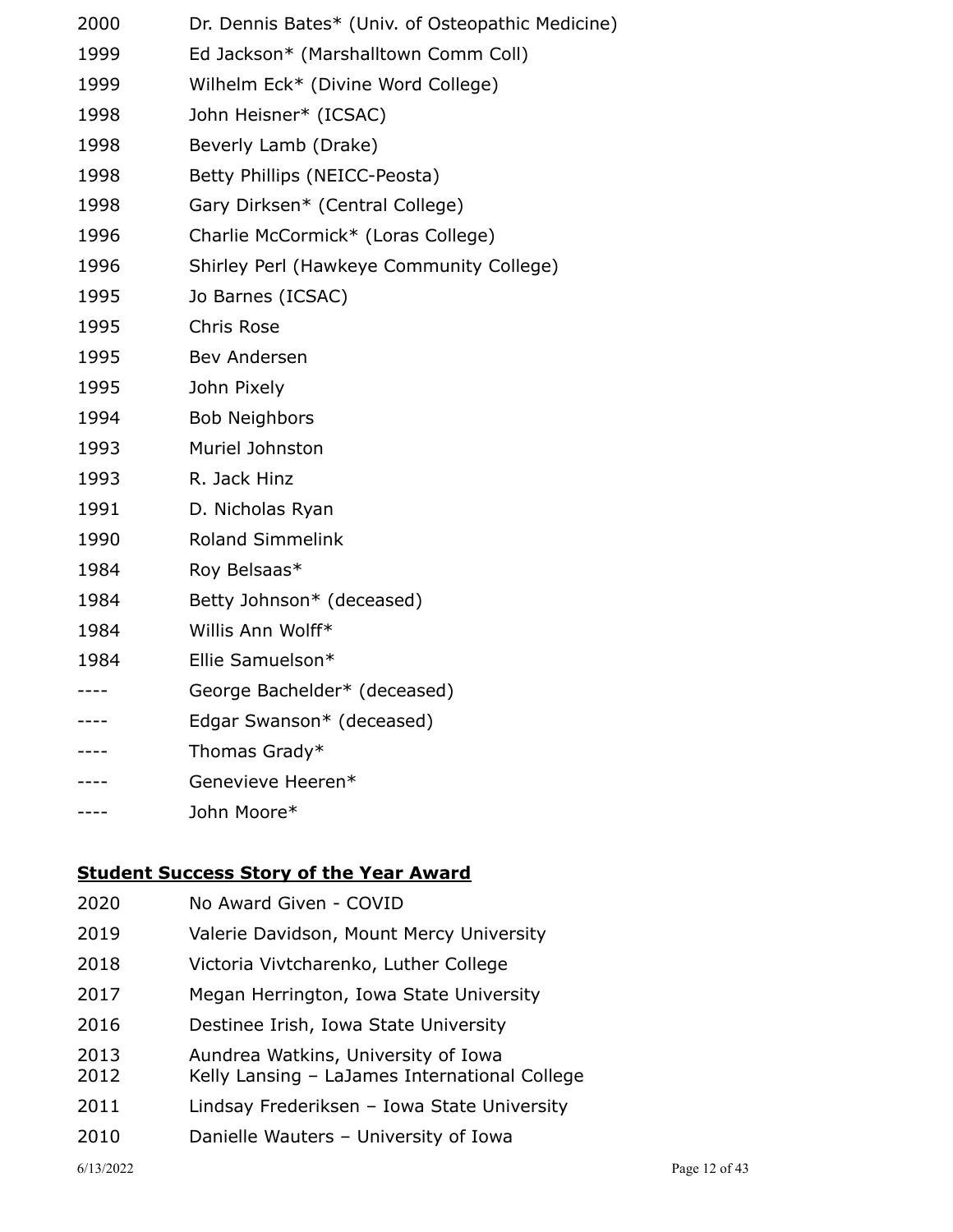- Rob Johnson Drake University
- Erik Clark Luther College
- Colleen Hansen Muscatine C.C.
- Donna Nichols Luther College
- Michelle Lopez Drake University
- Ariana Gleisberg Iowa State University
- Lucas Giambalucca Luther College
- Renae Farrel Hamilton College
- Misty Taylor Muscatine Community College
- Ed H. Ollie Central College [changed to be a fall award rather than spring]
- Carla Moses Wartburg College
- Shelly MacGowan Muscatine Community College
- Candace Rettinghouse Drake University
- David Goodson Hawkeye Community College
- Terry Montang Iowa State University
- Darcy Madison IHELP
- Sue Craft Northeast Iowa Community College
- Maria Martin The University of Iowa

# **Miscellaneous Regional and National Awards Won by IASFAA or Our Members**

- MASFAA State Leadership Award Beth Davenport MASFAA Committee of the Year - (Matt Falduto, Brittany Peterson - Summer Institute and Leadership Symposium) NASFAA MVP - Aaron Steffens MASFAA Committee of the Year - (Aaron Steffans, Conference Program) MASFAA Outstanding New Professional Award - Rachel Moser MASFAA State Leadership Award - Gary Adams MASFAA Outstanding New Professional Award - Kelsey Ryder MASFAA State Leadership Award - Christine Ditter MASFAA Alan W. Purdy Distinguished Service Award - Aaron Steffens MASFAA Award of Appreciation - Julie Leeper MASFAA Meritorious Service Award - Chad Olson MASFAA State Leadership Award - Jennifer Schroeder MASFAA State Leadership Award- Jennifer Sassman MASFAA Meritorious Service Award- Amy Gaffney MASFAA Outstanding New Professional- Brittany Peterson MASFAA Committee of the Year Award- 2016 Program Committee – with Iowa Members Gisella Baker (Co-Chair), Jennifer Sassman State Leadership Award – Chad Olson Presidential Award – Aaron Steffens State Leadership Award – Heather Gaumer
	- President's Award Aaron Steffens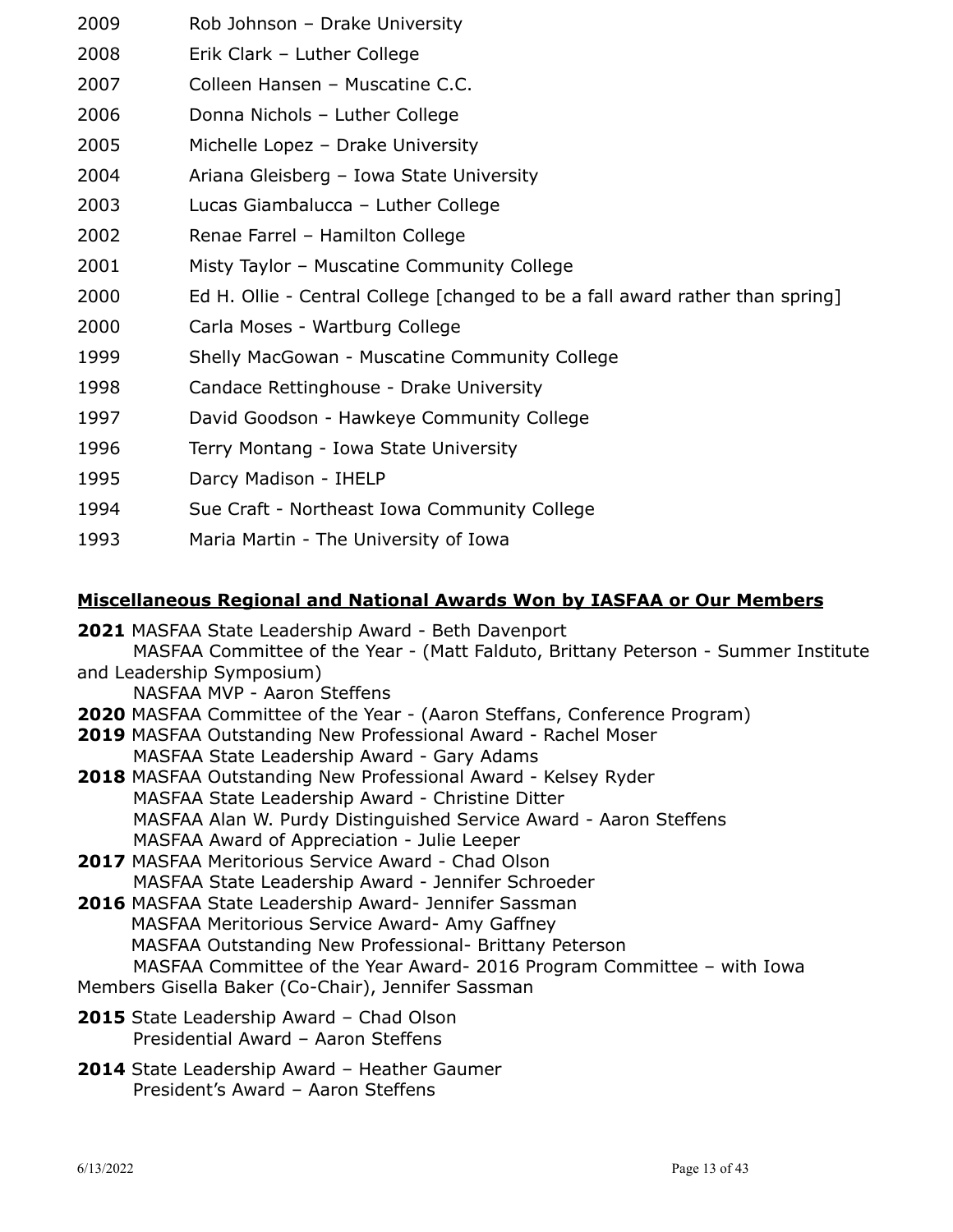**2013** Allan W. Purdy Distinguished Service Award – Arnold Woods Outstanding New Professional Award – Greg Geistkemper State Leadership Award – Amy Gaffney Award of Appreciation – Debbie Scholz

**2012 –** MASFAA Award of Appreciation – Dr. John Parker; MASFAA State Leadership Award – Don Duzik; MASFAA Committee of the Year Award – 2012 MASFAA Program Committee with Iowa members Tim Kremer and Brandi Stone-Miller.

**2011** – MASFAA Alan W. Purdy Distinguished Service Award – Mary Jo Smith; MASFAA Outstanding New Professional Award – Heather Gaumer; MASFAA Meritorious Service Award – Aaron Steffens; MASFAA Leadership Award – Joan Meyer

**2010 –** MASFAA State Leadership Award and MASFAA Award of Appreciation – Lois Mulbrook; MASFAA Meritorious Service Award – Mary Jo Smith

**2009** – NASFAA Regional Leadership Award - John Parker; MASFAA State Leadership Award – Aaron Steffens; MASFAA Award of Appreciation – Arnold Woods

**2008** – MASFAA Committee of the Year – Summer Institute, DeLores Hawkins & Aaron Steffens MASFAA State Leadership Award – Roberta Johnson MASFAA Meritorious Service Award – Laurie Wolf Manuel Manuel MASFAA Allan

W. Purdy Distinguished Service Award – Lois Mulbrook

**2007** – MASFAA State Leadership Award – DeLores Hawkins

**2006** – MASFAA Meritorious Service Award – Debbie Scholz MASFAA State Leadership Award – Susan Ladd

**2005** - NASFAA Committee of the Year Award

**2002** – MASFAA Outstanding New Professional Award – Tracie Pavon MASFAA State Leadership Award – Laurie Wolf

**2001** - MASFAA Allan W. Purdy Distinguished Service Award – Susan Ladd

**2000** - NASFAA Committee of the Year Award – Access and Choice Committee, Susan Ladd

**1999** – MASFAA President's Award – DeLores Hawkins

**1998** - NASFAA State Award for Service to Students and Parents: *Reach Iowans* use of fiber optics network to address 19 high schools simultaneously and take questions from each site

**1997** - NASFAA State Award for Service to Students and Parents MASFAA Committee of the Year Award – Newsletter, Susan Ladd MASFAA Allan W. Purdy Distinguished Service Award – John Parker MASFAA President's Award – Debbie Craig

**1995** – MASFAAA Meritorious Service Award – John Parker

**1994-95** - NASFAA Committee of the Year – Finance Committee, John Parker

**1994** - NASFAA State Award for Service to Financial Aid Profession: IASFAA Enters the Information Age

**1993-94** – MASFAA Outstanding New Professional Award – Carol Scherrman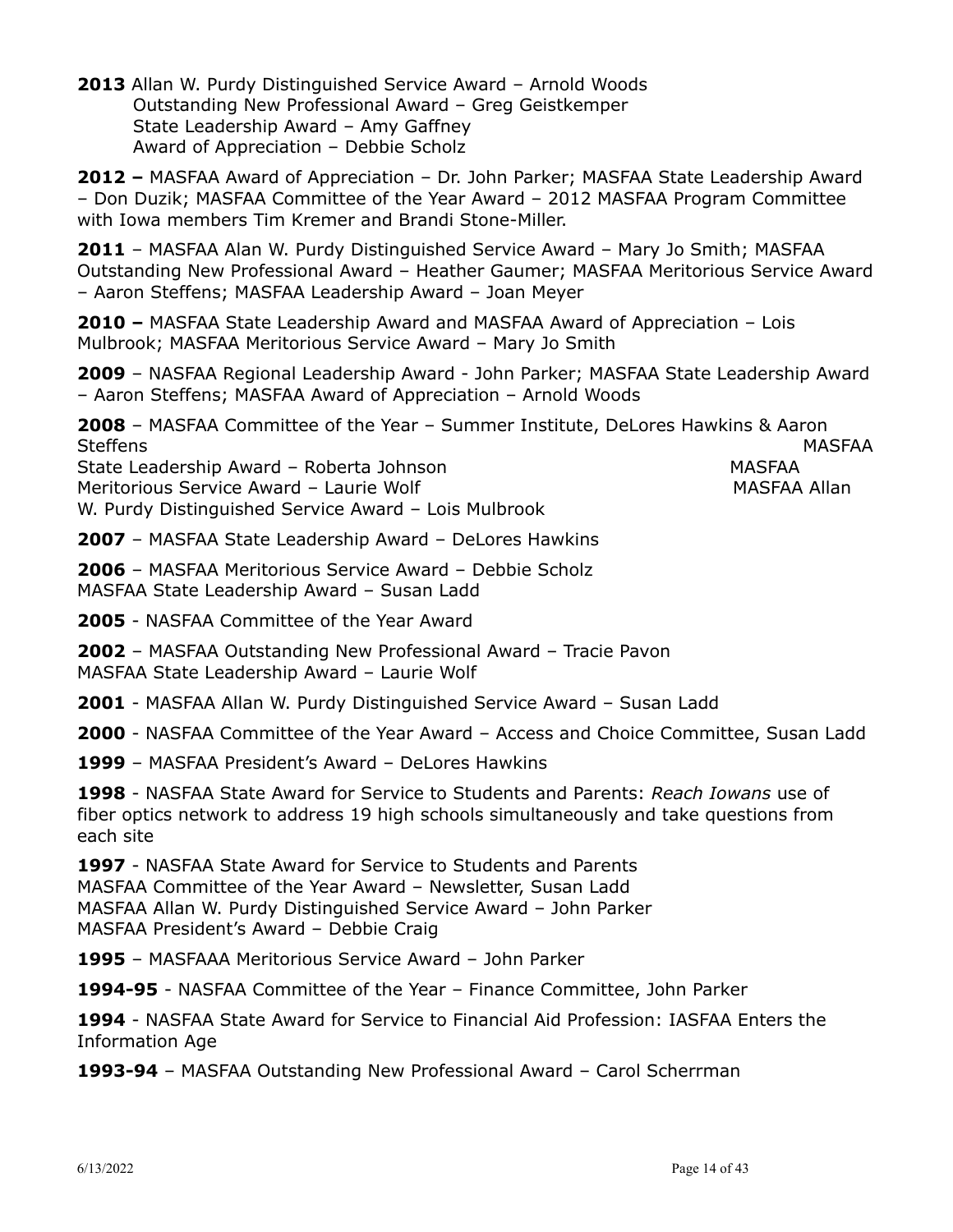# **NASFAA Trainer Award**

2000 Laurie Wolf and Barb Smith

# **Special Service Award**

1986 Deb Corwin

# **Research Award**

1986 Ardys Ulrichson

# **New Ideas Award**

1986 Linda Brown-Jacobsen

# **Governing Documents**

- I. Articles of Incorporation established 1986 -87
- II. By-laws
- III. Policies and Procedures
	- A. Achieved tax exempt status in 1986
- IV. Conflict of Interest Policy adopted in 2009

# **Meetings**

- I. Conferences
	- October 27-29, 2021, The Hotel Kirkwood Center, Cedar Rapids, "Together Moving Forward" (105 full conference attendees, 24 Business track (on day) 206 members)
	- Fall 2020, No Conference due to COVID
	- October 28-30, 2019, Grand Harbor Resort and Waterpark, Dubuque, "ALL IN Personal \* Professional \* Purposeful" (118 Attendees)
	- April 10-12, 2019, Stoney Creek Inn, Johnston, "iasfaa presents a BLOCKBUSTER CONFERENCE"
	- April 4-6, 2018, Stoney Creek Inn, Johnston, "50th Anniversary Celebration", (108 full conference attendees, 111 anniversary attendees)
	- April 6-7, 2017, Stoney Creek Inn, Johnston, "We're All Winners in IASFAA", (114 attendees)
	- October 26-28, 2016, Stoney Creek Inn, Sioux City, "PPY: Trick? Or Treat?", (94 attendees)
	- April 6-8, 2016, Stoney Creek Inn, Johnston, "Refresh. Reinvent. Relax (we've got this)", (123 attendees)
	- October 4-7, 2015, Marriott Hotel, Coralville, Hosted MASFAA Conference
	- April 16-17, 2015, Stoney Creek Inn, Johnston, "Planting Seeds for Success", (113 attendees)
	- November 5-7, 2014, Radisson Quad City Plaza, IASFAA what's all the buzz about?", (111 attendees)
	- April 9-11, 2014, Stoney Creek Inn, Johnston, "IASFAA Dynasty", (116 attendees)
	- November 6-8, 2013, Grand Harbor Resort, Dubuque, "Rollin' on the River: Keeping up with Changing Currents", (attendees not provided)
	- April 4-5, 2013, Stoney Creek Inn, Johnston, "Got Cabin Fever? Escape to IASFAA!", (108 attendees/198 members)
	- November 7-9, 2012, Harrah's Casino, Council Bluffs, "No Bluff…IASFAA Has the Stuff!", (120 attendees/ 190 members)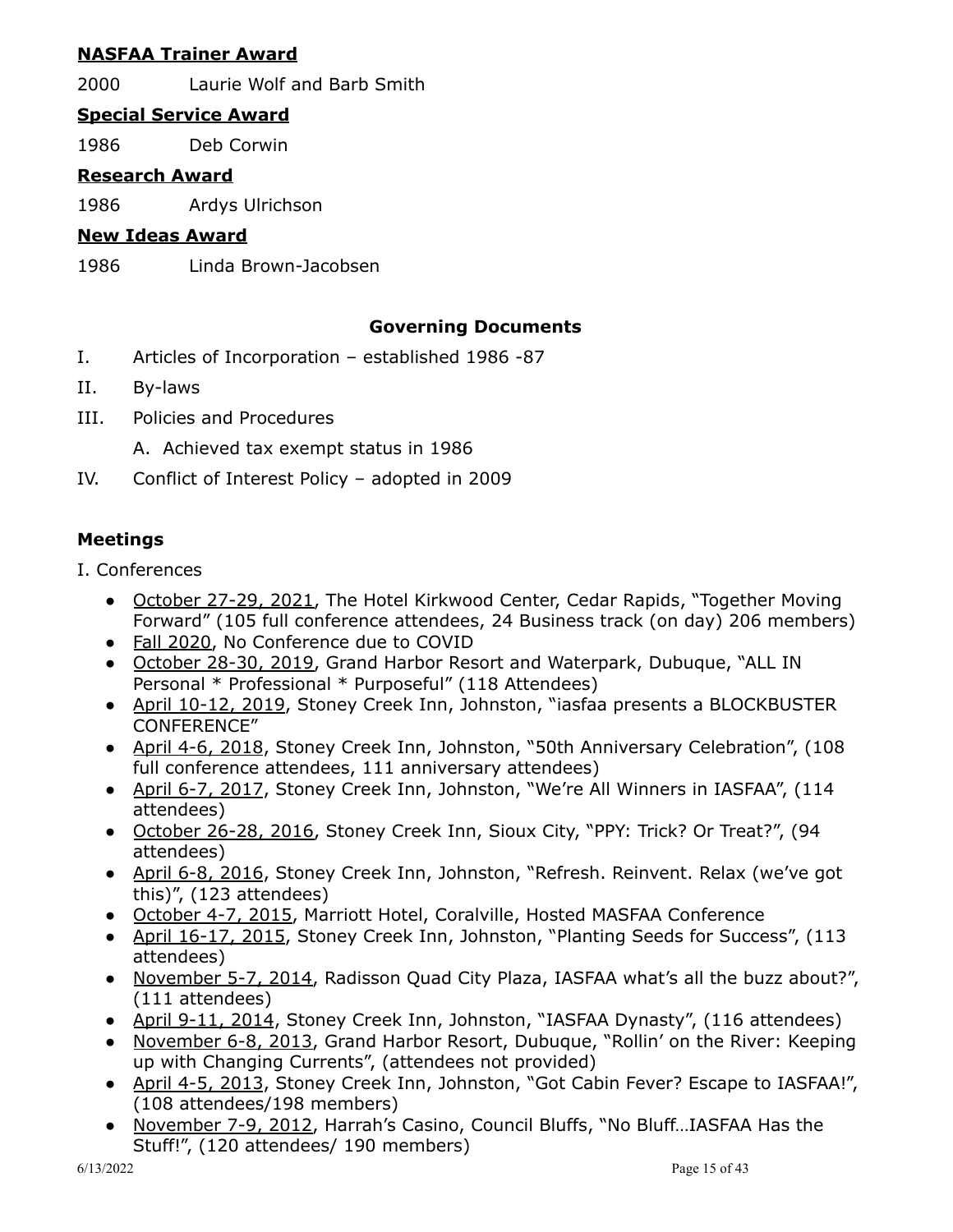- April 12-13, 2012, Embassy Suites, Des Moines, "Mastering the Three-Ring Circus", (129 attendees)
- November 2-4, 2011, Marriott Hotel, Coralville, "IASFAA-In It to Win It"
- April 6-8, 2011, Embassy Suites, Des Moines, "Cycles of Change"
- November 10-12, 2010, Sheraton Hotel, Iowa City, "There's No Business Like Our Business", (154 attendees)
- April 7-8, 2010, Embassy Suites on the River, Des Moines, "Keep it Simple For Students"
- November 4-6, 2009, Park Place Event Centre, Cedar Falls, "IASFAA Goes Green Harvesting Funds for Students"
- March 26-27, 2009, Gateway Hotel & Conference Center, Ames, "riding the Wave of Change" (94 attendees, 257 members)
- November 11-14, 2008, Holiday Inn, Dubuque, "Celebrate! IASFAA is 40 & Fabulous!"
- April 17-18, 2008, Embassy Suites on the River, Des Moines, "Make Your Dreams Come True" (143 attendees, 293 members)
- November 7-9, 2007, U.S.S. IASFAA: Your Port in the Storm", (156 attendees)
- March 22-23, 2007, Crown Plaza Hotel, Cedar Rapids, "Lighten Up IASFAA!" (248 members)
- October 15-18, 2006, Marriott Hotel, Des Moines, Hosted "MASFAA University…It's About Students"
- March 30-31, 2006, Marriott Hotel, Des Moines, "March Madness with IASFAA, the #1 Seed"
- November 9-11, 2005, Holiday Inn Five Flags, Dubuque, "CSI Dubuque, Come See IASFAA"
- March 31 & April 1, 2005, Holiday Inn, Mason City, "IASFAA FOOLs Financial Aid Officers on the Loose"
- October 6-8, 2004, The Inn at Okoboji, Okoboji, "IASFAA Survivor"
- April 15-16, 2004, Marriott Hotel, West Des Moines, "IASFAA B-I-N-GO"
- November 12-14, 2003, Holiday Inn, Davenport, "IASFAA…They Say It's Your Birthday!"
- April 01-11, 2003, DMACC Conference Center, Newton, "IASFAA Spring Break"
- November 13-15, 2002, Ramada Inn and Convention Center, Newton, "ER Emerging Resources"
- April 17-19, 2002, Marriott Hotel, West Des Moines, "Wild, Wild West Des Moines"
- November 7-9, 2001, Ameristar Hotel, Council Bluffs, "Financial Aid: Your Best Bet"
- April 5-6, 2001, Hotel Fort Des Moines, Des Moines, "2001: A Financial Aid Odyssey"
- November 8-10, 2000, Four Points Sheraton Hotel, Iowa City, "Financial Aid Puzzles: Putting the Pieces Together"
- April 12-14, 2000, Hotel Fort Des Moines, Des Moines, "Taming the Financial Aid Jungle"
- November 10-12, 1999, Crowne Plaza Five Seasons, Cedar Rapids, "Celebrating the Art of Financial Aid"
- April 21-23, 1999, Hotel Fort Des Moines, Des Moiens, "Chart Your Course for the Next Millennium"
- November 11-13, 1998, Crowne Plaza Five Seasons, Cedar Rapids, "The R's of Financial Aid: Reauthorization, Recognition, Rejuvenation"
- April 29 & May 1, 1998, Holiday Inn on Fleur, Des Moiens, "Under Construction...Tools for the 21st Century"
- October 5-8, 1997, Marriott Hotel, Des Moines, Host MASFAA Conference "Field of Dreams"
- April 23-25, 1997, Holiday Inn, Dubuque, "The Many Hats of Financial Aid"
- October 30 & November 1, 1996, University Park Holiday Inn, Des Moines, "Be True to Your School"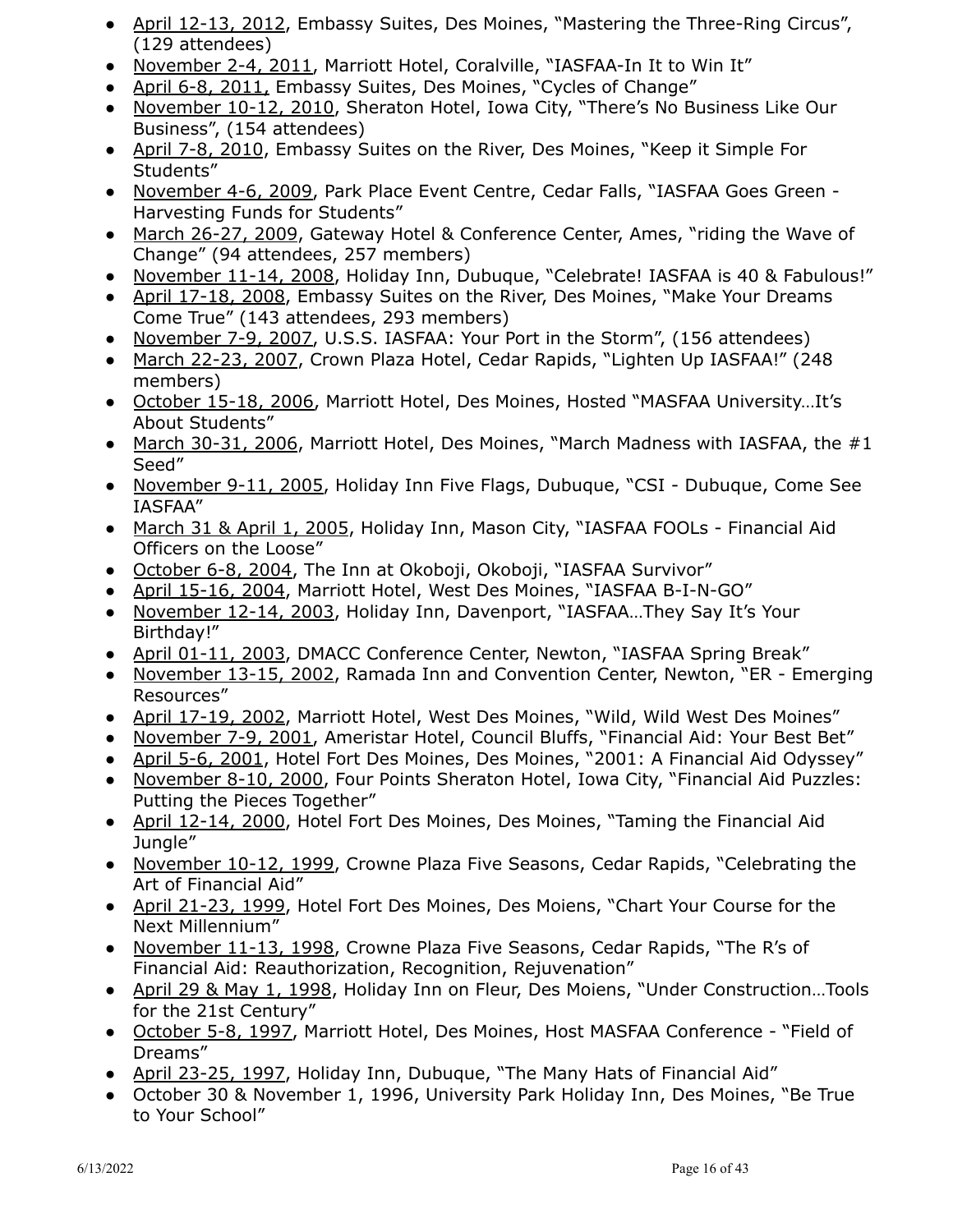- April 23-26, 1996, Village East, Okoboji, ""TEAMWORK" Together our Efforts, Attitudes, & Motivation Work"
- October 31 November 3, 1995, Hotel Savery, Des Moiens, "Bridges"
- April 26-28, 1995, Five Flags Holiday Inn, Dubuque, "Games We Play"
- October 26-28, 1994, Holiday Inn Gateway, Ames, Gateways... Opening Your Mind"
- April 27-29, 1994, Collins Plaza, Cedar Rapids, "Exploring the Unknown II -Conquering the Future"
- October 6-8, 1993, Embassy Suites, Des Moines, "Exploring the Unknown" (238 members)
- April 28-30, 1993, Village East, Okoboji, "Challenges for Champions"
- October 27-30, 1992, Five Seasons, Cedar Rapids, "No Theme Provided", (256 members)
- April 22-24, 1992, Midway Lodge, Dubuque, "25th Birthday Bash"
- October 30 & November 1, 1991, Holiday Inn, Iowa City, "The Tricks and Treats of Financial Aid", (227 members)
- April 10-12, 1991, Hotel Fort Des Moines, Des Moines, "Partners in Education"
- October 24-26, 1990, Stouffer's Five Seasons, Cedar Rapids, "Fall Tune-Up", (170 attendees, 170 members)
- April 19, 1990, Holiday Inn, Davenport, "The Race Is On"
- October 25-27, 1989, Hotel Fort Des Moines, Des Moines, "The Complete Financial Aid Professional - Mind, Body, Soul"
- April 26-28, 1989, Village West, Okoboji, "Financial Aid Network...Stay Tuned" (223 members)
- October 1988, Marriott Hotel, Des Moines, Hosted the MASFAA Conference
- April 23-25, 1988, Holiday Inn, Iowa City, "IASFAA's 20th Birthday" (235 members)
- October 28-30, 1987, Gateway Center, Ames, "Happy Days", (137 attendees)
- April 29 May 1, 1987, Holiday Inn, Iowa City
- October 1-3, 1986, The Lodge, Okoboji, "Homecoming University of Okoboji", (229 members)
- April 28-30, 1986, Gateway Center, Ames, (217 members)
- October 22-23, 1985, Dubuque Inn, Dubuque
- May 5-7, 1985, Five Seasons Hotel, Cedar Rapids, "Building Better Bridges" (237 members)
- September 20-21, 1984, Holiday Inn, Cedar Rapids
- May 2-4, 1984, Marriott Hotel, Des Moines, "Visions of Excellence: Charting the Future of Higher Education" (98 attendees, 174 members)
- November 8-9, 1983, Starlite Village Motel, Ames, "A Workout for Financial Fitness", (80 members)
- April 19-20, 1983, Starlite Village Motel, Fort Dodge, "Think Spring", (124 attendees, 96 members)
- September 27-28, 1982, Savery Hotel, Des Moines, "Financial Aid A Class Act", (124 attendees, 175 members)
- April 22-23, 1982, Starlite Village Motel, Ames, "Up Your Attitude", (117 attendees, 146 members)
- September 24-25, 1981, Holiday Inn, South Des Moines, "Awareness"
- April 23-24, 1981, Holiday Inn, Cedar Rapids
- September 23-24, 1980, Adventureland Hotel, Des Moines, (139 members)
- April 21-22, 1980, Starlite Village Motel, Ames, "New Horizons"
- September 25-26, 1979, Roosevelt Hotel, Cedar Rapids, "Meeting the Challenge of Financial Aid"
- April 17-18, 1979, Hilton Inn, Des Moines, "Issues for the Eighties"
- September 27-28, 1978, Red Fox Inn, Waverly, "Campus Based Programs as the Bridge of Financial Aid"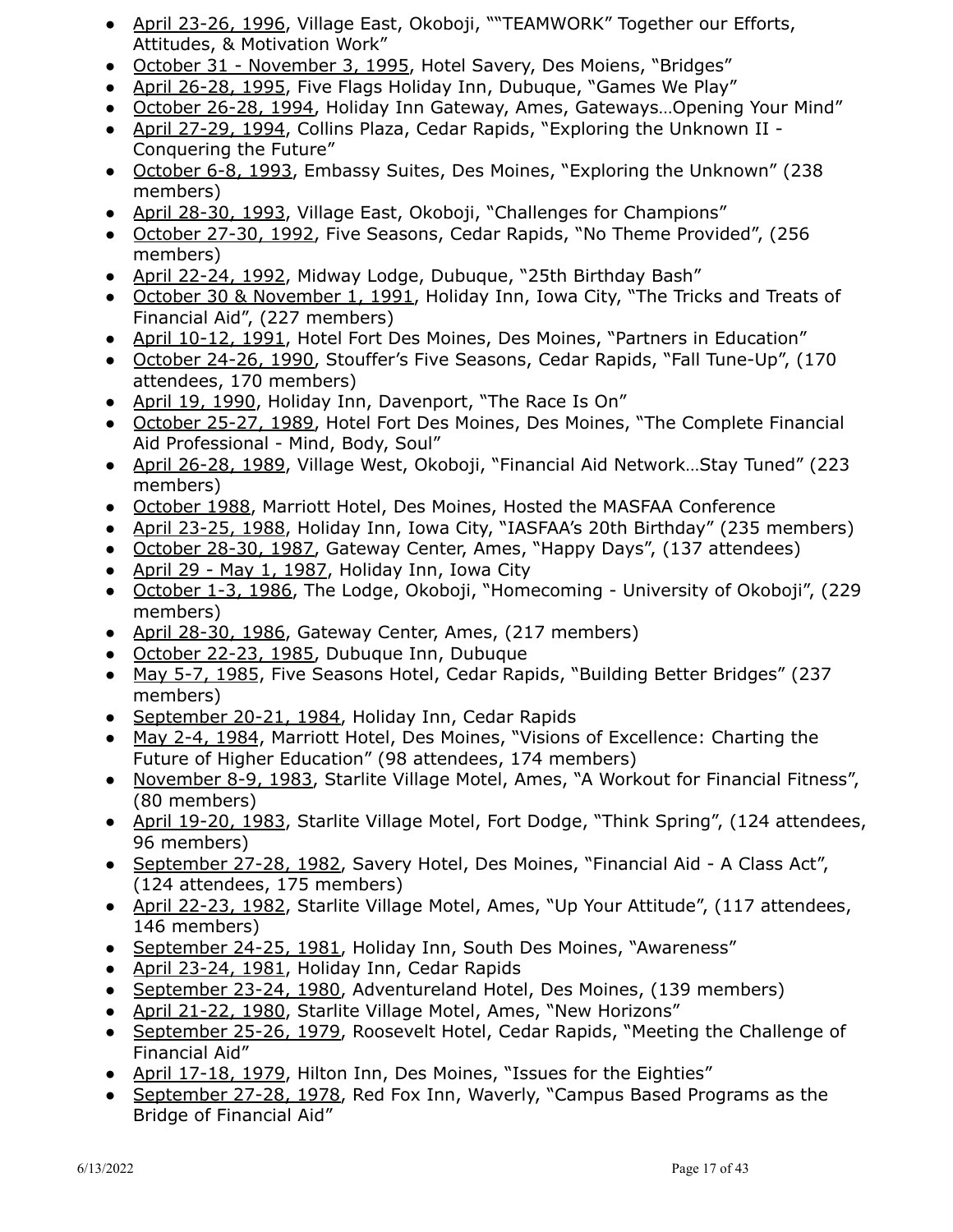- April 18-19, 1978, Hilton Inn, Des Moines, "Current & Emerging Challenges in Financial Aid Administration: A Workshop Approach", (122 members)
- September 28-29, 1977, Starlite Village Motel, Fort Dodge
- April 20-21, 1977, Starlite Village Motel, Fort Dodge
- September 27-28, 1976, Roosevelt Hotel, Cedar Rapids
- April 28-29, 1976, Adventureland Hotel, Des Moines
- September 17, 1975, Howard Johnson Motel, Des Moines
- April 10-11, 1975, Dubuque
- September 23, 1974, Ramada Inn, Ames
- April 23-24, 1974, Briar Cliff University, Sioux City, \*First Spring Meeting
- October 12, 1973, Howard Johnson Mote, Iowa City
- October 12-13, 1972, University of Northern Iowa, Cedar Falls
- September 23, 1971, Grinnell College, Grinnell
- September 2, 1970, Marycrest College, Davenport
- October 16, 1969, Grinnell College, Grinnell
- August 2, 1968, (organizational) Savery Hotel, Des Moines
- May 1th, 1968, (planning) Des Moines
- II. Other Meetings/Events

Executive Council Retreats

- B. Visit the Hill
- C. NASFAA Training: A one- or two-day training sponsored by IASFAA through NASFAA, on a specific topic(s) chosen by NASFAA. The IASFAA president selects one or two members of the association to be trained as presenters. Historically, the member(s) traveled to Washington, DC to train with NASFAA. In recent years, NASFAA changed the format to an online training. NASFAA training is then partnered with the IASFAA Fall Conference and is typically offered to the membership the afternoon and morning before the fall conference begins.
	- a. Some of the previous training sessions have been, but are not limited to:
		- Cost of Attendance
		- Professional Judgment
		- Summer Mini Sessions
		- Title IV Refunds
		- Special Circumstances
		- Student Loan Issues
		- Verification
		- SAP
		- Work Study
		- 1990- Fall, Policies and Procedures
		- 1999 -Reauthorization and its impact of on the upon the administration of financial aid in all sectors
		- Administrative Capabilities
- D. Drive-In Director's Workshop: A one-day workshop for Financial Aid Professionals to discuss current topics of interest. This workshop provides opportunities for financial aid administrators to share concerns and receive ideas about how to handle the latest problems on college campuses. First event held February 8, 1993 at Drake University.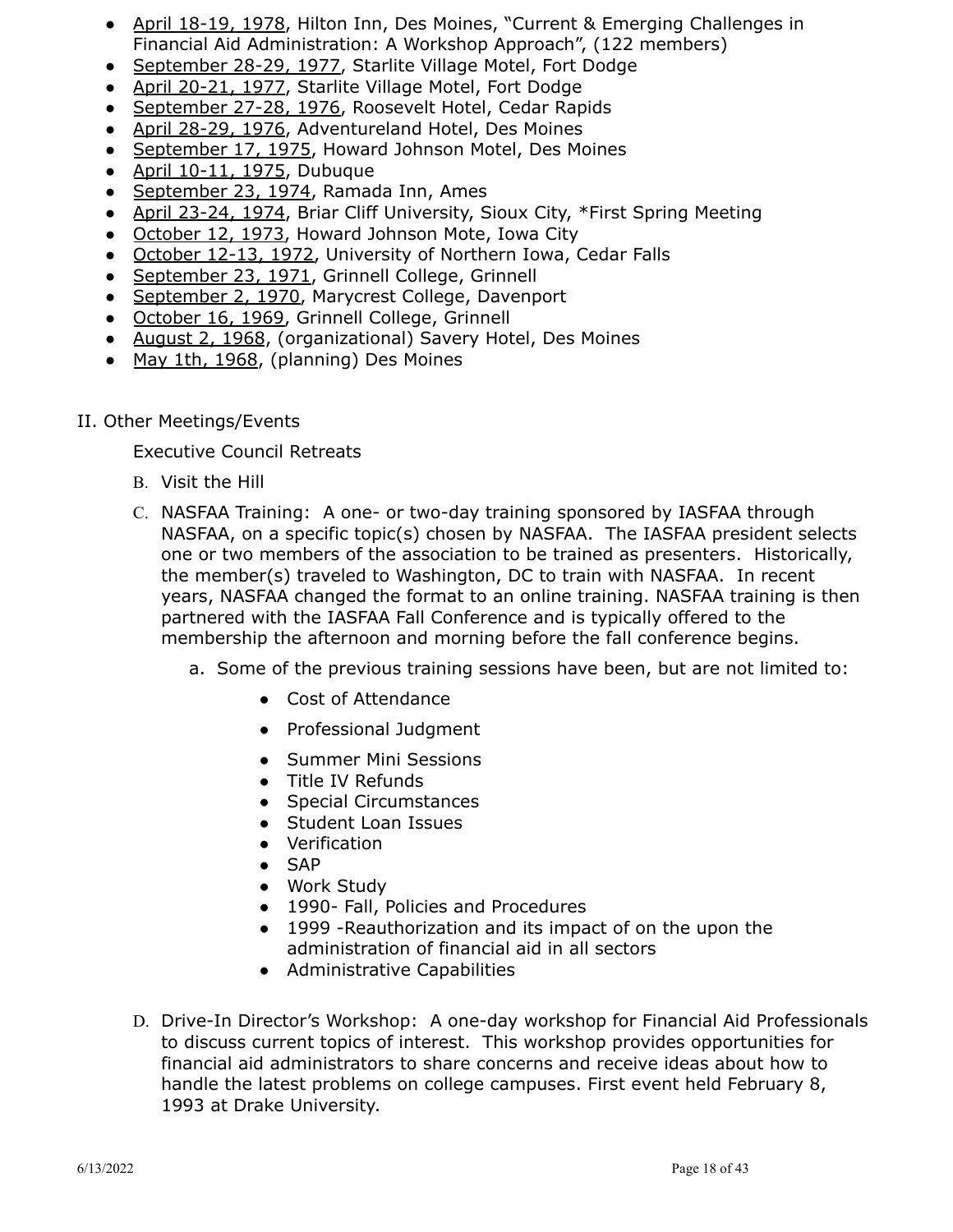# II. Other Meetings/Events Continued

F. Leadership Symposium: First held fall 1996. The Iowa Association of Student Financial Aid Leadership Symposium is a program developed for IASFAA professionals to provide enhanced personal development and leadership training.

- a. Types of topics covered during Leadership Symposium
	- Goal Setting & Putting Goals into Action
	- Meyer's Briggs Personality Profile
	- Why Do People Get Involved
	- Community Service & How to Get Involved
	- Personal Motivation
	- Alumni Testimonials
	- Followership
	- IASFAA Opportunites
	- And more…
- G. Support Staff Workshops A one-day workshop for support staff employees of both Admission and Financial Aid offices. This workshop provides opportunities for these employees to learn more about financial aid and to network with other employees in similar positions. Beginning with the 2004-2005 years, the Support Staff Workshop is partnered with IACAC and IASFAA. The Support Staff Workshop is offered every other year, opposite the Leadership Symposium. First event held September 24, 1979, and has been held regionally, over the ICN and centrally in one location.

H. Make High School Count – Christine Ditter served as chair of the subcommittee for the first 'Make High School Count" in Iowa. It was held May 20, 2002 in the Schindler Education Center at the University of Northern Iowa in Cedar Falls. She worked with Kara May from Simpson College. The rest of the planning committee included: Katherine Coates, Tracy Havener and Dan Holt.

- The program is an effort to increase the number of Iowa students who go to college and was presented by IASFAA and IACAC in cooperation with ACT and UNI. This was a program to help the 7th and 8th graders as well as their parents prepare for their future. There were over 70 students who attended and over 100, including parents. The program covered topics that included taking the right classes in high-school, using your school counselor as a resource, choosing a college and applying for admission, paying for college and advice from current college students. It also included a mini college fair.
	- I. College for a Day First held March or May? 8, 2000 at Simpson College
	- J. College Hotline First held at ICSAC offices on February 7, 1993, received 401 calls. Last Hotline held 1999.
- K. Golden Circle College Fair First event held October 20, 1991
	- M. Fill out the Forms Night
	- N. High School Guidance Counselor Workshops –First event was held November 29, 1978.
	- O. Financial Aid Night Via the ICN First event held January 31, 2000.
	- P. Area Luncheons/ Regional Newcomer Luncheons
	- Q. Reality Store renamed Real Life Zone in 2012
	- R. A new credit card payment feature was added to the IASFAA website Oct. 2012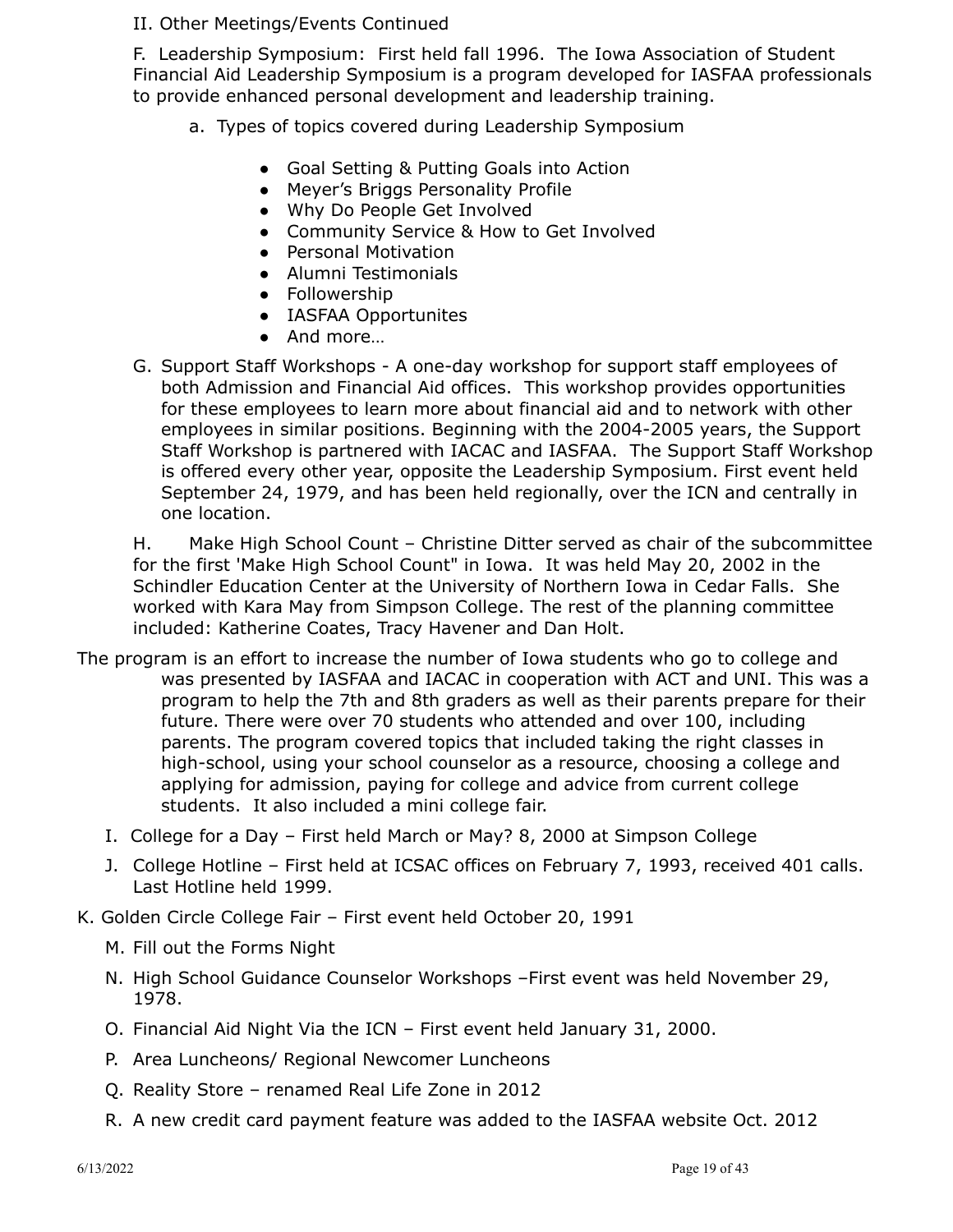# **Membership statistics**

- A. Dues Initially \$5 regular members; \$3 associate members
	- 1979-80 Dues increased to \$10
	- 1995-96 Dues \$30 regular members
	- ????-?? Dues to \$60 regular members
	- 2013-14 Dues were \$75 regular members
	- 2014-15 Dues increased to \$85 regular members
- B. Membership Counts
	- 1973-74 membership #64
	- 1979-80 membership #131
	- 1980-81 membership #167
	- 1983-84 membership Beginning at #180 (Public 45; Private/ non-profit 59; Proprietary – 26; Those not affiliated with a post-secondary institution - 20) By the close of the year membership #228

C. Regional or National service- Members who have served at the regional and or national level (alpha order by last name)

**Renae Armentrout -** Coe College, 2018-19 MASFAA Conference Program Committee member, 2019-20 MASFAA Executive Council - State Representative, 2020-21 MASFAA Conference Program Committee member, 2020-21 MASFAA Exec Council - State Representative, 2021-22 MASFAA Conference Program Committee Co-Chair.

**John Carver**, NICC - 1994-95 NASFAA Electronic Services Advisory Committee Chair

**Janice Cordell** – 1997 NASFAA Conference Committee; 2001-03 MASFAA Treasurer

**Christine Ditter** - Drake University, 2017-18 Iowa Representative on MASFAA Board

**Michele Dunne** - Grand View University, 2006-07 MASFAA Site Committee member, 2008-09 MASFAA Exec Council State Representative, 2016-17 MASFAA Site Committee member, 2016-17 MASFAA Award Committee member,

**Amy Gaffney –** University of Dubuque, 2012-13 MASFAA Delegate-At-Large; 2013-14 MASFAA Vice President

**Heather Gaumer** - Sallie Mae, 2017-18 MASFAA Donor Development Committee member, 2018-19 MASFAA Donor Development Committee member, 2019-20 MASFAA Donor Development Committee member, 2020-21 MASFAA Donor Development Committee member, 2021-22 MASFAA Donor Development Committee member

**Erin Gjerde** – Wells Fargo, MASFAA Corporate Support chair for 2000-2001

**Deb Gossman** - College Ave, 2019-20 MASFAA Donor Development Committee member, 2020-21 MASFAA Donor Development Committee member, 2021-22 MASFAA Donor Development Committee member.

**Mary Haldane** – Drake University, 1981-82 MASFAA President; 1983-84, NASFAA President; 1984 NASFAA Distinguished Service Award

**Judith Harper** – University of Dubuque, 1977-78 MASFAA President

**Sally Harris** – Luther College, 1997-98 MASFAA President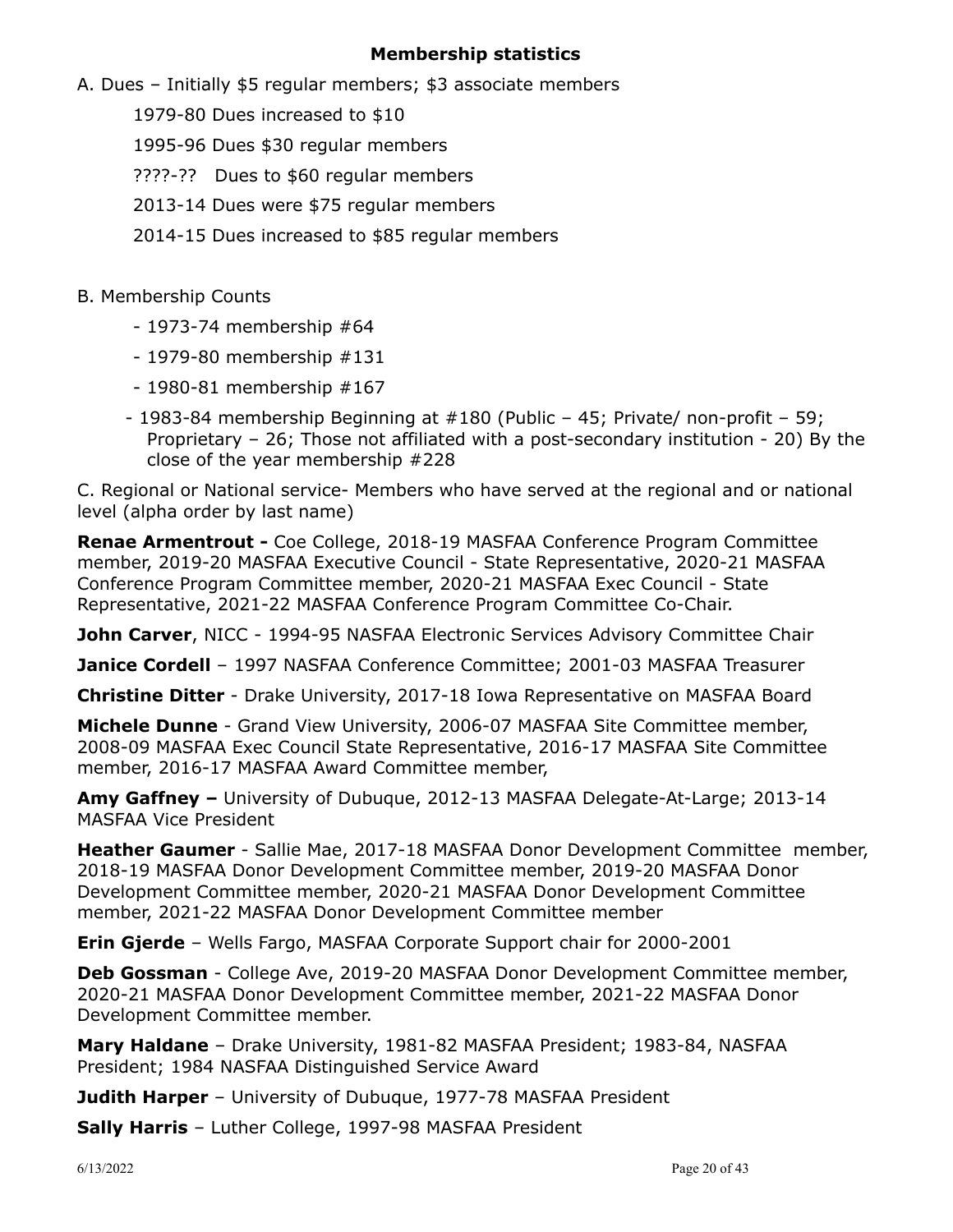**DeLores Hawkins** – DMACC 2007-08 MASFAA Summer Institute Committee

**Roberta Johnson** – 2008-09 ED lead negotiator for team II school-based loan issues for the Higher Education Opportunity Act; 2013-2017 appointed by Senator Tom Harkin to the Advisory Committee on Student Financial Assistance

**Susan Ladd** – Drake University, MASFAA Involvement: Conference Planning Committees 1993-95; 1993-97 Conference Planning Committee Co-chair; 1996-97 Newsletter Committee; 1997-98 Secretary; 1998-99 Executive Council, State Delegate; 1999-2001 Vice President and Finance Committee Chair; 2002-03 Awards Committee Chair; 2003-04 Awards Committee; NASFAA Involvement: 1997-98 Editorial Board for Student Aid Transcript; 1998-99 Need Analysis Standards Committee; 1999-2000 Access and Choice Committee Chair; 2000-02 Finance Committees; 2000-03 Board of Directors, Representative-at-Large; 2003-05 Nominations and Elections Committee; 2004-05 Commission Director (technology Initiatives, Training and Best Practices, Student Aid Transcript, Institutional Program Management); 2005-06 Association and Governance; 2013-14 University Advisory Group

**Charles Mason** – University of Iowa, 1965-66 MASFAA President

**John E. Moore** – University of Iowa, 1974-75 MASFAA President

**Lois Mulbrook** - Mount Mercy College 2003-04, 2004-05 MASFAA Delegate at large, 2008-09 MASFAA Vice President

**Chad Olson -** Iowa State University, MASFAA Involvement: 2017-18 Donor Development Committee, 2018-19 Donor Development Committee, 2019-20 President Elect, 2019-20 Archives Task Force Committee, 2019-20 Faculty, Leadership Symposium Committee 2020-21 President, 2021-22 Past President, 2021-22 Association Governance & Planning Committee Chair, 2021-22 Nominations & Election Committee Chair, 2021-22 Site Committee Chair. NASFAA Involvement: 2021-22 Board of Directors - MASFAA Representative, 2021-22 Association Governance Committee Member, 2021-22 Awards Committee Member

**John Parker** – Drake University, 1991-92, MASFAA President; 1998-99 NASFAA Chair, Distinguished Service Award; 1994-95 NASFAA Committee of the Year, Finance Committee

**Brittany Peterson** - Iowa State University, 2018-19 MASFAA Nominations and Elections Committee member, 2018-19 MASFAA Leadership Symposium Participant, 2020-21 MASFAA Leadership Symposium Faculty

**Kelsey Ryder** - University of Iowa, 2018-19 MASFAA Conference Program Committee Chair, 2018-19 MASFAA Summer Institute Committee Member, 2019-20 MASFAA Conference Program Committee Member, 2017-18 NASFAA University Advisory Group

**Mary Jo Smith** – Iowa Student Loan and US Bank, Membership Co-Chair for MASFAA for four years, 01/02,02/03,03/04,04/05; Served on Program Committee for MASFAA in 2001 ; Served on Associate Members Committee in 2000; 2008-09, 2009-10; 2012-13 MASFAA Newsletter Chair

**Jennifer Sassman** - Wartburg College, 2015-16 MASFAA Program Committee member, 2016 NASFAA Cost of Attendance Certification Training Presenter.

**Aaron Steffens** – Luther College, MASFAA Involvement - 2002-03 Program Committee in; 2008-09 Membership Chair, 2012-13 Donor Development Chair, 2013-14 President-Elect. 2014-2015 President, 2015-16 Past President, 2017-2018 & 2019-2021 Association Governance and Planning Committee (AGPC), 2018-2019 Membership Services Committee, 2019-2021 State Issues and Conference Liaison. NASFAA Involvement: 2015-16 Board Member, 2018-2019 Compliance Engine Work Group, 2018-2019 Board of Directors -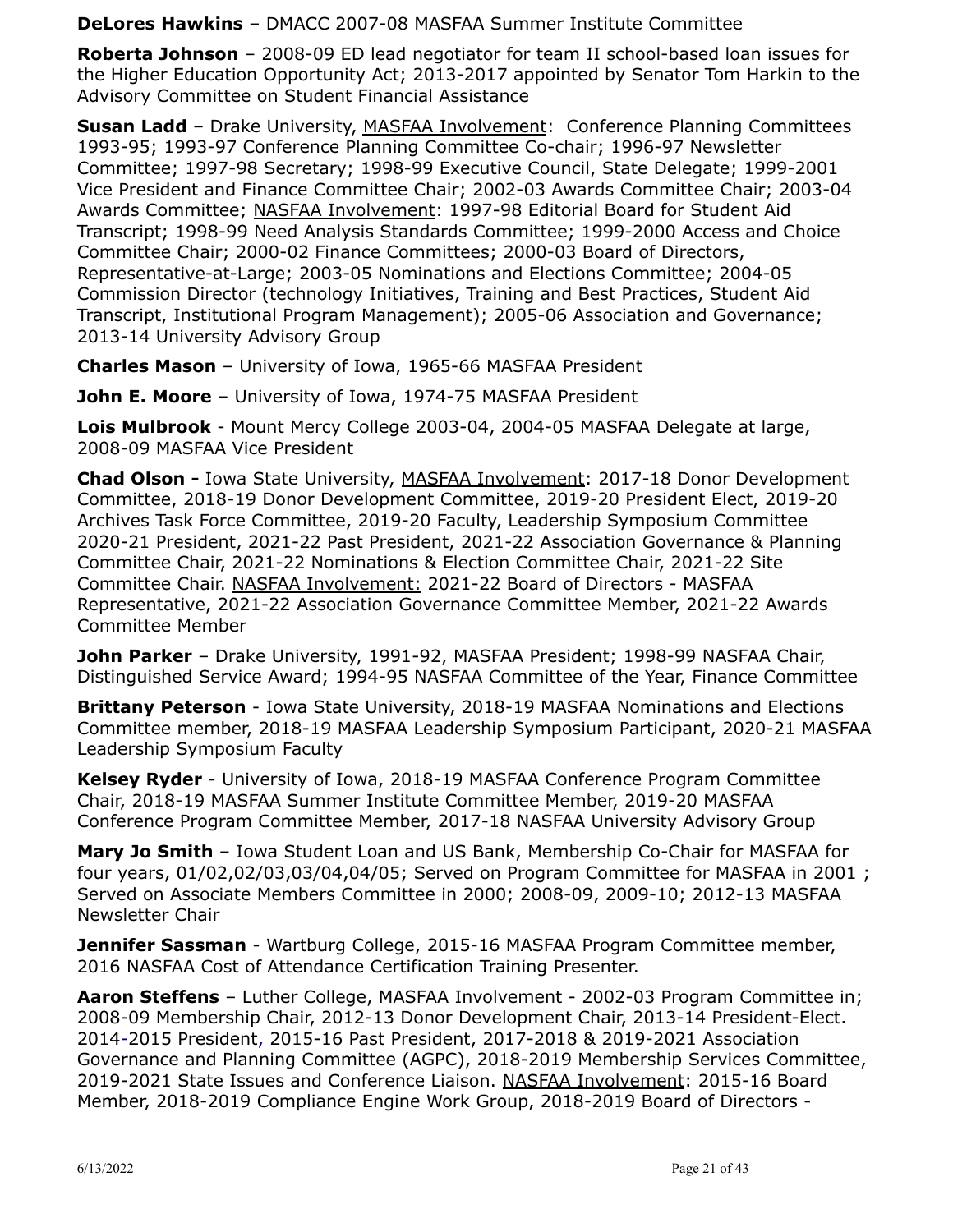Commission Director, 2019 Conference Mentoring Task Force, 2019-20 Awards Committee, 2002 Regional Leadership Award

**Laurie Wolf** – DMACC, 1999-2000 NASFAA Committee of the Year, Committee on Access and Choice; 2002 MASFAA: 2002 The NASFAA State and Regional Leadership Award, DMACC - NASFAA Reauthorization Task Force Chair; 2010-2011 NASFAA National Chair.

| Year<br>Membership<br># | <b>President</b>          | <b>President Elect</b>      | <b>Vice President</b>       | <b>Secretary</b>   | <b>Treasurer</b><br><b>Treasurer Elect</b> | Delegate at Large (Term)                 |
|-------------------------|---------------------------|-----------------------------|-----------------------------|--------------------|--------------------------------------------|------------------------------------------|
|                         |                           |                             |                             |                    | lSara Sroka                                | Sarah Freestone (3)                      |
| 2022-2023               | <b>Brandi Miller</b>      | Matt Falduto                | Julie Haack                 | Sarah Heller       | Treasurer Elect:                           | Theresa Theide (2)                       |
|                         |                           |                             |                             |                    | Tristan Lynn                               | Eric Danielson (1)                       |
|                         |                           |                             |                             |                    | Brittany Peterson                          | Matt Falduto (N)                         |
| 2021-22                 | <b>Brandi Miller</b>      | Vacant                      | Kelsey Ryder                | Karna Hofmeyer     | Treasurer Elect:                           | Sarah Freestone (2)                      |
|                         |                           |                             |                             |                    | <b>Sara Sroka</b>                          | Matt Falduto (3)                         |
|                         |                           |                             |                             |                    | Lori Evans                                 | Sarah Freestone (1)                      |
| 2020-21                 | Beth Davenport Ean Freels |                             | Kelly Carrell               | Karla Gilson       | Treasurer Elect:                           | Gary Adams (2)                           |
|                         |                           |                             |                             |                    | <b>Brittany Peterson</b>                   | Matt Falduto (3)                         |
|                         |                           |                             | <b>Brittany</b><br>Peterson |                    | <b>Brandi Miller</b>                       | Gary Adams (1)                           |
| 2019-20                 | Jennifer<br>Schroeder     | <b>Beth Davenport</b>       |                             | Rachel Moser       | Treasurer Elect:<br>Lori Evans             | Matt Falduto (2)                         |
|                         |                           |                             |                             |                    |                                            | Julie Haack (N)                          |
|                         |                           | Jennifer<br>Schroeder       | <b>Beth Davenport</b>       | Kelsey Ryder       | Karen Gagnon                               | Matt Falduto (1)                         |
| 2018-19                 | Renae<br>Armentrout       |                             |                             |                    | Treasurer Elect:                           | Shelly Brimeyer (2)                      |
|                         |                           |                             |                             |                    | Brandi Miller                              | Tristan Lynn (3)                         |
|                         |                           | lRenae<br><b>Armentrout</b> | Teresa Brahm                | Teresa Thiede      | Chad Peters                                | Shelly Brimeyer (1)                      |
| 2017-18                 | Gisella Baker             |                             |                             |                    | Treasurer Elect:                           | Tristan Lynn (2)                         |
|                         |                           |                             |                             |                    | Karen Gagnon                               | Erick Danielson (3)                      |
|                         |                           |                             |                             | Jennifer           | Teresa Brahm                               | Tristan Lynn (1)                         |
| 2016-17                 | <b>Chris Ditter</b>       | Gisella Baker               | Ean Freels                  | Schroeder          | Treasurer Elect:                           | Erick Danielson (2)                      |
|                         |                           |                             |                             |                    | <b>Chad Peters</b>                         | Carolyn Schwendeman (3)                  |
|                         |                           |                             |                             |                    | Molly Weber                                | Erick Danielson (1)                      |
| 2015-16                 | Kristi Fuller             | Chris Ditter                | Amy Norton                  | <b>Chad Peters</b> | <b>Treasurer Elect:</b><br>Teresa Brahm    | Carolyn Schwendeman (2)<br>Pam Perry (3) |
|                         |                           | Kristi Fuller               | Tristan Lynn                |                    | Bethany                                    | Carolyn Schwendeman (1)                  |
| 2014-15                 | <b>Julie Haack</b>        |                             |                             | Mindi Bucklin      | Rinderknecht                               | Pam Perry (2)                            |
|                         |                           |                             |                             |                    | Treasurer Elect:<br>Molly Weber            | Todd Brown (3)                           |

# **IASFAA Executive Council Officers**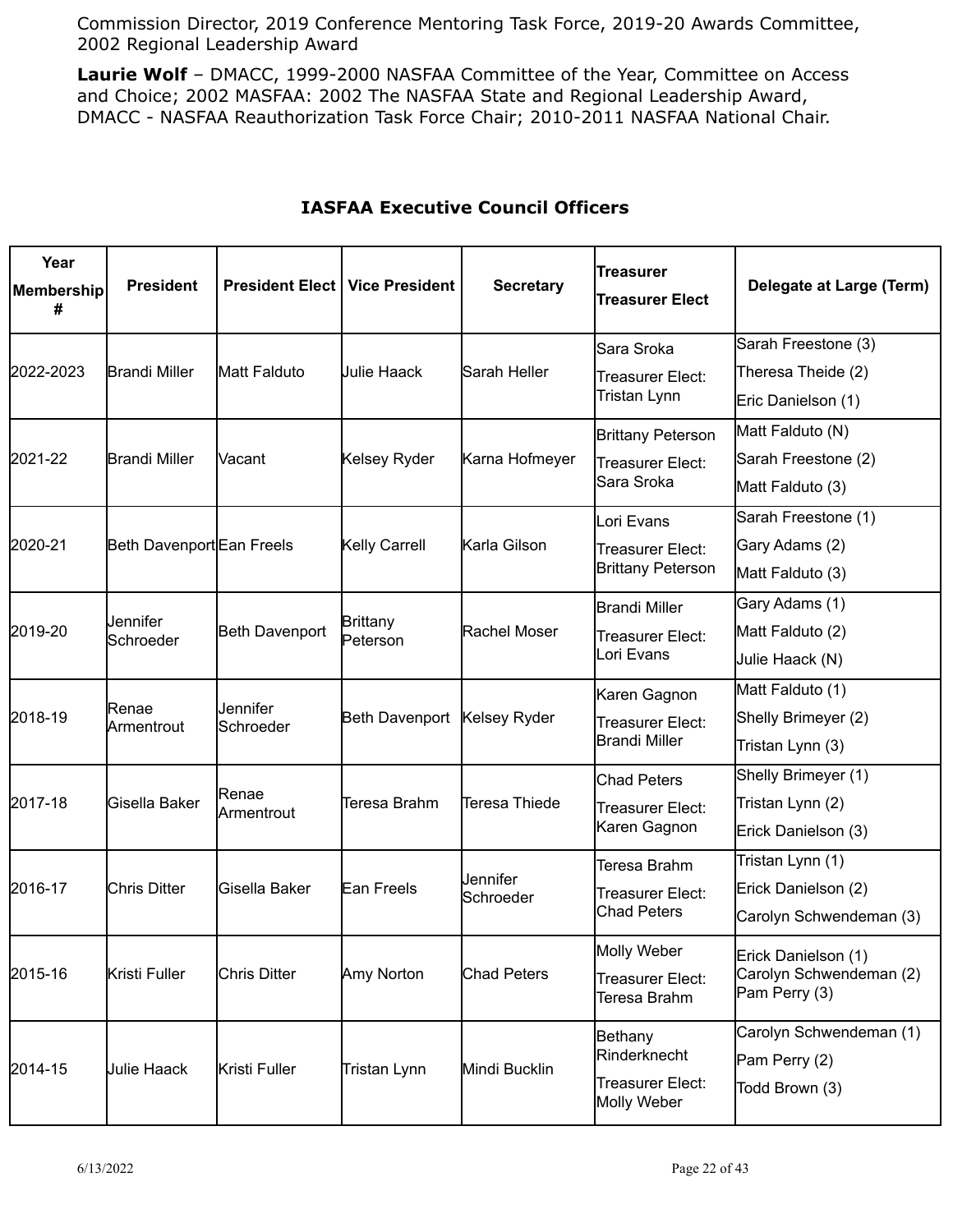| Year<br>Membership<br># | <b>President</b>             | <b>President Elect</b>     | <b>Vice President</b> | <b>Secretary</b>       | lTreasurer<br><b>Treasurer Elect</b>                                      | Delegate at Large (Term)                                                                |
|-------------------------|------------------------------|----------------------------|-----------------------|------------------------|---------------------------------------------------------------------------|-----------------------------------------------------------------------------------------|
| 2013-14                 | Jen Sassman                  | Julie Haack                | Gisella Baker         | Sara Harrington        | Greg Geistkemper<br>Treasurer-Elect:<br>Beth Rinderknecht                 | Pam Perry (1)<br>Todd Brown (2)<br>Shelly Brimeyer (M)<br>Kristi Fuller (3)             |
| 2012-13                 | <b>Heather</b><br>Gaumer     | Jen Sassman                | Cindi Reints          | Carolyn<br>Schwendeman | Gisella Baker<br>Treasurer Elect:<br>Greg Geistkemper                     | Todd Brown (1)<br>Shelly Brimeyer (2)<br>Don Duzik (3)                                  |
| 2011-12                 | Amy Gaffney                  | Heather Gaumer Uen Sassman |                       | Cindy Seyfer           | Jennifer Schroeder<br>Treasurer Elect:<br>Gisella Baker                   | Shelly Brimeyer (1)<br>Don Duzik (2)<br>Erin Gjerde-Bailey (3)                          |
| 2010-11                 | Joan Meyer                   | Amy Gaffney                | Clare Holladay        | Paula Mitchell         | Julie Haack<br>Treasurer Elect:<br>Jennifer Schroeder                     | Don Duzik (1)<br>Erin Gjerde-Bailey (2)<br>Mary Jacobsen (3)                            |
| 2009-10                 | Chad Olson                   | Joan Meyer                 | Kristi Fuller         | Jeannie Barness        | Jen Sassman<br>Treasurer Elect:<br>Julie Haack                            | Erin Gjerde-Bailey (1)<br>Mary Jacobsen (2)<br>Mary Bloomingdale(3)                     |
| 2008-09                 | Michele Dunne Chad Olson     |                            | Clare Campbell        | Jeannie Barness        | Christine Ditter<br>Treasurer Elect:<br>Tammy Hansen (L)<br>Jen Sassman   | Mary Jacobsen (1)<br>Tracy Sleep (K)<br>Mary Bloomingdale (2)<br>Gary Adams (3)         |
| 2007-08                 | Aaron Steffens Michele Dunne |                            | Chad Olson            | Shelly Brimeyer        | Clare Campbell<br>Treasurer Elect:<br><b>Christine Ditter</b>             | Tracy Sleep (1)<br>Gary Adams (2)<br>Brenda Nicholson-Easter (3)                        |
| 2006-07                 | Robin Fisher                 | Aaron Steffens             | Pam Perry             | Michele Dunne          | <b>Gretchen</b><br><b>Zimmerman</b><br>Treasurer Elect:<br>Clare Campbell | Gary Adams (1)<br>Brenda Nicholson-Easter (2)<br>Jean VanderWert (3)                    |
| 2005-06                 | John Beneke                  | Robin Fisher               | Lora Juhl             | Bev Hickman            | Aaron Steffens<br>Treasurer Elect:<br>Gretchen<br>Zimmerman               | Brenda Nicholson-Easter (1)<br>Jean VanderWert (2)<br>Amy Gaffney (3)                   |
| 2004-05                 | Julie Dunn                   | John Beneke                | Connie Jensen         | Gretchen<br>Zimmerman  | Robin Fisher<br>Treasurer Elect:<br>Aaron Steffens                        | Jean VanderWert (1)<br>Amy Gaffney (2)<br>Brenda Nicholson-Easter (3)<br>$(\mathsf{U})$ |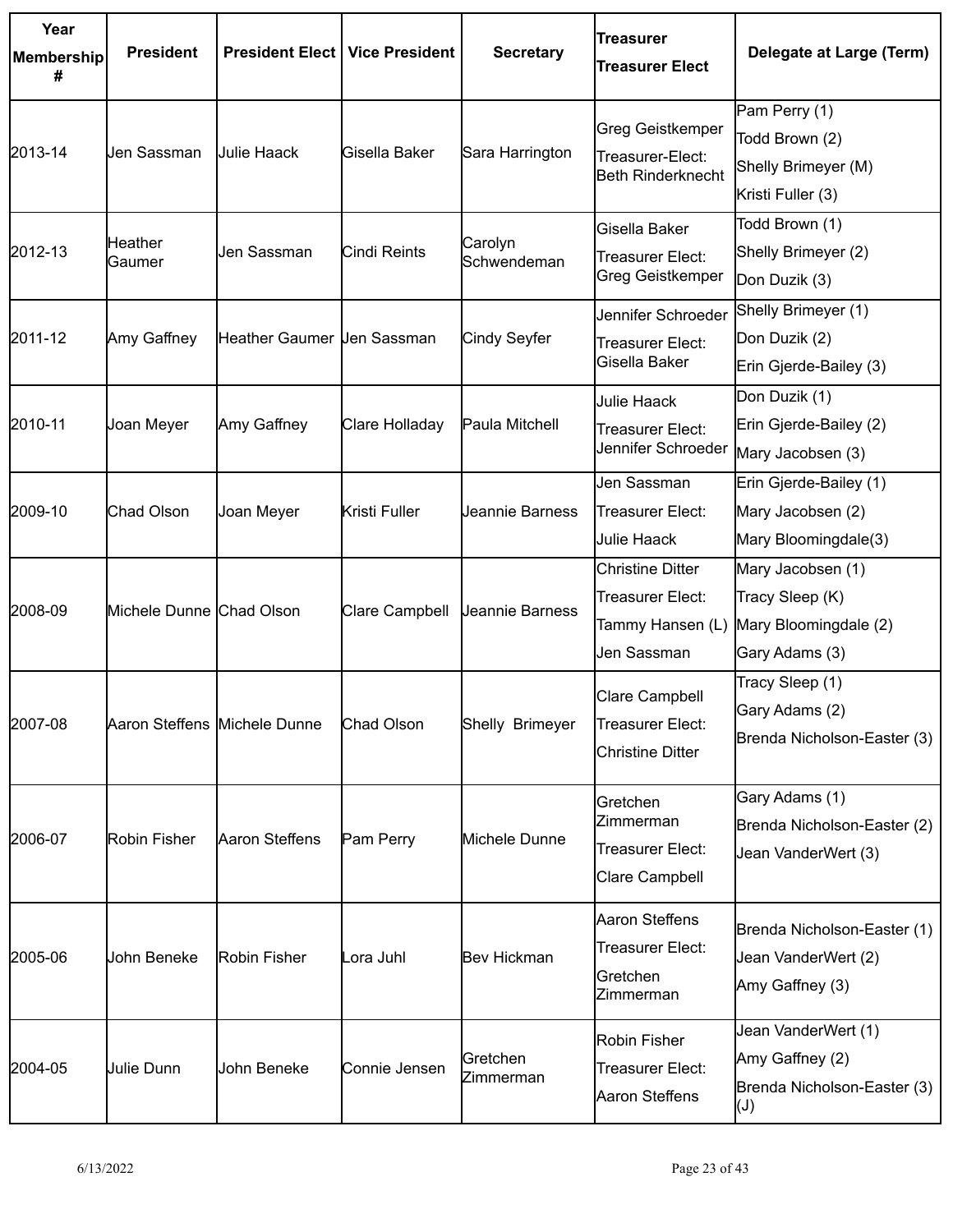| Year<br>Membership<br># | <b>President</b>       | <b>President Elect   Vice President</b> |                               | <b>Secretary</b>      | Treasurer         | Delegate at Large (Term)                                                                     |
|-------------------------|------------------------|-----------------------------------------|-------------------------------|-----------------------|-------------------|----------------------------------------------------------------------------------------------|
| 2003-04                 | <b>Tracie Pavon</b>    | Julie Dunn                              | Jean Vander<br>Wert           | Jen Sassman           | Robin Fisher      | Amy Gaffney (1)<br>Nancy Ferguson (2)<br>Mike Epema (3)                                      |
| 2002-03                 | Lois Mulbrook          | Tracie Pavon                            | Merlyn Kathol                 | Joan Meyer            | Chris Morgan      | Nancy Ferguson (1)<br>Mike Epema (2)<br>Tracy Havener (3)                                    |
| 2001-02                 | Laurie Wolf            | Lois Mulbrook                           | Jane Haugland                 | Connie Jensen         | Christina Hlas    | Mike Epema (1)<br>Tracy Havener (2)<br>Julie Molenburg (3)                                   |
| 2000-01                 | <b>Tim Kremer</b>      | Laurie Wolf                             | Mike Epema                    | <b>Tracie Pavon</b>   | Christina Hlas    | Tracy Havener (1)<br>Julie Molenburg (2)<br>Teresa Thiede (3)                                |
| 1999-00                 | Anna Mae<br>Remmen (I) | <b>Tim Kremer</b>                       | Lois Mulbrook                 | Catherine<br>Remakel  | Christina Hlas    | Julie Molenburg (1)<br>Teresa Thiede (2)<br>Kathi Majors (3)                                 |
| 1998-99                 | Susan Ladd             | Debbie Barger                           | (H) Anna Mae<br>Remmen        | Linda Miller          | Christina Hlas    | Tim Fitzgibbon (1)<br>Anna Mae Remmen<br>Tim Kremer<br>Kathi Majors (2)<br>Teresa Thiede (3) |
| 1997-98                 | Sam Barr               | Susan Ladd                              | <b>Tim Kremer</b>             | Anna Mae<br>Remmen    | Jean VanderWert   | Tim Fitzgibbon (2)<br>Becky Parker(1)<br>Ryan Ridout (G)<br>Teresa Thiede(3)                 |
| 1996-97                 | Roberta<br>Johnson     | Sam Barr                                | Cindi Reints                  | Anna Mae<br>Remmen    | Jean VanderWert   | Regina Heim (1)<br>Becky Parker (2)<br>Tim Fitzgibbon (3)                                    |
| 1995-96                 | Jan Schnitzler         | Roberta Johnson (F) Susan Ladd          |                               | Nancy Ferguson        | <b>Barb Smith</b> | Becky Parker (3)<br>Roberta Johnson Vacant<br>Regina Heim (2)<br>John Heisner (1)            |
| 1994-95<br>#268         | Patrice Olson          | Jan Schnitzler                          | Sam Barr                      | <b>Betty Phillips</b> | <b>Barb Smith</b> | John Heisner (2)<br>Regina Heim (3)<br>Mary Jo Smith (1)                                     |
| 1993-94<br># 238        | Steve Loven            | Patrice Olson                           | Carol ScherrmanUan Schnitzler |                       | <b>Barb Smith</b> | John Heisner (3)<br>Mary Jo Smith(2)                                                         |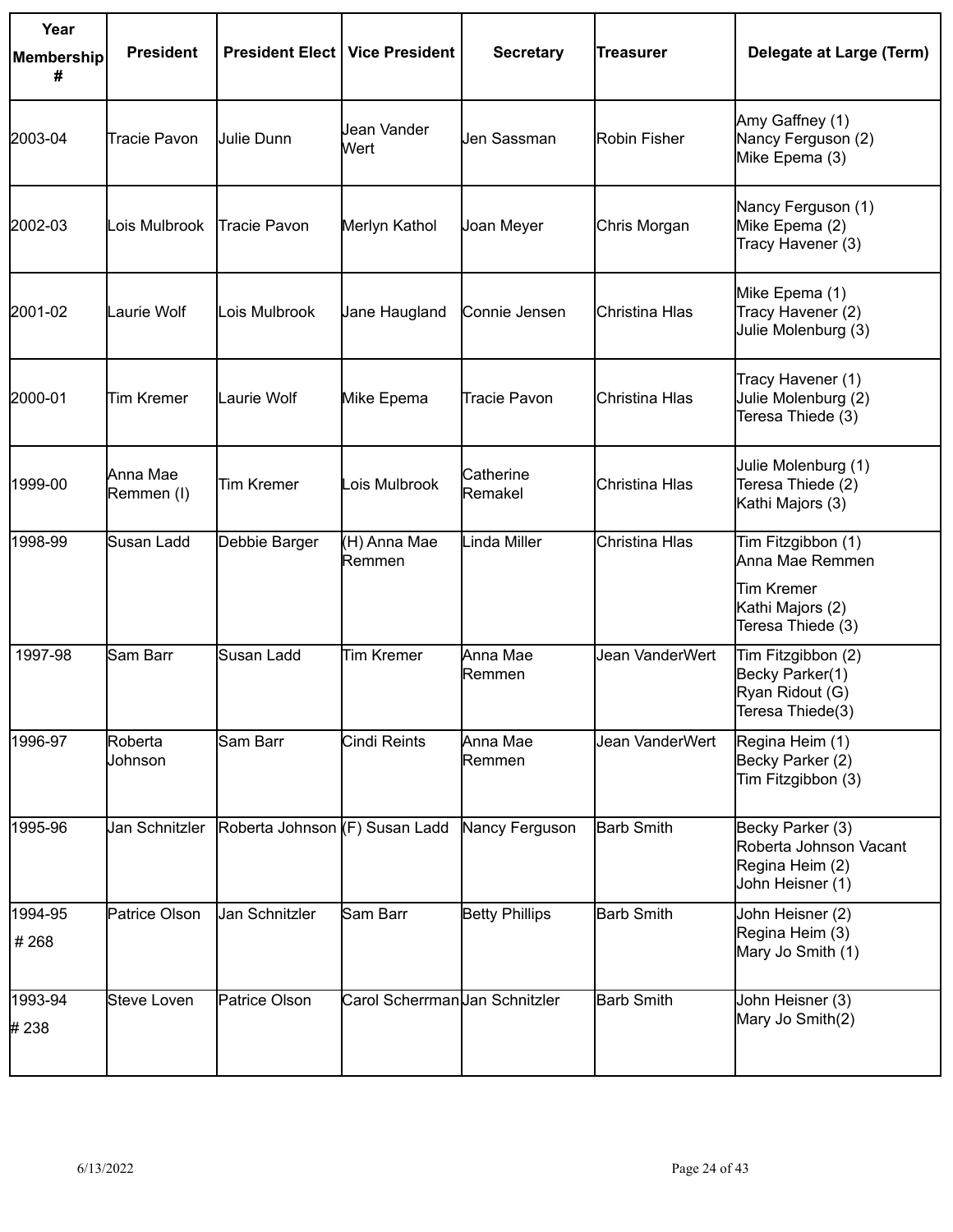| Year            |                            |                                         |                    |                                   |                                                                                                    |                                                       |
|-----------------|----------------------------|-----------------------------------------|--------------------|-----------------------------------|----------------------------------------------------------------------------------------------------|-------------------------------------------------------|
| Membership<br># | <b>President</b>           | <b>President Elect   Vice President</b> |                    | <b>Secretary</b>                  | <b>Treasurer</b>                                                                                   | Delegate at Large (Term)                              |
| 1992-93         | Don Duzik                  | <b>Steve Loven</b>                      | <b>Blaine</b>      | Carol Scherrman                   | <b>Barb Smith</b>                                                                                  | Mary Jo Smith (3)                                     |
| #256            |                            |                                         | <b>Duistermars</b> |                                   |                                                                                                    | Julie Dunn(1)                                         |
| 1991-92         | Doug Severs                | Don Duzik                               | Kelly Funk         | Anna Mae                          | Lora Kelly-Benck                                                                                   | Laurie Wolf                                           |
| # 227           |                            |                                         |                    | Remmen                            |                                                                                                    | Julie Dunn                                            |
| 1990-91         | Doug Severs                | Vacant                                  | Cindi Smithhart    | Kelly Funk                        | Lora Kelly-Benck                                                                                   | Julie Dunn                                            |
| # 219           |                            |                                         |                    |                                   |                                                                                                    | Laurie Wolf<br>Pat Chaplin (3)                        |
| 1989-90         | John Parker                | (D) Earl Dowing                         | Susan Palmer       | Mary Edwards                      | Liz Wuertz                                                                                         | (E) Lois Blumeyer<br>Craig Croston<br>Pat Chaplin (3) |
| 1988-89         | Alice Villone              | John Parker                             | Steve Loven        | Mary Edwards                      | Liz Wuertz                                                                                         | Kathy Chambers                                        |
| # 223           |                            |                                         |                    |                                   |                                                                                                    | Craig Croston<br>Lois Blumeyer                        |
| 1987-88         | Sally Harris               | Alice Villone                           | John Parker        | Roberta Johnson                   | Ed Pierson                                                                                         | Kathy Chambers                                        |
| # 235           |                            |                                         |                    |                                   |                                                                                                    | Craig Croston<br>Steve Loven                          |
| 1986-87         | Genevieve                  | <b>Sally Harris</b>                     | Alice Villone      | Roberta Johnson                   | Ed Pierson                                                                                         | Jo Ann Barnes (1)                                     |
| # 229           | Watson                     |                                         |                    |                                   |                                                                                                    | Kathy Chambers (3)<br>Steve Loven (2)                 |
| 1985-86         | Jerry Sullivan             | Genevieve                               | Deborah            | Ed Pierson                        | Jo Ann Barnes                                                                                      |                                                       |
| #217            |                            | Watson                                  | <b>Burdick</b>     |                                   |                                                                                                    |                                                       |
| 1984-85         | Deb Corwin                 | Jerome H.                               | Genevieve          | Debra Goodall                     | Ed Pierson                                                                                         | JoAnn Barnes (3)                                      |
| #237            |                            | Sullivan                                | Watson             |                                   |                                                                                                    | Gary Dirksen                                          |
| 1983-84         |                            |                                         |                    |                                   |                                                                                                    |                                                       |
| #174            |                            |                                         |                    |                                   | Election of officers shifted to spring meeting - 1982-83 officers served an additional six months. |                                                       |
| 1982-83         | Faye Scheil                | Deb Corwin                              | (C) Dick Vos       | Genevieve Watson Catherine Wilcox |                                                                                                    | Ronda Kirkegaard (3)                                  |
| # 175           |                            |                                         |                    |                                   |                                                                                                    | (C) Madelyn Peregrim<br>Susan Brady                   |
| 1981-82         | Marta Burkgren Faye Scheil |                                         | Deb Corwin         | <b>Charles</b>                    | Catherine Wilcox                                                                                   | Jeanne Rogert (3)                                     |
| # 146           |                            |                                         |                    | McCormick                         |                                                                                                    |                                                       |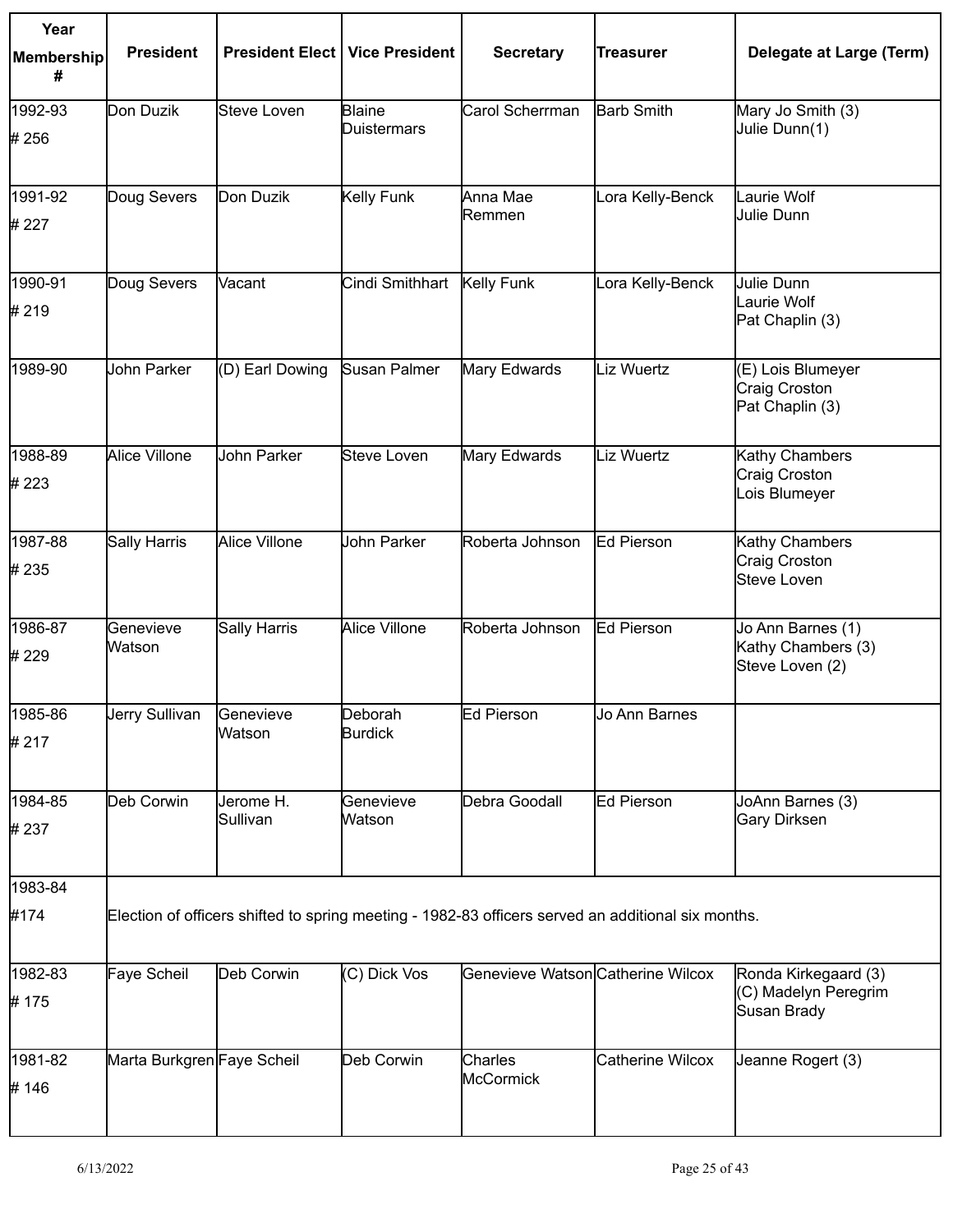| Year            |                            |                                               |                      |                    |                     |                                                                   |
|-----------------|----------------------------|-----------------------------------------------|----------------------|--------------------|---------------------|-------------------------------------------------------------------|
| Membership<br># | <b>President</b>           | <b>President Elect   Vice President</b>       |                      | <b>Secretary</b>   | <b>Treasurer</b>    | Delegate at Large (Term)                                          |
| 1979-80         | John Heisner               | Dennis Jensen                                 | Marta Burkgren       | Don Duzik          | Wilhelm Eck         | Dartle Atherton (3)*                                              |
| 1978-79         | Larry Dietz                | John Heisner                                  | Mary Haldane         | Deb Corwin         | Wilhelm Eck         | Dennis Jensen (3)                                                 |
| # 122           |                            |                                               |                      |                    |                     |                                                                   |
| 1980-81         |                            | Dennis Jensen Marta Burkgren                  | <b>Wilhelm Eck</b>   | Faye Scheil        | Gary Gevik          | Ina Gotts (3)                                                     |
| #139            |                            |                                               |                      |                    |                     |                                                                   |
| 1977-78         | Paul Aasen                 | <b>Larry Dietz</b>                            | John Heisner         | Claudetta Wright   | Shirley Perl        | Gary Nichols (3)                                                  |
| 1976-77         | Rudy Thies                 | Paul Aasen                                    | Diane<br>Amundsen    | Betty J. Johnson   | Shirley Perl        | John Kundel (3)                                                   |
| 1975-76         | <b>Bill Bushaw</b>         | Rudy Thies                                    | George<br>Bachelder  | Cindy Marquardt    | <b>Richard Voss</b> | John Carver (3)                                                   |
| 1974-75         | Michael White              | <b>Bill Bushaw</b>                            | Charles<br>McCormick | Kirk Russell       | Paul Aasen          | Lynette Reed (3)                                                  |
| 1973-74         | George<br><b>Bachelder</b> | Michael White                                 | Rudy Thies           | <b>Bill Bushaw</b> | John E. Moore       | Delwood Bagley (3)                                                |
| 1972-73         | (B)James<br>Lenguadoro     | George<br>Bachelder                           | Maralee Frazee       | Edward Kropa       | (C) Gordon Grant    | Judy Harper (3)<br>(C) Harold Wisecarver<br>John E. Moore         |
| 1971-72         | Delwood<br><b>Bagley</b>   | James<br>Lenguadoro                           | Dennis Jensen        | Rudy Thies         | O.J. Graichen       | Michael White (2)<br>Charles McCormick (3)                        |
| 1970-71         | D. Nicholas<br>Ryan        | Delwood Bagley                                | Michael White        | Doris Burton       | George Bachelder    | Edgar P. Swanson (1)<br>William Olson (2)                         |
| 1969-70         |                            | John E. Moore D. Nicholas Ryan Ed Jackson Sr. |                      | Mary Innocentia    | George Bachelder    | James Lenguadoro (1)<br>Edgar P. Swanson (2)<br>William Olson (3) |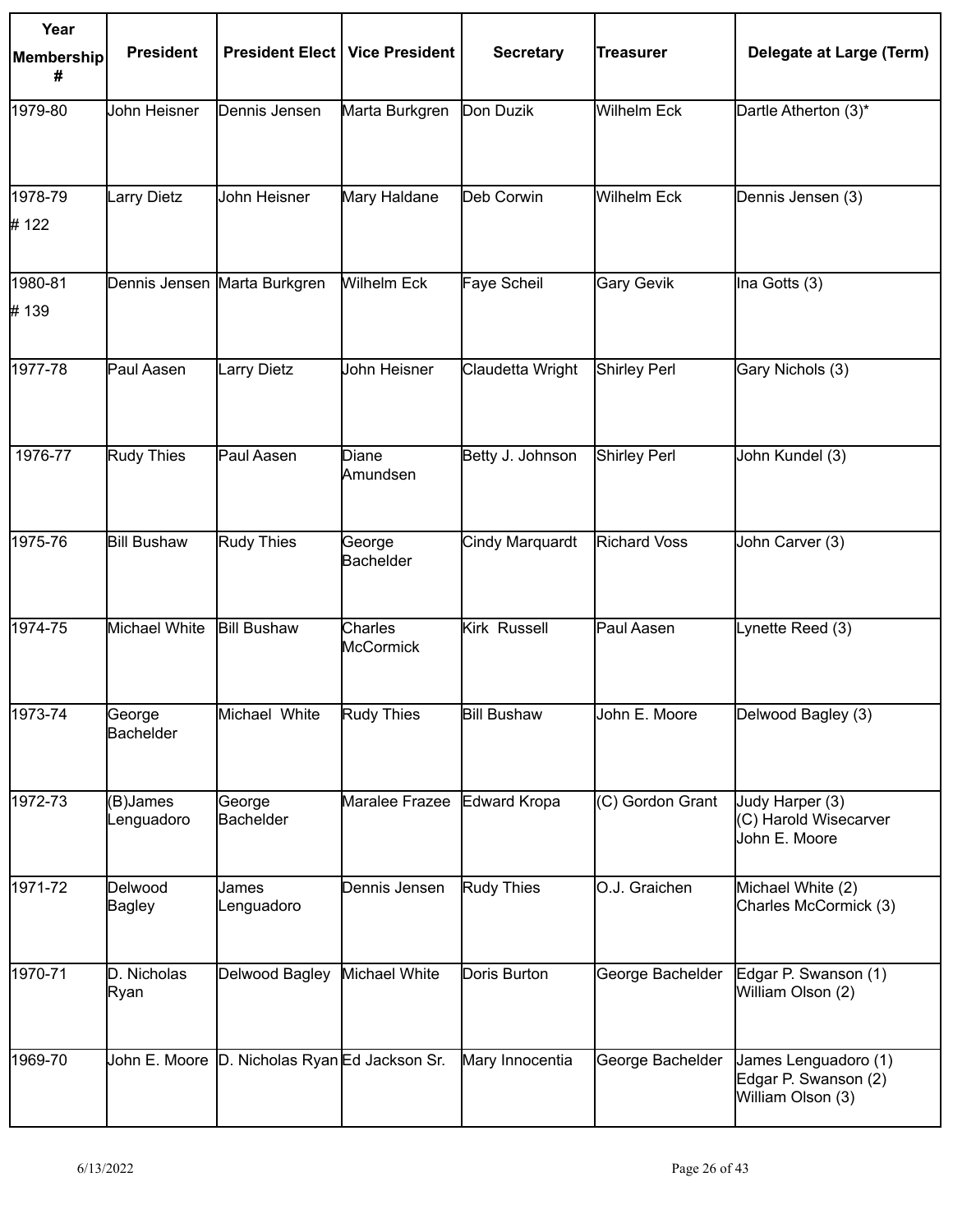| Year<br>Membership | <b>President</b> | <b>President Elect   Vice President</b>       | <b>Secretary</b> | Treasurer        | Delegate at Large (Term)                                          |
|--------------------|------------------|-----------------------------------------------|------------------|------------------|-------------------------------------------------------------------|
| 1968-69            |                  | John E. Moore D. Nicholas Ryan Ed Jackson Sr. | Mary Innocentia  | George Bachelder | James Lenguadoro (1)<br>Edgar P. Swanson (2)<br>William Olson (3) |

# **\*September 1980 they started referencing these positions as "Delegates" At Large rather than "Members"**

(A) Delegates-at-Large serve 3 year terms with one member elected and one retiring annually.

(B) Resigned April 6, 1973, President-Elect assumed duties.

(C) 1982-83 Constitution change in election of officers from fall meeting to spring meeting. This resulted in 1982-83 slate of officers serving a one-and-a-half year term.

(D) Resigned office before end of term - replaced by appointment of President. (E) Due to job responsibility changes, President Dowling was unable to continue as IASFAA President for 1990-91. Doug Severs was approved as President effective August 1, 1990.

(F) Tom Thomsen was welcomed as the new Delegate-at-Large, taking Lois Blumeyer's position (1990-91).

(G) Due to job responsibility changes, President Schnitzler was unable to continue as IASFAA President for 1995-96. Per the IASFAA By-Laws, Roberta Johnson became President and served out Jan's term in 1995-96 as well as the term for 1996-97. (H) Ryan Ridout was unable to continue as Delegate-at-Large for the 1997-98 year. Teresa Thiede was appointed to fill out the remainder of the year. Kathi Majors was elected to complete the remaining two years of the term in 1998-99.

(I) Due to job responsibility changes, Debbie Barger was unable to continue as IASFAA President-Elect for 1998-99. Vice President Anna Mae Remmen became President-Elect and Tim Kremer was appointed to serve as Vice President.

(J) Nancy Ferguson retired, and was replaced by Luann Beckel who then left Financial aid within a month, and Brenda Nicholson-Easter was elected to fulfill the remaining one-year term.

(K) Due to a job change Tracy Sleep was unable to continue as Delegate-at-large. Mary Bloomingdale was voted by Executive Council to complete the remaining two years of the term in 2008-09.

(L) Due to a job change Tammy Hansen was unable to continue as Treasurer-Elect. Jen Sassman was voted by the Executive Council to fulfill the remainder of the term.

(M) Due to a job change Shelly Brimeyer was unable to continue as Delegate-at-large. Kristi Fuller was voted by Executive Council to complete the remaining year of the term in 2013-14.

(N) Due to a job change Shelly Brimeyer was unable to continue as Delegate-at-large. Julie Haack was voted by Executive Council to complete the remaining year of the term in 2019-20.

Committee Chairs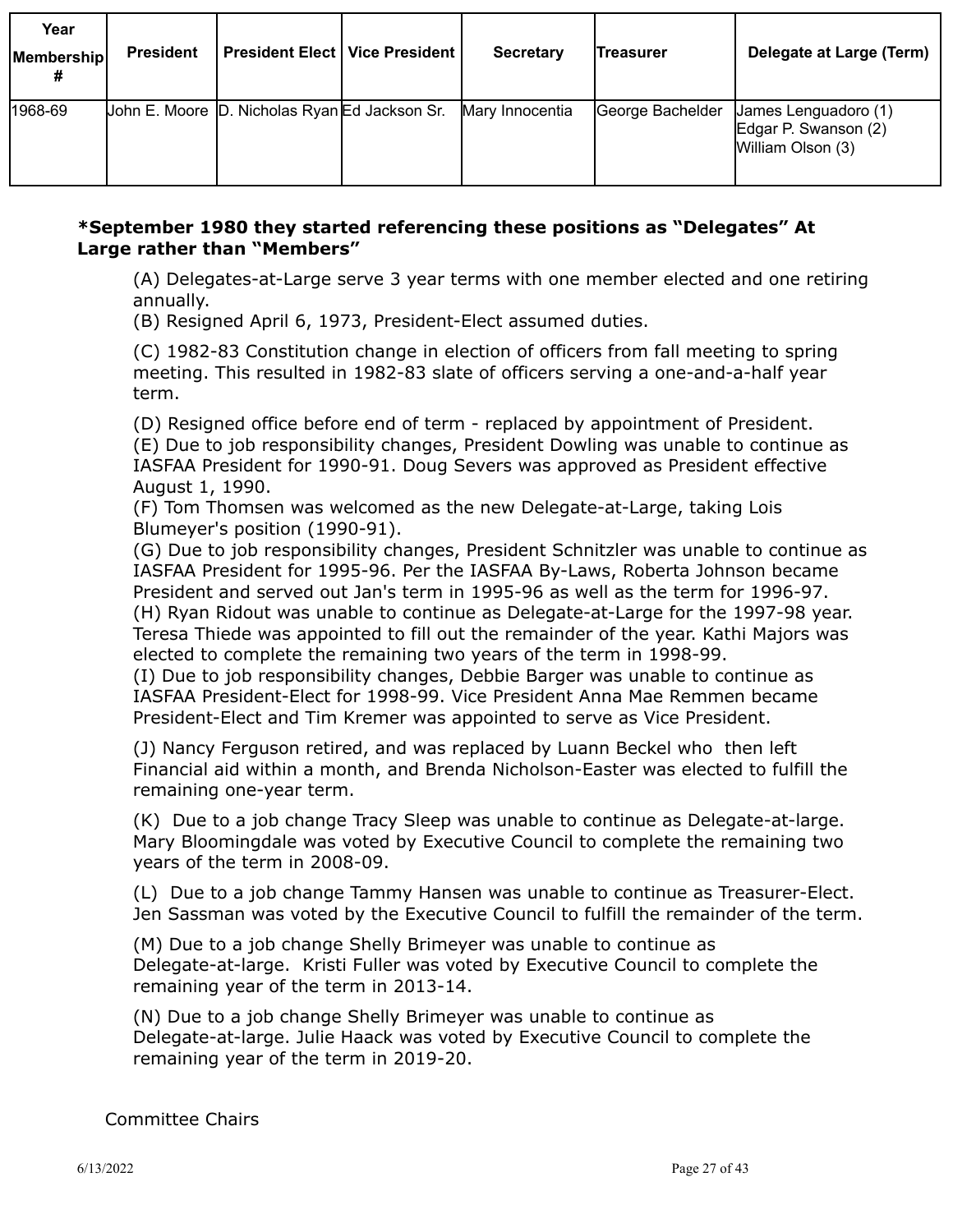\* Site Committee – established September 28, 1982

\* Electronic Services Committee was established in April 2000 which assumed the responsibilities for the Directory and Membership committees, thereby making them extinct.

\* During the 2011 Executive Council Retreat, voting members elected to: 1) eliminate the Associate Members Committee with its duties regarding a) conference charity being absorbed by the Program Committee and b) the John Moore Award being absorbed by the Awards Committee; 2) eliminate the School Relations Committee with its duties regarding the Guidance Counselor Workshop being absorbed by the Community Outreach Committee; 3) eliminate the Mentoring Task Force Committee with its duties regarding a) newcomer recognition being absorbed by the Program Committee and b) the Support Staff Workshop being absorbed by the Professional Development Committee.

# **Publications**

- I. Newsletter first IASFAA Newsletter was published December 1971
	- a. formerly called the "Gazette" ; July 27, 1990 marked the Newsletter format being changed from a newspaper "Gazette" format to a Newsletter format.
- II. IASFAA Website established in the 1999-2000 year.
	- a. Fun Fact: Initial Login: IASFAA and the password was IAS99FAA—it was the same for all users!
- III. IASFAA-L Listserve began in Spring of 2000
- IV. IASFAA Logo updated in 2005
- V. IASFAA initiated a blog called "IASFAA Talk" on the IASFAA website
- VI. IASFAA created a Facebook page in 2016

# **Years in Review**

# **1969 - 1970**

This was the year that —

Nixon moved into the White House on his second try.

Martin Luther King and Bobby Kennedy were assassinated.

Neil Armstrong left footprints on the moon.

Teddy Kennedy met his Chappaquiddick.

Joe Namath retired from football at age 26 and took up modeling pantyhose.

The Iowa Tuition Grant Program got underway with an initial funding of \$1,500,000 and a maximum grant of \$1,000.

It was also the year that the second IASFAA conference was held on October 16 at Grinnell College. The same officers were elected to serve for another year. The membership voted to assess dues of \$5.00 a year for regular members (those employed in the administration of campus financial aid at colleges in Iowa) and \$3.00 for associate members. Voting and the right to hold office were restricted to regular members.

# **1970 - 1971**

This was the year that —

The U.S. Postal Service went free enterprise.

Voting age was lowered to 18.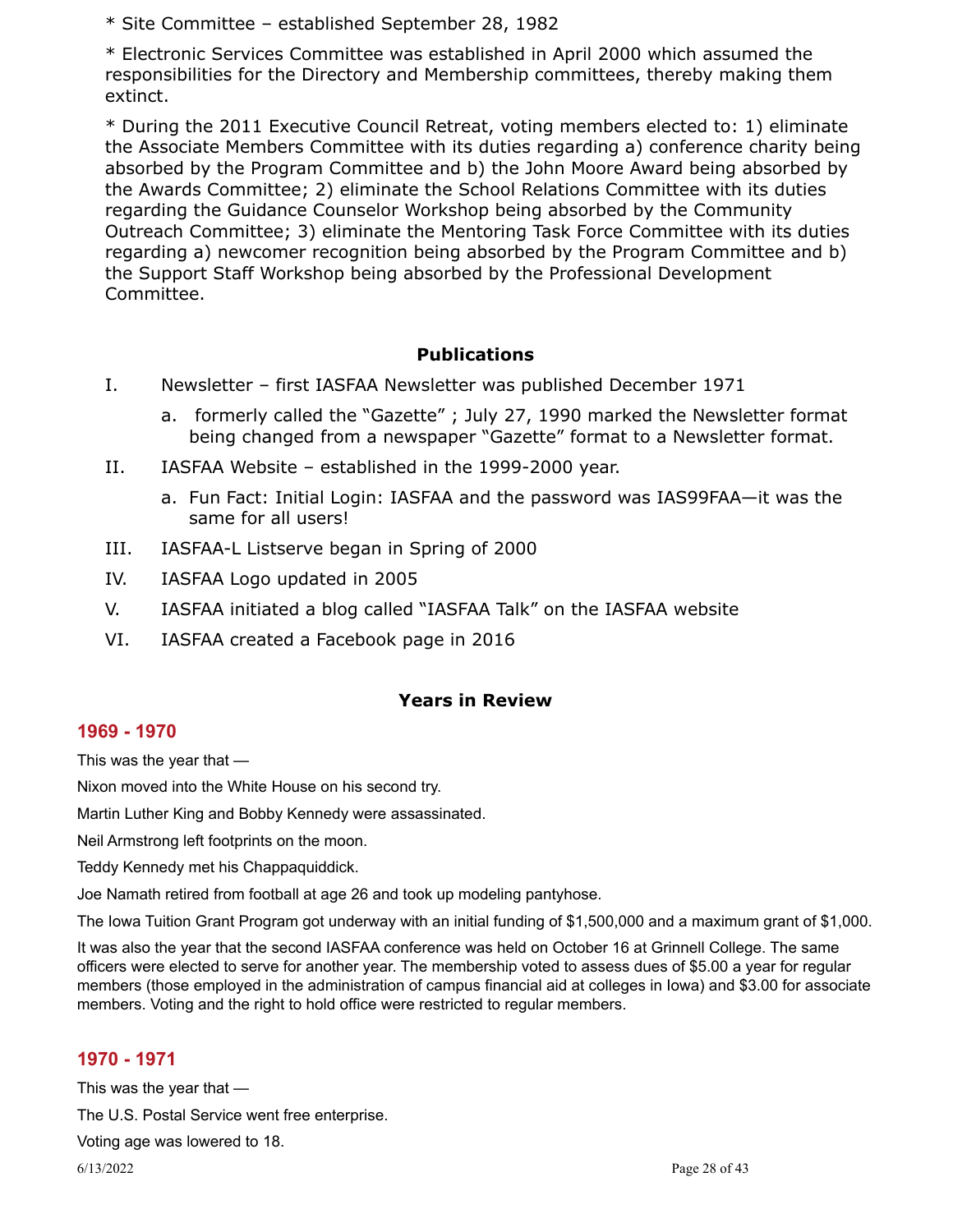Simon and Garfunkel won a Grammy Award for their "Bridge Over Troubled Waters."

It also was the year that the infant IASFAA achieved financial stability. At the September conference at Marycrest College, Treasurer George Bachelder reported that the Association's debt to Dr. Wellbourne had been paid and a balance of \$166.65remained in the Treasury. Attendance at this meeting is lost in the mists of time, but the minutes show a "potential membership" of 65.

# **1971 - 1972**

This was the year that —

Nixon visited the Kremlin, a "first" in presidential history.

Five men broke into Democratic National Headquarters in the Watergate Apartment complex.

Helen Reddy was belting out "I Am Woman", earning a Grammy and the applause of Women's Rights groups.

It was also the year that IASFAA began to gather steam. The growing organization established a continuing program of training and information for high school guidance personnel, sponsoring four workshops across the state. A Speakers Bureau was organized under the leadership of Michael White of Iowa State University to respond to calls for participation at college nights and other requests for information on financial aid.

The first IASFAA Newsletter was published in December 1971 by Delwood Bagley. It reported that IASFAA had 53 dues-paying members. It also offered a county-by-county report on average farmland values (supplied by Iowa State University). Iowa's fertile land was selling at per acre prices of \$261 to\$470 depending on location.

On January 20, 1972, IASFAA sponsored a forum at the Kirkwood Hotel in Des Moines to give the American College Testing Program and College Scholarship Service a platform for discussion of their competing need analysis systems. Both firms were bidding to provide services to the Iowa HEFC for the state scholarship and grant programs, and IASFAA assisted in the evaluation process.

# **1972 - 1973**

This was the year that —

Supreme Court upheld the right of abortion during the first six months of pregnancy.

Last U.S. troops left Vietnam and military draft ended.

Senate hearings began peeling away the layers of the Watergate scandal.

The Sting won the Oscar for best picture.

The Education Amendments of 1972 authorized the Basic Educational Opportunity Grant, later renamed the Pell Grant in honor of its prime sponsor.

The Education Amendments, still to be voted upon by Congress, were a major topic at the IASFAA fall meeting in Cedar Falls. Members were urged to write their Congressional representatives to solicit support for the NDSL, which was under threat of phase-out in Federal funding. This was the first of a long series of deathbed scenes for NDSL, which has proved remarkably resilient.

Charter member Dan Seaton, retiring after 16 years at Simpson College, received notice that he had won \$25,000 in the Readers Digest Sweepstakes - a retirement bonus that is unparalleled in the annals of IASFAA!

Less cheerful news in the spring of 1973 was the closing of Parsons College in Fairfield, which graduated its last class in June.

# **1973 - 1974**

This was the year that —

Resignations of top Administration aides made headlines regularly.

Congress voted for impeachment proceedings.

Stevie Wonder had us all humming "You Are the Sunshine of My Life" - a Grammy winner recording.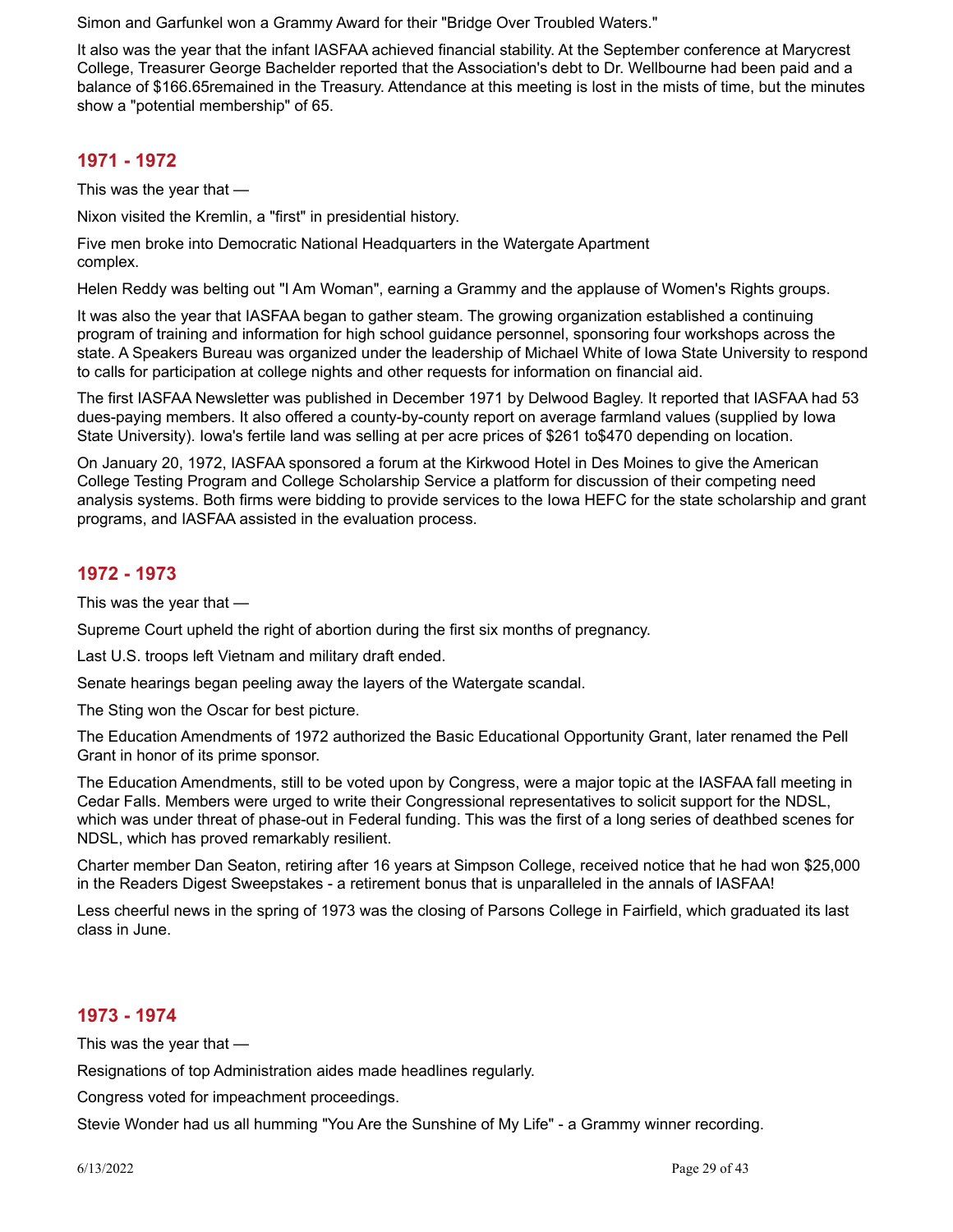It also was the year that ACT got the contract for processing BEOG applications. John Moore was appointed State Trainer for the new federal program by NASFAA, which had been awarded a training contract. Workshops were held throughout the state.

At the annual meeting in Iowa City on October 12, 1973, the IASFAA constitution was amended to give the vote to associate members. IASFAA began holding spring meeting in 1974 with Briar Cliff College hosting the first one in Sioux City. The membership had increased to 64 and the Treasury holdings to \$612.50.

#### **1974 - 1975**

This was the year that —

Nixon resigned the Presidency and received a full pardon from his successor, Gerald Ford.

Congress sent \$405 million to Vietnam and the U.S. opened its doors to Vietnam refugees, with Iowa taking a leading role.

The Keppel Task Force was appointed to try to bring order to the patchwork quilt of student aid programs.

It was also the year that the Iowa Voc-Tec Grant Program gave out its first awards, and the initial allocation of State Student Incentive Grant funds from Washington allowed the HEFC to double the number of State Scholarships. John Moore served as MASFAA President. The old Parsons campus in Fairfield took on new life when Maharishi International University opened its doors in September 1974.

A record-breaking blizzard in early April did not prevent IASFAA from holding its spring meeting in Dubuque. Much of the discussion centered on recommendations for coordinating the requirements and delivery schedules of the federal and state programs, the campus financial aid office, and the major need analysis services.

#### **1975 - 1976**

This was the year that —

The U.S. began celebrating its Bicentennial, and tall ships from around the world sailed into New York Harbor.

Viking I and II gave us a close-up of Mars.

Alex Haley's Roots won the NAACP award for highest achievement by a black American - and inspired hundreds of new amateur genealogy enthusiasts.

It was also the year that the labors of the Keppel Task Force began to pay off with agreement on a uniform methodology of need analysis (for everything except the Federal Basic Grants). The State of Iowa got on the bandwagon by adopting a single application process to serve all three of the state's programs. The Parents' Confidential Statement became the Financial Aid Form (FAF).

IASFAA went to work on designing a common financial aid transcript under the chairmanship of Kirk Russell of Briar Cliff College and, later, Wilhelm Eck of Divine Word College. Another special project undertaken this year was the development of a Certification instrument for financial aid professionals.

The spring meeting of IASFAA was held in Des Moines on April 28-29, and once again the membership was rallied to do battle for the preservation of the campus-based programs, which Congress was considering "re-programming" to provide supplemental funding for the BEOG.

# **1976 - 1977**

This was the year that —

President Carter pardoned the Vietnam draft-evaders.

Congress, in the Amendments of 1975, challenged the states to pick up the pieces of the Guaranteed Student Loan Program.

Annie Hall carried off the Oscars for Best Picture, Best Actress (Diane Keaton) and Best Director (Woody Allen).

It was also the year that IASFAA adopted a common form for a Financial Aid Transcript at the fall meeting in Cedar Rapids on September 27-28.

Paul Aasen of Wartburg College and Maralee Frazee of Des Moines Area Community College continued to devote their energies to development of a Certification instrument. Certification was a major topic for discussion at the spring meeting in Fort Dodge, with participation by representatives from the Missouri financial aid association.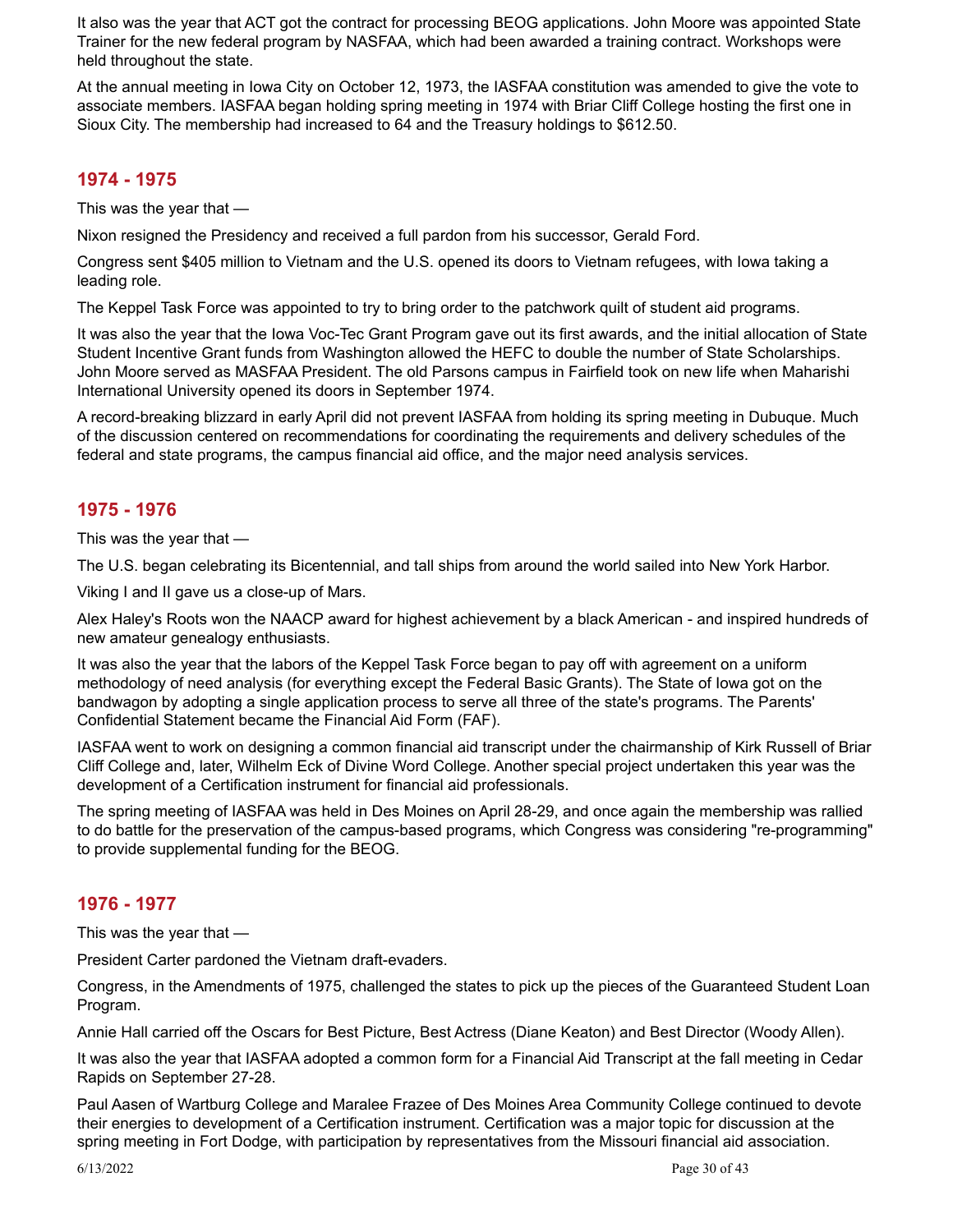# **1977 - 1978**

This was the year that —

The Supreme Court made history with the Allan Bakke "reverse discrimination" decision, ruling that affirmative action does not imply a firm quota system.

The Court also ruled that women reporters could not be barred from men's locker rooms.

"All In The Family" won an Emmy Award, Debbie Boone "Lit Up Our Lives," and the New York Yankees did it again!

It also was the year that Judy Harper of the University of Dubuque served as MASFAA President. Governor Ray appointed a task force to study the pros and cons of a state guaranteed student loan program. Paul Aasen chaired this study group which included IASFAA members John Moore, Shirley Perl, John Huston and Willis Ann Wolff, as well as several lenders. Acting on the task force recommendation, supported by the Governor, the Legislature authorized a state program under administration of the Iowa College Aid Commission (HEFC under a new name).

IASFAA meetings focused on the newly approved Multiple Data Entry system, which allowed students to apply for the Pell Grant on a standard need analysis form, but necessitated a controversial new delivery system. As a trade-off for MDE, need analysis forms henceforth had to be distributed in December and filed no earlier than January. The tuition tax credit battle was another issue under hot discussion.

# **1978 - 1979**

This was the year that —

The near catastrophe at Three Mile Island added fuel to Anti-Nuke protests.

The House Select Committee on Assassinations concluded that conspiracy was likely in both President Kennedy's and Martin Luther King's murders-but found no evidence for further prosecution.

The Bee Gees album of "Saturday Night Fever" rated a Grammy.

It also was the year that the IASFAA held its second Annual Open Golf Tournament in conjunction with the fall meeting in Waverly. The team of Nichols and Bannister prevailed for the second year over Dietz and Heaney.

The Middle Income Student Assistant Act removed the income ceiling on subsidized guaranteed student loans, increased the average Basic Grant and expanded that program to include many more eligible students.

IASFAA co-sponsored the first edition of Bridging the Gap, a slide film produced in cooperation with the ICAC, ACT and the Department of Public Instruction.

Validation requirements imposed by the Feds caused consternation and the Reauthorization battle lines began to form.

# **1979 - 1980**

This was the year that —

Ninety people were taken hostage at the American Embassy in Teheran, Iran, by militants demanding U.S. return of the former Shah who was in New York for medical treatment.

The Federal Government bailed out Chrysler.

U.S. boycotted the Moscow Summer Olympics in protest over Soviet invasion of Afghanistan.

It was also the year that IASFAA dues went up to \$10 by membership vote at the fall meeting in Cedar Rapids. The Treasury reported a balance of \$1,441.99. Eight financial aid workshops for high school guidance personnel were held around the state. Under the chairmanship of Gary Nichols, professional development and training workshops were held in several different sites. IASFAA organized a statewide "hot line" network to keep the membership posted on developments affecting financial aid programs.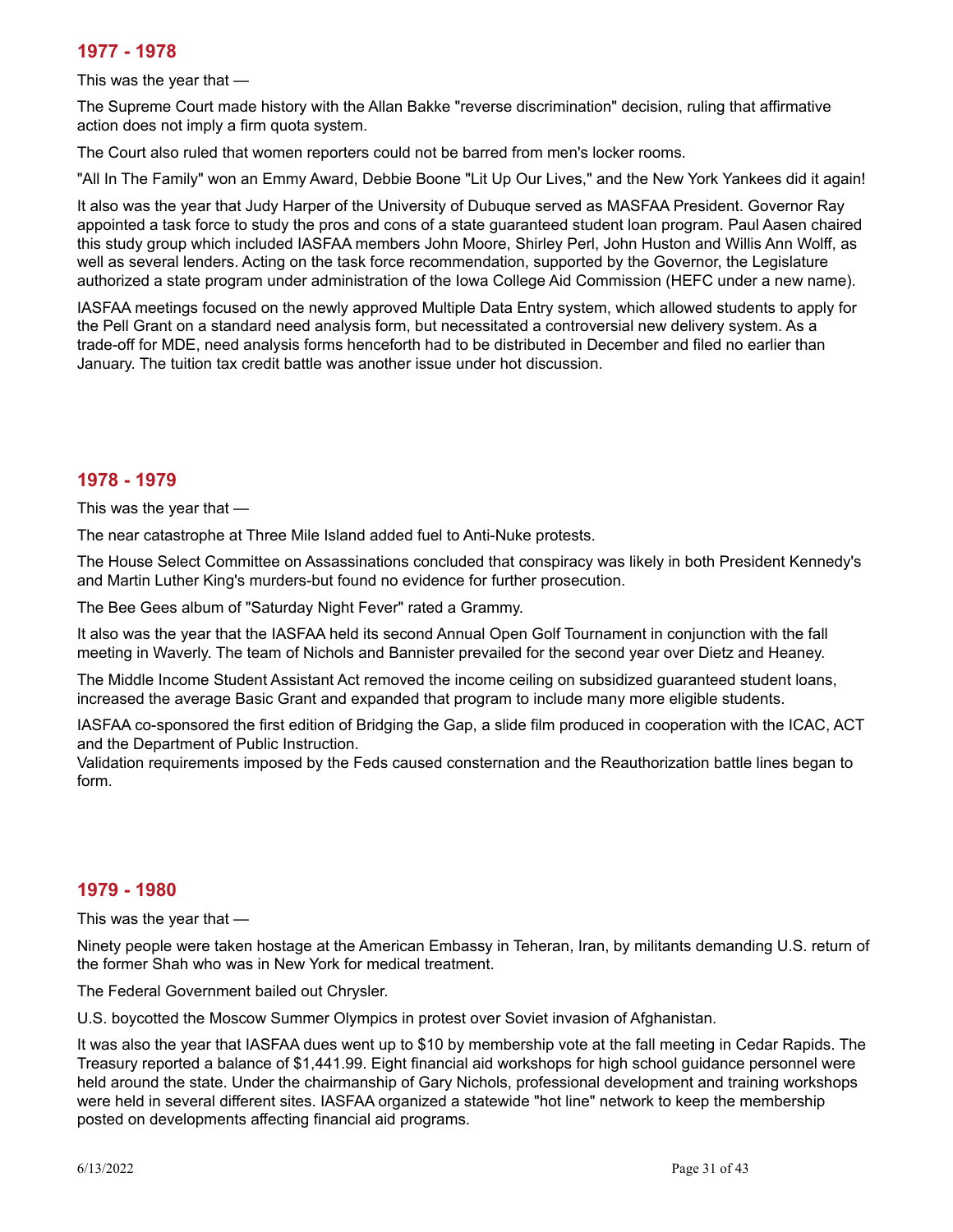The Education Amendments of 1980 raised the maximum GSL limits to an aggregate potential of \$40,000 for undergraduate and graduate study and authorized a new loan program for parents. The Amendments also increased the maximum SEOG from\$1,500 to \$2,000 and allowed for a fifth year grant.

At the spring conference in Ames, the constitution was revised to delete sexist language and the Certification Development Committee was eliminated from the list of standing IASFAA committees. Membership has grown to 131, and the Treasury balance was

\$3,113.29.

#### **1980 - 1981**

This was the year that —

John Lennon was shot by a disgruntled Beatles fan.

Americans watched an average of 29.3 hours of TV per week, with 60 Minutes, Dallas, Three's Company and \*MASH\* as top favorites.

For those who found time to read, Readers Digest and TV Guide were running neck to neck in circulation.

The Iran hostages were released minutes after President Reagan's Inauguration.

It also was the year that a 3.6% cutback in all state spending was mandated to keep Iowa's budget in the black, and the Administration's cost-cutting campaign continued at the federal level with the GSL Program as a prime target. Social Security educational benefits were in a phase-out mode. On the bright side, the State Legislature authorized the new Iowa PLUS loans to parents Program.

At the spring meeting, IASFAA approved a "cooperation and coordination" agreement with the Iowa Vocational Rehabilitation Department. The membership hit a new high of 167, and the Treasury contained a healthy \$5,143.53.

#### **1981 - 1982**

This was the year that —

Iowa went to the Rose Bowl against Washington.

Sandra Day O'Conner became the first woman appointed to the Supreme Court.

Oscars went to Henry Fonda and Katherine Hepburn for their performances in *On Golden Pond*.

It also was the year that Mary Haldane served as President of MASFAA, Maralee Frazee as a Member-at-Large and Wilhelm Eck as Membership Committee Chairman.

MASFAA's recently developed EARS (Early Alert Referral Service) Program had two Iowa liaison people in a single year. Because EARS worked so well for Priscilla Parker, she found an out-of-state job and Peg Tarbox of Mt. Mercy College became Iowa's EARS.

IASFAA's Professional Development Committee held a special workshop for new financial aid officers under the leadership of Gary Gevik, and the annual regional series of high school counselors' workshops continued under the coordination of Pete Sidwell. Governor Ray proclaimed the week of January 18, 1982 to be Financial Aid Awareness Week in Iowa, and Dartle Athertonof AIB did a great job of keeping financial aid in the spotlight.

#### **1982 - 1983**

This was the year that —

Prime Minister Indira Ghandi of India came to the U.S. to talk with President Reagan, speak at the Metropolitan Museum of Art and confer with the Secretary General of the United Nations.

The unemployment rate and the federal deficit hit record highs. But the crime rate remained stable with 10 percent of American homes being touched by burglary or act of violence.

Roxanne Conlin, first woman to run for Governor of Iowa, was defeated by Terry Branstad.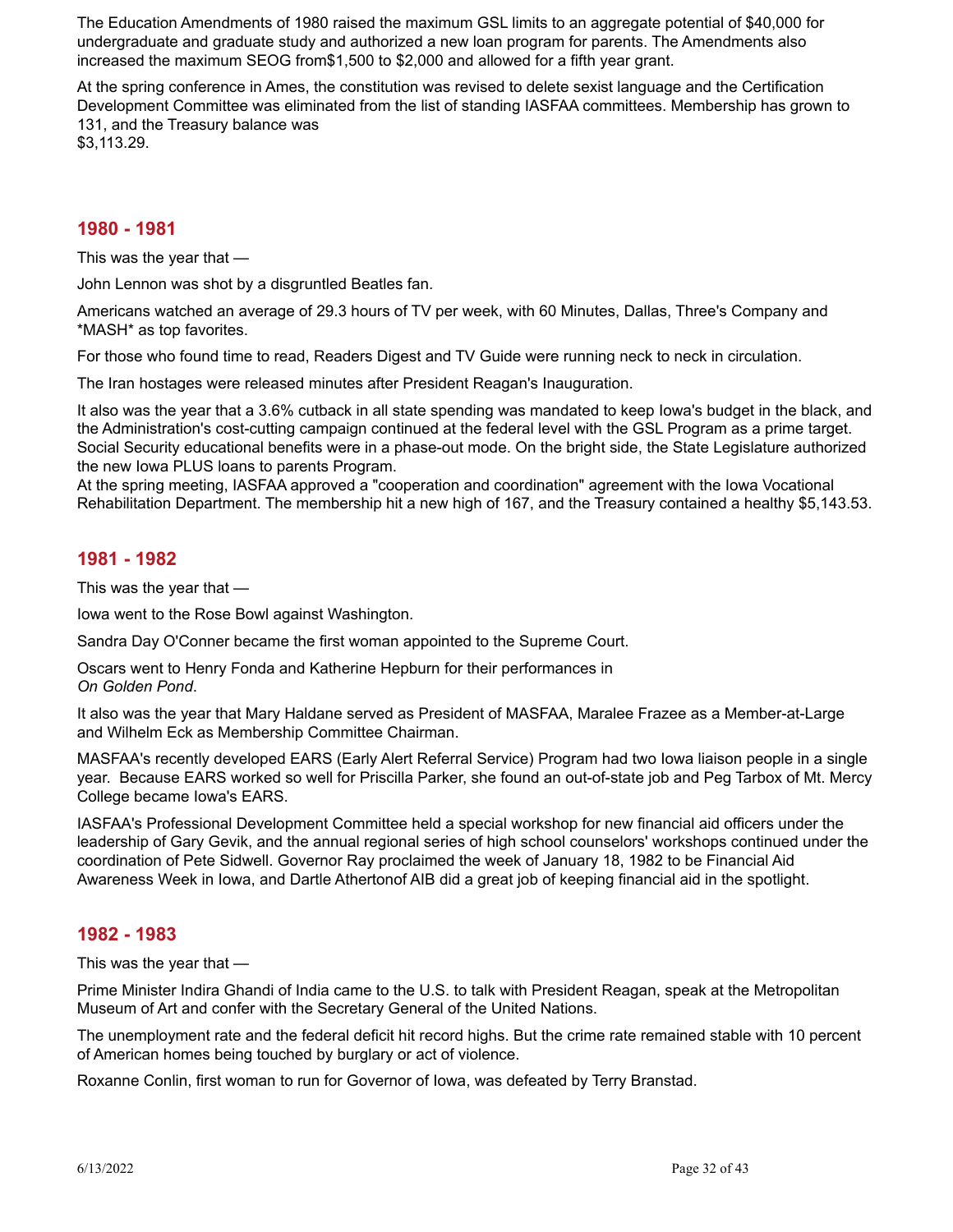It also was the year that Dennis Jensen, a charter member of IASFAA and the Financial Aid Director at University of Northern Iowa for many years, lost his life in an automobile accident on a rain-slick interstate. In his memory, IASFAA contributed to the Dennis Jensen Memorial Scholarship Fund at UNI.

IASFAA voted several constitutional changes, including a change in election of officers from the fall meeting to the spring meeting. This meant that the 1982-83 slate of officers served for a one-and-a-half year term. The second Financial Aid Awareness Project, extended to a month this year, was a big success, reported Chairman Ann Leib. A total of 39 IASFAA members filled171 requests for presentations or information on financial aid.

### **1983 - 1984**

This was the year that —

The U.S. "copped" most of the gold medals at the 1984 Olympics in Los Angeles.

The first woman in U.S. history was nominated to run as Vice President.

Congress passed an Education Appropriations bill before the end of the fiscal year for the first time in five years.

It also was the year that the GSL interest rate dropped to 8 percent for first time borrowers. The ICAC announced that it was passing on the benefits of the successful Iowa GSL Program by reducing the insurance fee for borrowers and contributing a per application payment to the schools to help defray cost of processing.

Mary Haldane of Drake University served as President of NASFAA. Wilhelm Eck received the NASFAA Outstanding Service Award for his achievement as chairman of the Membership Committee.

IASFAA adopted a logo and slogan - A WAY TO GROW - at its fall meeting in Ames. A resolution was approved calling for repeal of the Solomon Amendment requiring Selective Service Registration for all male applicants for federal financial aid.

IASFAA achieved tax-exempt status. A "mentor" system was established to help new FAO's with the volunteer participation of a group of ten experienced members. Governor Branstad proclaimed December and January as Iowa Financial Aid Awareness Season. Everyone began worrying about Reauthorization and what it might mean for financial aid programs, and a Reauthorization Task Force was appointed to keep all members up-to-date on developments in Washington.

The spring meeting was held in Des Moines in conjunction with the Iowa Association of College Admissions Counselors and the Iowa Community College Student Services Association. Membership chairman reported that IASFAA had 180 members at the start of the year. The count by type of institution was: Public- 45; Private non-profit - 59; Proprietary - 26. The remaining20 members were persons not affiliated with a post secondary institution. By the close of the 1983-84 year, IASFAA membership had reached an all-time high of 228, and the Treasury held \$7,348.91.

# **1984 - 1985**

This was the year that —

The Iowa General Assembly suspended the Commission's authority to provide participating Iowa colleges and universities with the \$5 Iowa Guaranteed Student Loan Administrative fee.

IASFAA's Constitution was modified to include lifetime memberships. Membership in IASFAA as of April 1985 totaled 237.

The Iowa Work-Study bill was introduced to the Iowa Financial Aid Association as a draft bill.

Aid administrators at Iowa independent colleges and universities proposed that the Iowa Tuition Grant be placed on a sliding scale based on the applicants Expected Family Contribution (EFC).

#### **1985 - 1986**

This was the year that —

A hole was discovered in the ozone layer over the Southern Continent.

A lightweight, twin-engine airplane (Voyager) made a nine-day, non-stop circuit of the world.

The Federal government passed the Balanced Budget Emergency Deficit Act of 1985 which was termed the "Gramm-Rudman-Hollings Act. The purpose was to bring Federal "deficit" under control in five years.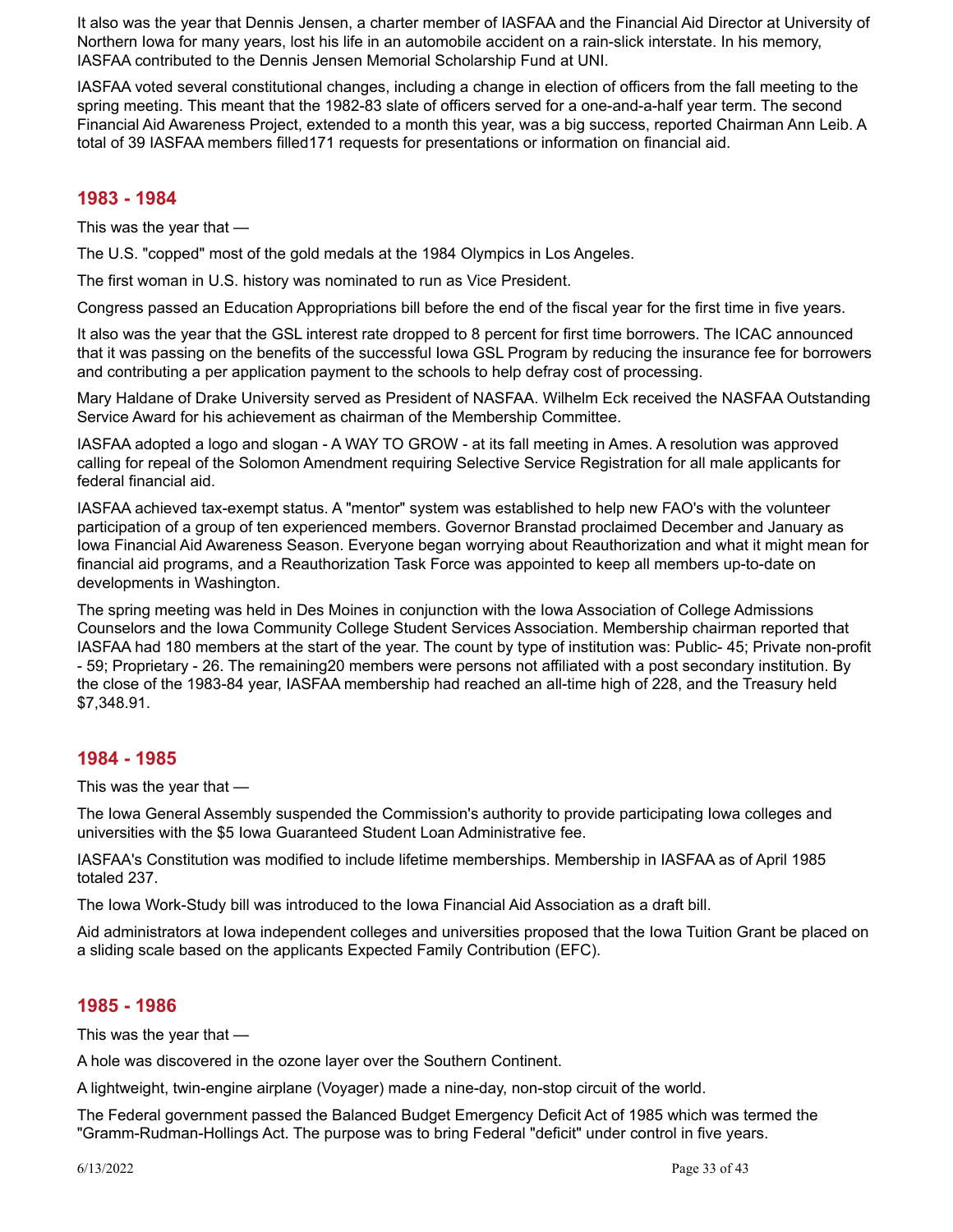The IASFAA Spring Conference was held April 28-30, 1986 at the Des Moines Marriott Hotel. The conference was a joint venture with the Iowa Association of College Admission Counselors and the Iowa Community College Student Services Association.

The Commission decentralized its grant operations and had aid officers assume editing responsibilities.

# **1986 - 1987**

This was the year that —

Corazon Aquino became the Philippine President following the ousting of her husband Ferdinand Marcos.

The Chernabyl nuclear accident occurred in the Ukrainian Soviet Socialist Republic, the worst nuclear accident in the history of the nuclear power industry.

John Moore, University of Iowa Financial Aid Director retired on January 31, 1987.

Pell Grants increased to \$2,100.

Gary Nichols of the Iowa College Aid Commission was made Acting Executive Director on May 13, 1986, following the resignation of Jim Shay. On August 12, 1986 Gary Nichols was appointed Executive Director.

The College Aid Commission transferred grant data processing functions from ACT to the State Data Processing Department.

The IASFAA fall conference was held at the Lodge at Okoboji on October 1-3, 1986.

Deb Corwin was selected as MASFAA Site Chair for the 1988 MASFAA conference scheduled for Des Moines in October.

The 1986 Higher Education Amendments provided aid administrators greater authority in using professional judgment in adjusting an aid applicant's Expected Family Contribution (EFC).

The College Aid Commission held a hearing on reducing the guarantee fee on Iowa Guaranteed Student Loans from .75 to .50 percent.

### **1987 - 1988**

This was the year that —

IASFAA memberships totaled 235.

On Monday, October 19, 1987 the stock exchange recorded record losses, so the day was termed "Black Monday".

The Commission proposed a Tuition Grant reduction of \$25 per recipient.

First year of the State Work-Study Program funded at \$1,500,000.

An IASFAA Legislative Task Force was dissolved and new legislative information will be handled by the Resolutions Committee.

At the June 1988 Executive Council meetinga \$10 dues increase was approved making the annual dues at \$20 per year per individual membership, beginning in 1988-89.

#### **1988 - 89**

This was the year that —

MASFAA's fall conference was held in Des Moines in October 1988, at the Marriott Hotel, a first for MASFAA. Deb Corwin worked as MASFAA Program Co-chair.

IASFAA explored the implementation of an "early awareness" program for use as a pilot outreach program.

NASFAA presented two nation-wide TV programs.

Congress worked on a National Service Bill.

Sally Harris was elected Delegate-at-Large for MASFAA for 1989-90.

Research Committee explored the issue of indebtedness for a major research topic which the Commission took on as a major research project.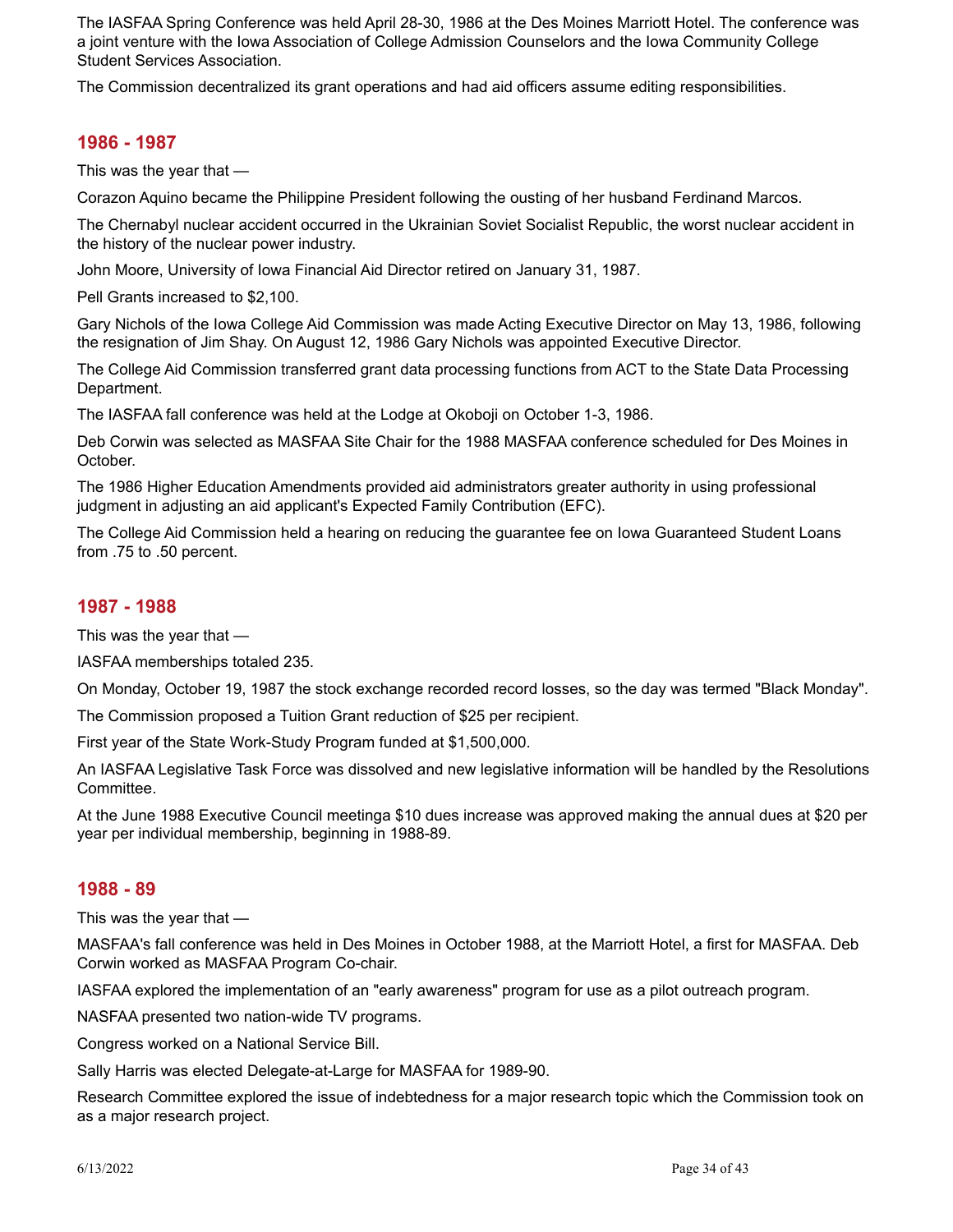IASFAA acquired tax-exempt status with the IRS.

The Research and Development Committee set an "Awareness Campaign" directed at proprietary schools. The goal was to make contact with this sector to explain the benefits and functions of IASFAA.

The Community College Telenet phone system was used extensively for IASFAA Executive Council, saving travel time and costs.

The IASFAA Bylaws were amended to indemnify volunteers and protect directors of IASFAA.

Membership totaled 223 with lender members dropping and proprietary sector school's increasing in IASFAA membership.

#### **1989 - 1990**

This was the year that —

The Federal Drug Abuse Act became effective September 1, 1989.

Dr. John Parker, Drake University's Director of Financial Aid became IASFAA President and stated his goals for 1989-90: teaching, research, services such as conducting high school nights, counselor workshops and early financial planning.

IASFAA implemented the "Share Room" to enable members to share ideas and forms with others.

#### **1990 - 1991**

This was the year that —

The Persian Gulf War started in August 1990.

The junk bond empire collapsed.

September 12, 1990, signified the unification of Germany, thus ending the Cold War.

President Parker and the Executive Committee approved the Directory Committee as a permanent committee.

The IASFAA Newsletter was changed from the current newspaper format to a newsletter format. This format appears to be the industry standard which requires less filler.

Federal and State Issues Committee implemented a "Headline News Report" to better assist members in identifying key legislative and congressional issues.

The MDE processors, ACT and CSS were excluded from the November High School Counselor Financial Aid Workshops. This was due to the enhanced changes in the Federal Central processor role.

The IASFAA Presidential Position Ad Hoc Review Committee concluded that it was the intention of the IASFAA By-Laws and the membership that elected officials are eligible to serve in their elected capacities only as long as they remain "regular members" of IASFAA. Earl Dowling's' (Iowa State University Financial Aid Office) job title and responsibilities changed and thus he was removed from the "Regular Member" category and changed his membership to an "Associate Member." Earl Dowling was removed from the IASFAA presidency and Doug Severs, University of Dubuque, President-Elect, assumed the office of President, effective August 1, 1990.

#### **1991 - 1992**

This was the year that —

New evidence was found to substantiate the "Big Bang" theory.

Los Angeles experienced the Rodney King beating and, following acquittal of the policemen, violence broke out; 51 people died and there was 1 billion dollars in damage.

The IASFAA Sponsorship Committee made a "Special Committee" (December 1990).

The Federal and State Issues Committee began publishing a newsletter called The Bullet, which summarizes in headline form, the topics of interest from various publications.

IASFAA participated with NASFAA and the U.S. House of Representatives Subcommittee on post-secondary education on "Reauthorization: Direct Lending by Institutions and GSL Program Reform."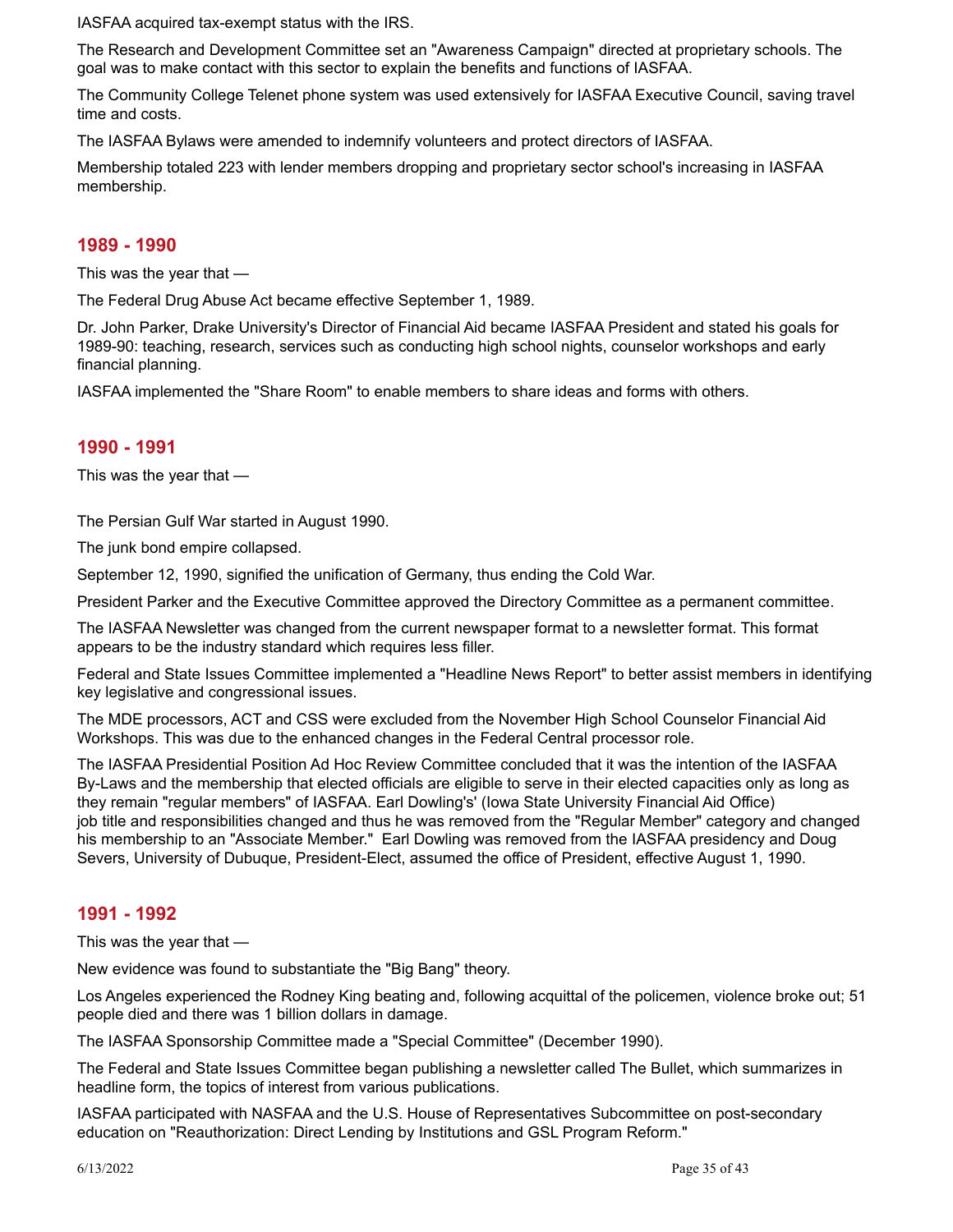The IASFAA Lifetime Membership Award was changed to Lifetime Achievement Award.

Sally Harris was elected Vice President of MASFAA.

February 3-7, 1992 was designated as Financial Aid Awareness Week.

On October 20, 1991 the first annual Golden Circle College Fair was held at the Des Moines Convention Center. IASFAA had a booth at this gathering.

#### **1992 - 1993**

This was the year that —

The U.S. auto industry declined drastically and General Motors fired the president and chairman of the company.

New York experienced a bombing in its World Trade Center garage.

February 1993 was the first College Hotline held at the College Aid Commission office.

IASFAA implemented the "Student Success Story of the Year".

IASFAA Executive Council struggled with the membership issue of institutional membership vs. individual membership. Individual membership remained as the policy.

Iowa Legislature passed the new Ethics Bill which prohibited constituents of legislators and specific state agency staff involved in lobbying to spend no more than \$2.99 per day per constituent.

#### **1993 - 1994**

This was the year that —

Israel and the PLO signed a peace accord.

That the U.S. Senate closed out its final report on POW's and MIA's during the Vietnam War.

President Clinton signed the Brady Handgun Violence Protection Act into law.

On April 22, 1994, President Nixon died.

Jacqueline Kennedy Onassis died.

Iowa was hit with devastating floods.

The Federal Department of Education provided additional financial aid funds to schools to assist needy students adversely affected by the floods.

Carol Scherman, University of Dubuque, received the MASFAA Outstanding New Professional Award.

The first ICN program was initiated with Gary Nichols, John Carver and the Commission staff.

#### **1994 - 1995**

This was the year that —

O.J. Simpson was accused of killing Nicole Brown Simpson and Ronald Goldman.

Figure skater Nancy Kerrigan was struck on her knee after practicing for the U.S. Figure Skating Championship in Detroit.

Acting Baseball Commissioner Bud Silig announced that the rest of the baseball season was canceled due to baseball players being on strike over a capped salary policy.

NAACP ousted the chairman, William Gibson due to misuse of funds.

IASFAA membership totaled 273.

First year for schools to participate in the Federal Direct Lending Program, which comprised 104 schools nationally. This new program caused dissension among some schools and lenders.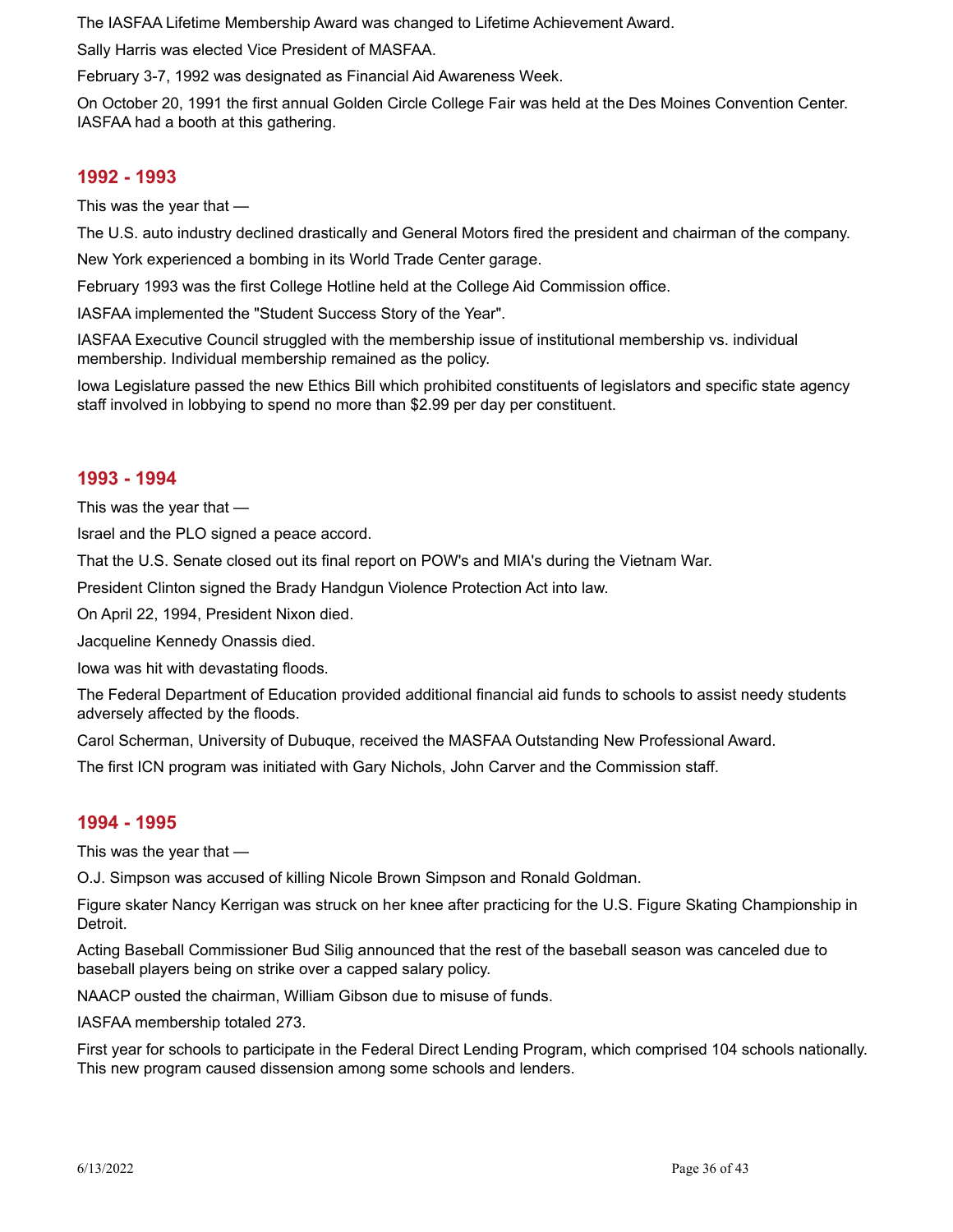# **1995 - 1996**

This was the year that —

Initial reauthorization hearings began since the Higher Education Act expires September 30, 1997.

Republicans take control of both houses of Congress.

San Francisco 49'ers win the Super Bowl XXIX.

Jan Schnitzler, President of IASFAA for 1995-96 regretfully resigned five days after receiving the gavel, due to a job change. Roberta Johnson (Iowa State University) assumed the IASFAA presidency. This meant the president-elect position for IASFAA was left open when Roberta Johnson assumed the presidency. Patrice Olson, IASFAA Past President moved in October 1995 to Tennessee which left this position open.

Second year for the new Federal Direct Lending Program which now had over 1300 schools participating nationally.

Dues for individual "regular" IASFAA members were \$30 per year.

# **1996 - 1997**

This was the year that —

President Clinton shut the Federal Government operations down two times as a result of Gramm-Rudman-Hollings Act and two continuing resolutions.

Congress approved a work-study appropriation that was the largest in years.

Republicans gained control of both Iowa houses after the 1996 state elections.

Electronic Financial Aid Transcripts were introduced.

Reauthorization hearings continue.

IASFAA adopted a new logo and letterhead, the first time in 13 years.

IASFAA purchased liability insurance to cover the Executive Council.

IASFAA implemented the Leadership Symposium which was modeled after the Minnesota plan.

The Federal Central Processor of aid applications experienced huge delays which resulted in backlogs of unprocessed aid applications as well as lost forms.

The College Aid Commission set new policy on being lenient relative to the receipt deadline for state-funded aid programs.

# **1997 - 1998**

This was the year that —

Princess Diana was killed in an automobile accident and Congressman Sonny Bono was killed in a skiing accident in early 1998.

James Earl Ray, accused assassin of Martin Luther King died April 1998.

John Parker, Drake University, elected NASFAA President.

MASFAA conference was held in Des Moines. Debbie Craig and Sally Harris were Site Co-chairs.

Preliminary reauthorization hearings held along with the submission of position papers.

The College Aid Commission cut the Tuition Grant by \$35 per student.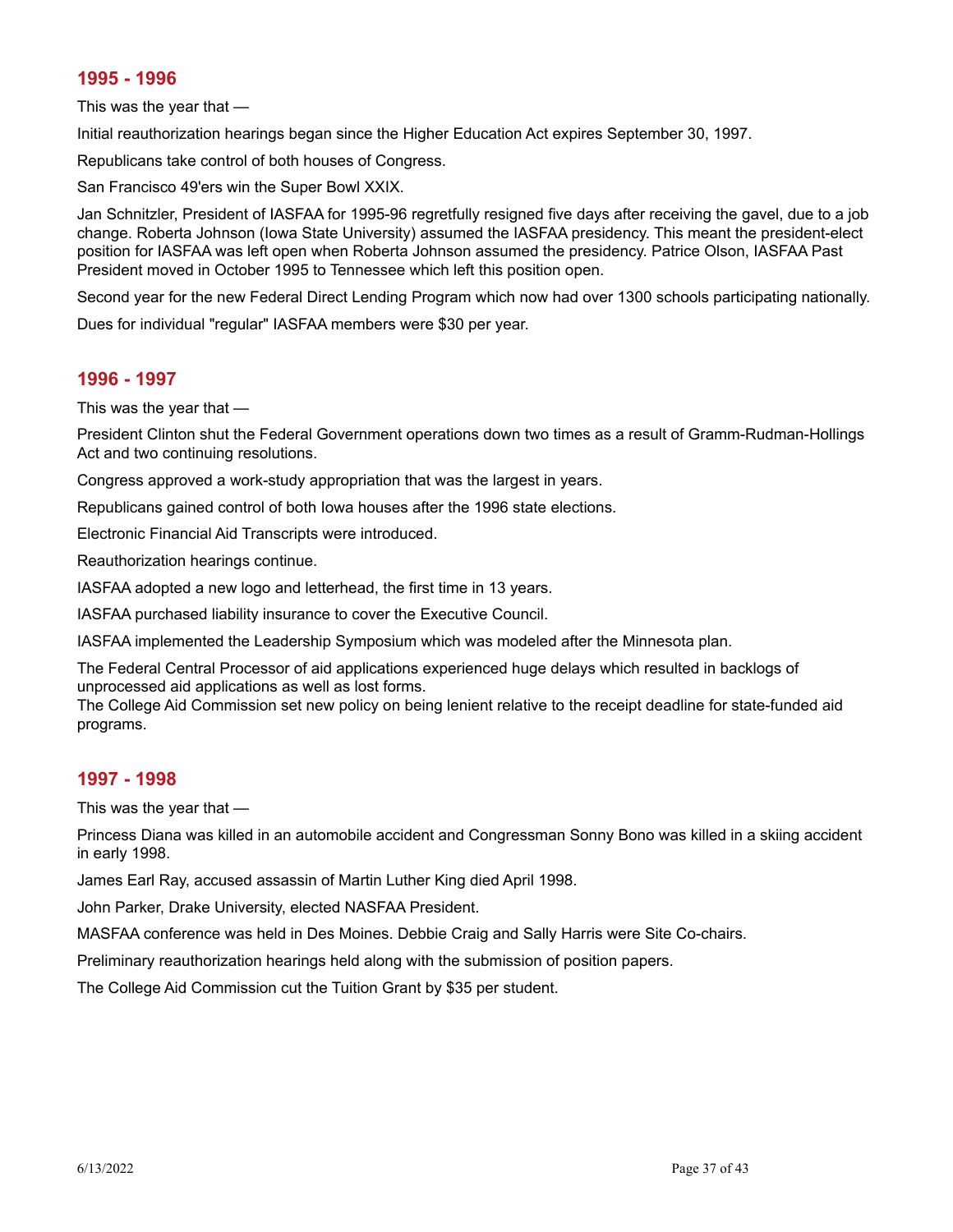#### **1998 - 99**

This was the year that —

Impeachment proceedings were brought against President Clinton for improprieties in in the presidential office concerning intern Monica Lewinsky.

Michael Jordan retired (again) from the Chicago Bulls and former Iowa State University coach Tim Floyd took over as head coach of that team.

NATO forces began air strikes against Yugoslavia.

Iowa elected Tom Vilsack, a Democratic governor.

The Higher Education Act was reauthorized on October 7, 1998.

The government announced plans to implement a Master Promissory Note (MPN) for the 1999-2000 academic year.

#### **1999 - 2000**

It was the year that —

Everyone's thoughts were turning to the new millennium – what would happen with the computers!

John F. Kennedy, Jr., his wife and sister-in-law were killed in a plane crash.

The nation was in shock over the April, 1999 shootings at Columbine High School in Littleton, CO leaving 15 dead and 23 wounded.

The U.S. Women's Soccer Team wins the World Cup.

The Treasurer went to computerized checks.

Susan Ladd was elected Vice President of MASFAA.

IASFAA used the website for the first time for conference registrations and memberships which allowed easier access for registration and the cross-referencing of current paid member with their conference registration.

The association voted to merge the membership, directory and newsletter editor committees into Electronic Services Committee so these functions could become available and coordinated via the IASFAA website.

The Community Outreach committee developed "College for A Day" service project.

The first annual review of the treasurer's records was conducted.

The fall conference was held in Cedar Rapids and the spring conference in Des Moines.

# **2000 - 2001**

It was the year that —

Several changes were initiated during the 2000-2001 year for the Iowa Association of Student Financial Aid Administrators. The elected officers were Tim Kremer, President, Anna Mae Remmen, Past President, Laurie Wolf, President Elect, Mike Epema, Vice-President, Tracie Pavon, Secretary, Christina Hlas, Treasurer and the three Delegate-at-Large positions held by Teresa Thiede, Julie Molenburg, and Tracy Havenor.

This is the year IASFAA moved toward providing electronic services to the membership. It was proposed to create a new Standing Committee, the Electronic Services Committee to move the association into the arena of electronic processing. The plan was brought to the Executive Council to eliminate the Directory Committee and the Membership Committee and to roll those responsibilities into a newly formed Electronic Services Committee. The proposal was passed by the Executive Council and later voted on and passed by the membership at the April 6, 2001 IASFAA Business meeting. As a result, the web site provided an on-line membership registration and directory. This was also the first year the Newsletter was provided on-line. On June 22, 2001, the Electronic Services Committee reported a membership total of 298 paid members for 2000-2001.

The Long Range Planning Committee was brought out of dormancy and re-activated. Debbie Craig chaired the committee and moved IASFAA toward a five year plan which not only included a fiscal plan, but created visions, goals and a revised mission statement for the association. Tim Kremer developed a five year fiscal plan which included increases in membership fees to \$50, \$55 and capping at \$60 by the year 2006, to keep the association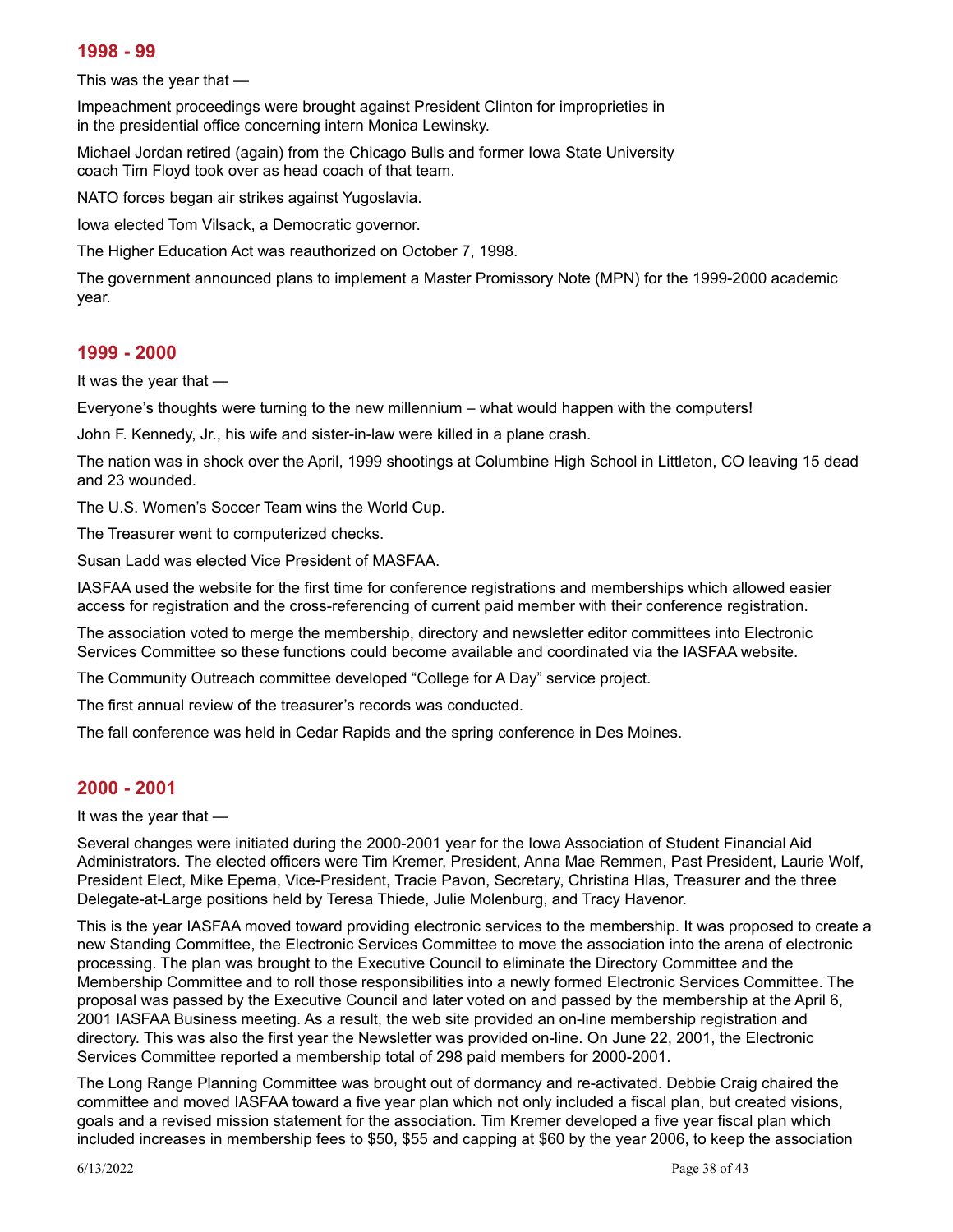fiscally viable. The plan was passed by the Executive Council and later approved at the IASFAA April 6, 2001 Business meeting.

The Professional Development Committee moved toward meeting the membership's needs by becoming a repository for training activities. The committee archives both paper, electronic and videotapes of the IASFAA conference sessions.

The Community Outreach Committee's budget was increased to allow for additional responsibilities in developing early awareness programs and projects.

The Association bought a new Bonding and Liability insurance policy to provide protection at all its activities and conferences. Coverage IASFAA did not have previously was an "employee dishonesty" to protect against loss of cash for those officers with access to the Association's liquid assets. Tim Kremer worked with Cottingham & Butler from Dubuque, Iowa in providing coverage to include general liability insurance for \$2,000,000, employee dishonesty clause for \$100,000, fire damage expense for \$50,000, medical payments of \$5,000, property coverage (computers, cameras, etc.) of \$10,000, forgery and alteration for \$2,500, coverage to rebuild accounts receivable in case of damaged records for \$10,000, coverage on money and securities on premises for \$10,000 and \$5,000 for off-sight premises (new to IASFAA), and \$10,000 coverage on valuable papers (replacement cost for lost or damaged papers). The most important part of the new policy was having the Treasurer and one other person with access to the cash covered without requiring the individual to be bonded.

The IASFAA Leadership Symposium was re-activated at the discretion of the President, Tim Kremer. The Symposium is a great way to train, reward and give back to the members of IASFAA. Since it is not a self-supporting training, a line was added to the budget to fund the symposium from other income sources of the organization, such as membership dues, cash above and beyond the reserve, sponsors and friends of the Association. Cathy Remakel was asked to be the leader of the Symposium and along with her team, brought back the IASFAA Leadership Symposium with resounding success.

All the committees played a vital role in another successful year for IASFAA. The chairs of the Associate Members (Mary Jo Smith), Awards (Karna Hofmeyer), By-Laws (Roberta Johnson), Community Outreach (Mary Jacobsen), Professional Development (Beth Oakes), Long Range Planning Committee (Debbie Craig), Program (Chris Morgan), Research (Nancy Ankeny), School Relations (Brenda Nicholson-Easter), Electronic Services (Debbie Barger), Federal and State Issues (Lois Mulbrook), Site Selection (Curt Bolte), Site Coordinating (Cathy Hoch), and Sponsorship (Sharon Miles), all did an outstanding job.

The 2000-2001 year was one of many changes that could not have been accomplished without the many volunteers of IASFAA including the elected officers, the committee chairs, and the many committee members.

#### **2001 - 2002**

This was the year that —

Terrorism struck at the hearts of Americans with the September 11th attacks on the Pentagon and the World Trade Center Towers.

Americans questioned the ethics of business with the collapse of the Enron Corporation. At the same time, the accounting firm of Arthur Andersen lost creditability after directing Enron officials to shred documents.

Janice Cordell, Luther College, elected MASFAA Treasurer.

Laurie Wolf, Des Moines Area Community College, was chosen to chair NASFAA's Reauthorization Task Force.

The Iowa Association of Student Financial Aid Administrators voted to bond its treasurer.

The Iowa Legislature revised the Iowa Vocational Technical Tuition Grant Program's allocation formula to maximize a student's combined eligibility of federal and state financial aid dollars. By making this adjustment, 'double awarding' was eliminated and the number of students receiving aid from federal and state programs doubled.

John Heisner, former Director of State Scholarship and Grant Programs at the Iowa College Student Aid Commission, passed away. To honor John's long time commitment to students and the financial aid industry, the Iowa Association of Student Financial Aid Administrators renamed its Lifetime Achievement Award to the John W. Heisner III Lifetime Achievement Award.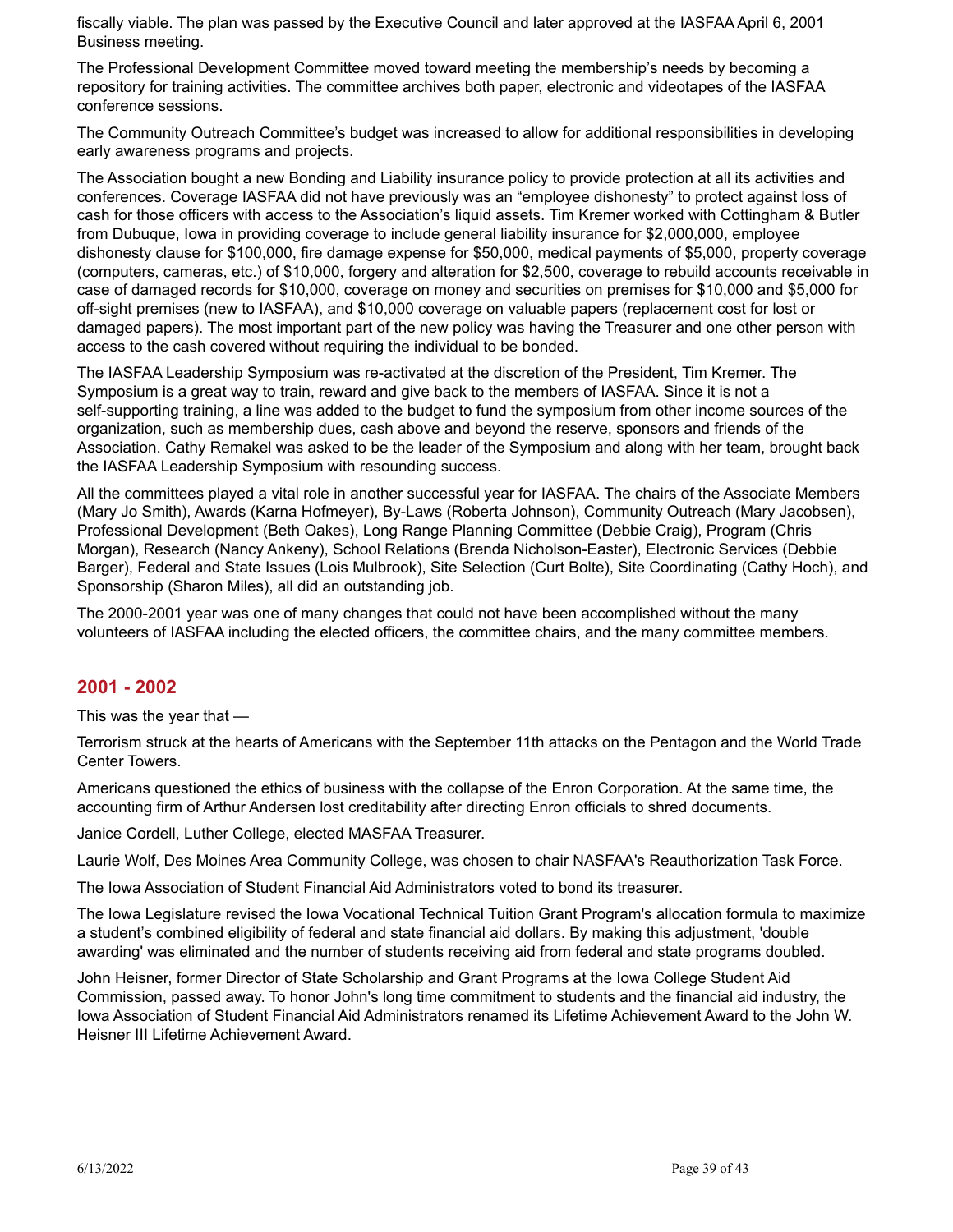#### **2002 - 2003**

It was the year that —

The United States went to war with Iraq.

Economic conditions continue to worsen as the stock market is unstable, more corporate scandals come to light and terror attacks continue to threaten.

The Federal Reserve slashed a key short-term interest rate to a 40-year low.

President Bush signs into law a bill to create a new cabinet-level position for Homeland Security.

The three state universities suffer from state budget cuts that cause them to raise tuition as high as 18.5%.

State budget cuts hit the community college sector and the Iowa Tuition Grant suffers a \$400 mid-year reduction.

IASFAA concentrates on the budget woes of its membership as it tries to control costs in order to help the members.

A new award to recognize new contributors to IASFAA was created.

A mentoring task force was started in order to help new financial aid professionals in the state.

IASFAA's policies and procedures were completely updated by the delegates.

The elections for IASFAA officers were held on the web for the first time.

Tracie Pavon received the MASFAA Outstanding New Professional Award.

Laurie Wolf was elected as NASFAA delegate-at-large and Susan Ladd was elected as the MASFAA representative to NASFAA.

# **2003 - 2004**

It was the year that —

President Bush, under pressure from both parties, calls for an independent commission to study the country's intelligence-gathering operations. The move followed reports that U.S. weapons inspectors failed to find any evidence of chemical, biological and nuclear weapons in Iraq.

Martha Stewart was convicted of four counts of obstruction of justice. Charges stemmed from her December 2001 sale of shares of the biotech stock ImClone the day before the FDA announced it had declined to review ImClone's new cancer drug—news that sent shares tumbling.

In one of the most important rulings on the issue of affirmative action in twenty-five years, the Supreme Court decisively upholds the right of affirmative action in higher education.

U.S. Helicopter Crashes in Iraq - Black Hawk helicopter goes down in Nuaymiya, near Falluja, killing nine soldiers. Witnesses say it was shot down by a missile.

Janet Jackson's wardrobe malfunctioned at the Super Bowl XXXVIII causing many "live-broadcasted" programs to move to an 8 second delay.

Massachusetts senator John Kerry stages surprise win in Iowa caucuses, taking 38% of the vote. North Carolina senator John Edwards places a strong second.

California governor Gray Davis was ousted in recall vote and actor Arnold Schwartzenegger was elected in his place.

At least eight people die when fourteen twisters hit Illinois, Indiana, Iowa, Nebraska, and Oklahoma on April 21. Illinois was hit hardest.

Ronald Reagan, the 40th president, dies at age 93. He had been suffering from Alzheimer's disease. World leaders, including the five surviving U.S. presidents, gather in Washington, D.C., for the funeral services.

IASFAA celebrated its 35th birthday with a Birthday Bash at our fall conference in Davenport, Iowa. IASFAA celebrated in style with 20 of our 28 presidents present, including founder John E. Moore.

Lois Mulbrook was elected as a delegate-at-large of MASFAA.

Colleges and Universities across the nation, including Iowa, continue to suffer devastating cuts to state financial aid budgets and state universities are again forced to implement large tuition increases.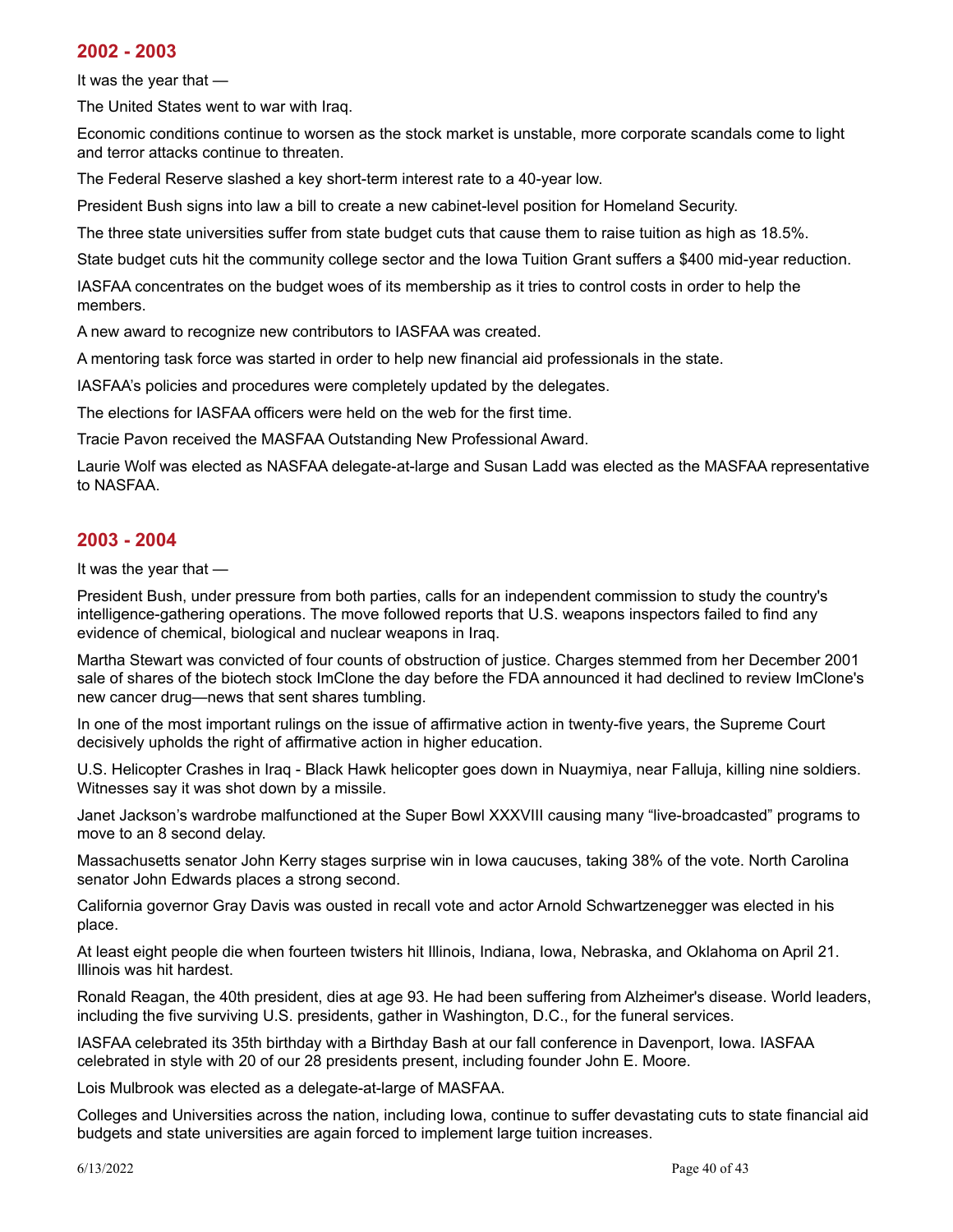The mentoring task force initiated several programs to welcome new members and to help bring some experienced members into a mentoring group.

IASFAA votes at the spring business meeting on April 16, 2004 amend our by-laws to elect a treasurer-elect, thereby splitting the duties of the treasurer and creating more longevity and training in the position.

The Community Outreach Committee hosted its second annual Make High School Count program, where over 200 participants benefited from a free program.

Susan Ladd is elected as Commission Director from the MASFAA region to NASFAA's board of directors

John Beneke was elected President-Elect of IASFAA.

#### **2004 – Current**

In 2010, the Delegates at Large determined there were more efficient ways for the membership to look at "The Year in Review", namely through websites that specialize in gathering this type of information. Below is a link for the membership to look up pertinent information that has happened in a given year.

<http://www.brainyhistory.com/>

#### **2013**

In 2012-13, the Delegates closely reviewed the Policy and Procedures Manual and recommended modifications to update language and committee duties and functions. The Delegates also re-drafted the Reserve and Investment Policies, which were approved by Executive Council in April 2013. Additionally, the official spelling of the FAAM flamingo was determined as "Freida."

#### **2014**

Beginning with the 2014-15 FAFSA, dependent students are required to include the income and other required information from legal parents (biological and/or adoptive) if the parents live together, regardless of the marital status or gender.

On June 26, 2013, the Supreme Court struck down the section of the Defense of Marriage Act (DOMA) that provided that for purposes of federal programs, a marriage can only be between one man and one woman. Prior to the ruling, the US Department of Education (Department) had interpreted all provisions of the Higher Education Act of 1965, as amended (HEA), implementing the FAFSA in accordance with Section 3 of DOMA (which prohibited all federal agencies from recognizing same-sex marriages for purposes of federal programs). Guidance from the Department following the ruling stipulated that 'a student or a parent is considered married if the student or parent was legally married in any domestic or foreign jurisdiction that recognizes the relationship as a valid married {regardless of whether the marriage is between two persons of the same sex or opposite sex}, regardless of where the couple resides.'

Gainful Employment: The Department of Education (ED) released final rules for gainful employment programs this year – and was sued by the Association of Private Sector Colleges and Universities shortly thereafter. The final rules eliminated the program level cohort default rates metric. Read NASFAA's detailed [summary](http://www.nasfaa.org/Main/orig/2014/NASFAA_Summary__Gainful_Employment_Final_Rules.aspx) of the rules and explore the Gainful [Employment](http://www.nasfaa.org/gainful-employment/) Center for past coverage.

Student loan interest rates: Federal student loan interest rates stayed relatively low this year, rising to 4.66 percent on the Federal Direct Stafford Loan (Subsidized and Unsubsidized) for undergraduate students; 6.21 percent on the Federal Direct Unsubsidized Stafford Loan for graduate or professional students; and 7.21 percent on the Federal Direct PLUS Loan for parents and graduate or professional students.

Student debt: Student indebtedness remained a hot topic in both education and consumer news circles. The Brookings Institution garnered attention with a [controversial](http://www.brookings.edu/research/reports/2014/06/24-student-loan-crisis-akers-chingos) report that student debt is not in quite as disastrous a state as many news headlines make it out to be. Politicians still featured student debt prominently in midterm election campaigns, however – perhaps most notably with Sen. Elizabeth Warren's (D-MA) call for student loan refinancing.

Midterm elections: Congressional power shifted to the Republicans in the midterm elections, as the GOP took control of both the House and Senate. At least one news [outlet,](http://www.nasfaa.org/Main/fa-news/blogs/How_Democrats_Owe_Their_Midterm_Losses_to_Student_Loans.aspx) The Wall Street Journal, credited the loss for Democrats to an inability to break "partisan gridlock" on student loans.

Sen. Lamar Alexander (R-TN), an outspoken advocate for simplifying the Free Application For Federal Student Aid, will now [head](http://www.nasfaa.org/Main/fa-news/natl/Alexander_Stakes_Out_Course_As_Head_Of_Senate_Ed_Committee.aspx) the Senate Health, Education, Labor, and Pensions Committee.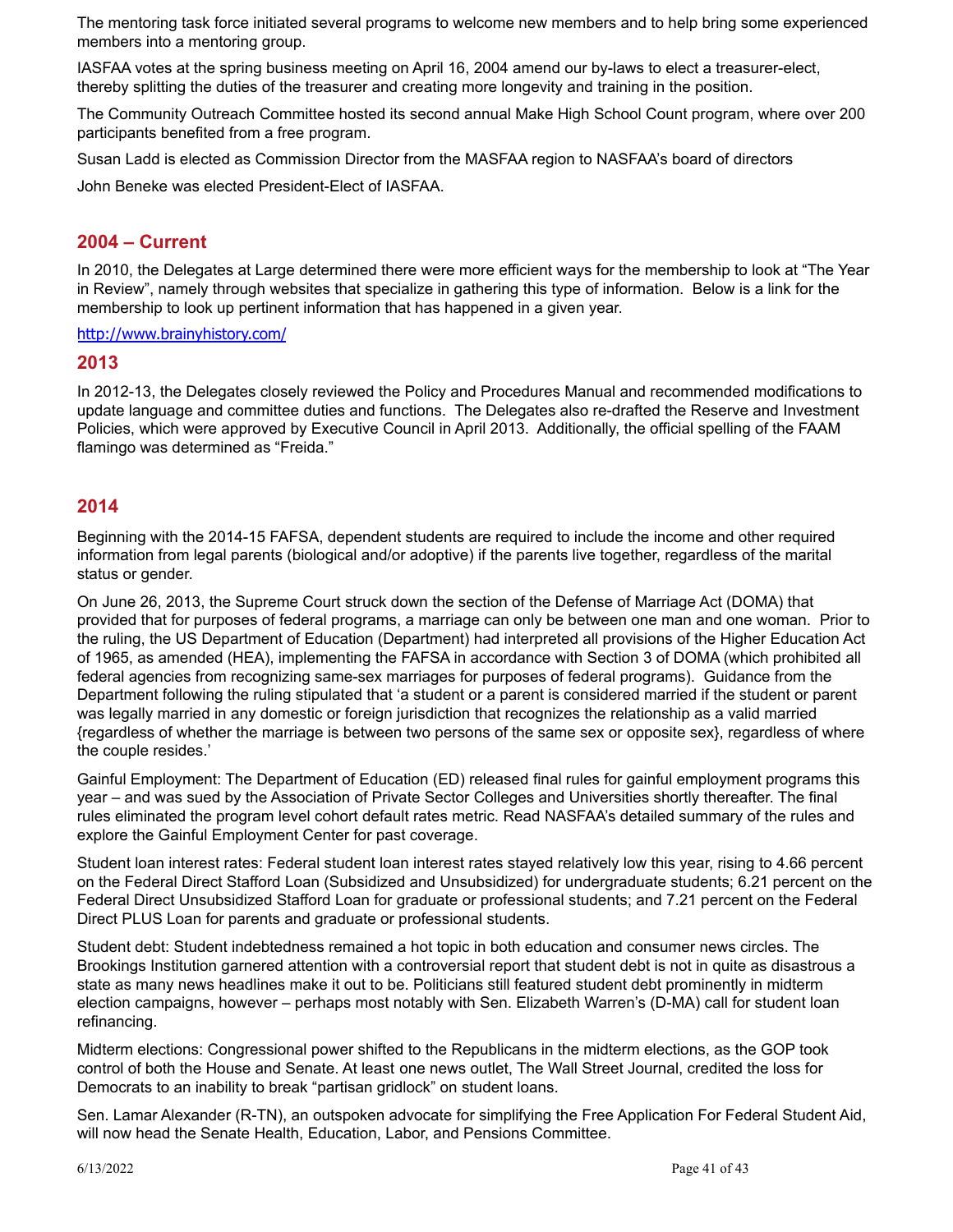# **2015**

It was the year that —

White House Announces Move to Prior-Prior Year Income Data on FAFSA**:** Perhaps one of the most significant financial aid-related policy changes to come about in 2015 was the [president's](https://www.nasfaa.org/ppyresources) executive action in September to allow the use of prior-prior year income data on the FAFSA application, beginning with the 2017-18 award year. The change will make the FAFSA application available earlier – on October 1, rather than January 1.

Federal Perkins Loan Program Expires**:** Despite strong bipartisan support to pass a one-year extension for the program, the Federal Perkins Loan program expired at the end of [September](https://www.nasfaa.org/news-item/6102/Senator_Blocks_Perkins_Program_Expires_With_Grandfathering_In-tact) after Sen. Lamar Alexander (R-TN) blocked the proposal. As the program winds down, schools across the country are now facing complex [questions](https://www.nasfaa.org/news-item/6852/What_We_Think_We_Know_and_Still_Don_t_About_Perkins_Loan_Program_Wind-down) and [procedures](https://www.nasfaa.org/news-item/6852/What_We_Think_We_Know_and_Still_Don_t_About_Perkins_Loan_Program_Wind-down) around grandfathering in certain students, and returning funds to the Department of Education.

Gainful Employment Regulations Take Effect**:** After years of writing, challenging, and revising, ED's gainful employment regulations took effect in July 2015. The rule makes non-degree-granting programs at colleges and universities subject to certain metrics – including debt-to-income ratios and default rates

# **2016**

It was the year that —

#### **Early FAFSA and Prior-Prior Year in Action**:

One of the most significant changes to financial aid policy in recent years was the Obama administration's decision to move to the use of prior-prior year (PPY) income data—a change that would allow the FAFSA application to be available to students and parents much sooner. President Barack Obama made the change possible through his use of [executive](https://www.nasfaa.org/news-item/5871/President_Obama_Tells_Students_There_s_No_Excuse_to_Not_Complete_FAFSA) action in September 2015, and just more than one year later, the Early FAFSA was released in October 2016.

#### **Pell Grants Came Out on Top, Despite Stall on HEA Reauthorization**:

Those within the higher education realm have anxiously awaited the reauthorization of the Higher Education Act (HEA), particularly now that Congress has cleared the way by reauthorizing the other large law governing K-12 education, No Child Left Behind (now the Every Student Succeeds Act). Despite the fact that action on HEA reauthorization stalled in 2016, some significant support for federal student aid programs rose to the top. Over the summer, for example, the Senate included a provision to reinstate the ["year-round"](https://www.nasfaa.org/news-item/8796/Year-Round_Pell_Returns_Pell_Surplus_Takes_a_Hit_in_Senate_Spending_Bill) Pell Grant in its spending bill, with NASFAA-supported language. Sen. Lamar Alexander (R-TN), chair of the Senate education committee, said the news on year-round Pell was the "most important news in higher education out of the Congress this year."

#### **Another For-Profit Giant, ITT Technical Institutes, Shuts Its Doors**:

In a trajectory that mirrored that of Corinthian Colleges in 2015, another large for-profit college chain closed its doors after being heavily sanctioned by the Department of Education. In [August,](https://www.nasfaa.org/news-item/9653/ED_Penalizes_ITT_Bars_For-Profit_Chain_From_Enrolling_New_Title_IV_Students) ED took harsh action against ITT Educational Services, Inc. (ITT), essentially barring the for-profit chain from participating in Title IV programs, enhancing federal oversight, and restricting compensations for the company's top executives. Shortly thereafter, ITT abruptly [announced](https://www.nasfaa.org/news-item/9735/ITT_Announces_Abrupt_Closure_After_Losing_Access_to_Federal_Aid) that it would be closing its doors, leaving thousands of students in the lurch, and putting financial aid administrators in a unique [position](https://www.nasfaa.org/news-item/9760/ITT_Is_Closed_So_What_s_Next_for_Students) to counsel those students on their next steps.

#### **ED Pushes Forward With Several New Regulations**:

Throughout 2016, the Obama administration continued with its tradition of effecting change on higher education policy through the use of regulation and rules. One such rule was spurred by the flood of former Corinthian College students who began petitioning ED for debt relief after the for-profit chain collapsed last year. While there was a debt relief process in place, it was not sufficient to handle the thousands of requests that came from students. After a lengthy negotiated rulemaking process that failed to [produce](https://www.nasfaa.org/news-item/7972/Borrower_Defense_Neg_Reg_Meets_Anti-Climactic_End_Without_Consensus) a consensus on the rule, ED [published](https://www.nasfaa.org/news-item/10264/ED_Releases_Final_Borrower_Defense_Rule_Announces_Pell_Grant_Restoration_Plan) the final rule in October. ED also in October [released](https://www.nasfaa.org/news-item/10101/ED_Releases_Teacher_Preparation_Final_Rules) its final rules on teacher preparation, which set out to condition TEACH Grant program funding on teacher preparation program quality, and align TEACH Grant regulations with Title II reporting system data.